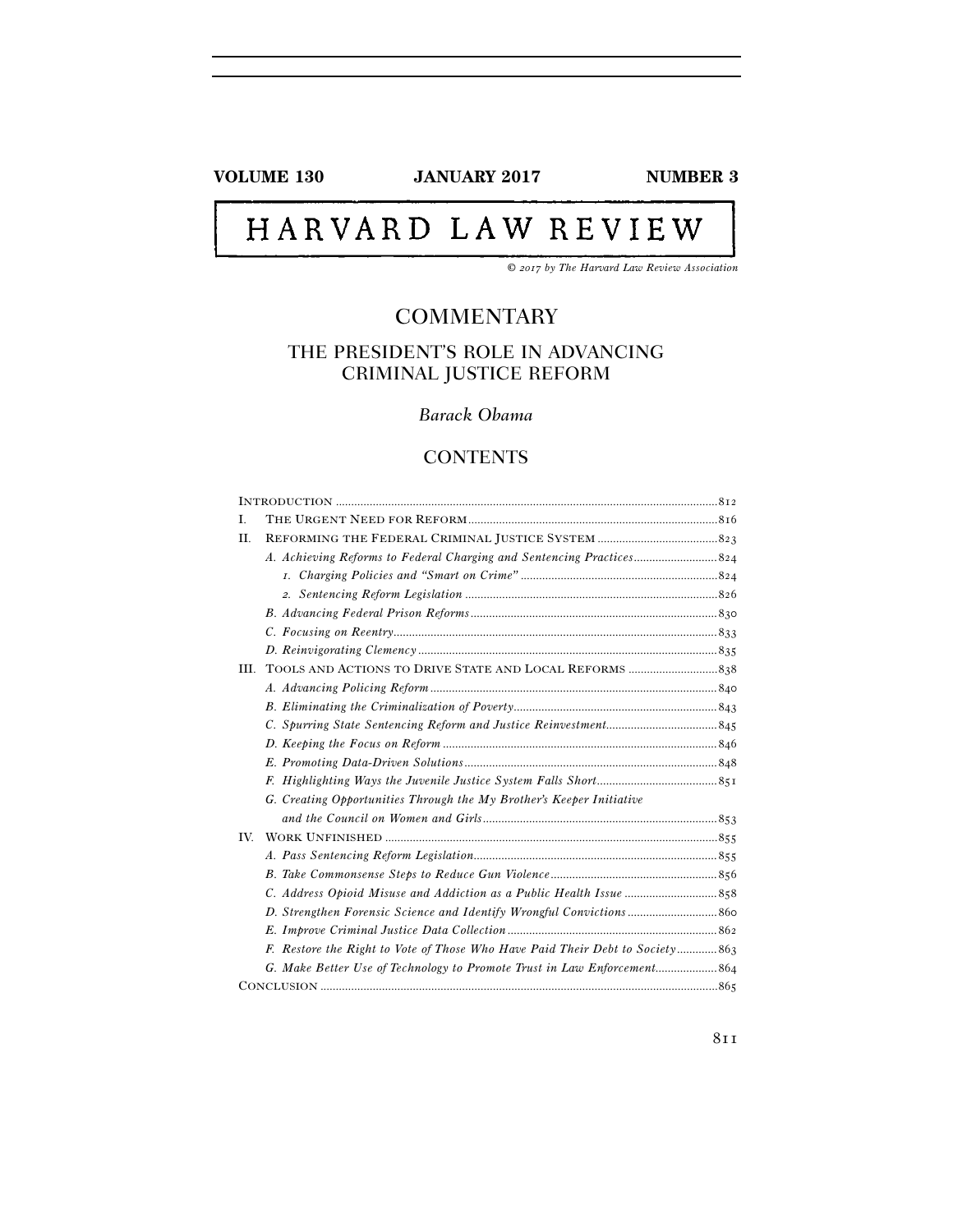# THE PRESIDENT'S ROLE IN ADVANCING CRIMINAL JUSTICE REFORM

# *Barack Obama*<sup>∗</sup>

#### INTRODUCTION

 $\mathbf P$  residencies can exert substantial influence over the direction of the U.S. criminal justice system. Those privileged to serve as Presi-U.S. criminal justice system. Those privileged to serve as President and in senior roles in the executive branch have an obligation to use that influence to enhance the fairness and effectiveness of the justice system at all phases. How we treat citizens who make mistakes (even serious mistakes), pay their debt to society, and deserve a second chance reflects who we are as a people and reveals a lot about our character and commitment to our founding principles. And how we police our communities and the kinds of problems we ask our criminal justice system to solve can have a profound impact on the extent of trust in law enforcement and significant implications for public safety.

Criminal justice reform has been a focus of my entire career even since before my time at the *Harvard Law Review*. As a community organizer, I saw firsthand how our criminal justice system exacerbates inequality. It takes young people who made mistakes no worse than my own and traps them in an endless cycle of marginalization and punishment. More than twenty years ago, I wrote about my experience in neighborhoods where "prison records had been passed down from father to son for more than a generation." As a state legislator in Illinois, I worked with law enforcement and civil rights leaders to push for reduced sentences, videotaped police interrogations, and other reforms, including legislation in favor of second chances and against racial profiling.2 As a candidate for President, I called for addressing unwarranted disparities in criminal sentencing, emphasized the harms

<sup>∗</sup> President of the United States.

<sup>1</sup> BARACK OBAMA, DREAMS FROM MY FATHER: A STORY OF RACE AND INHERITANCE  $252$  (2d ed. 2004).<br><sup>2</sup> JOHN K. WILSON, BARACK OBAMA: THIS IMPROBABLE QUEST 145 (2008); President

Barack Obama, Remarks by the President in Address to the Illinois General Assembly (Feb. 10, 2016), https://www.whitehouse.gov/the-press-office/2016/02/10/remarks-president-address-illinois -general-assembly [https://perma.cc/ $EH_{44}$ -ZSN<sub>7</sub>] (describing professional relationships as a state senator and work on ethics reform and racial profiling issues); *see also* DAVID AXELROD, BE-LIEVER: MY FORTY YEARS IN POLITICS 140–41 (2015) (describing negotiations over racial profiling bill).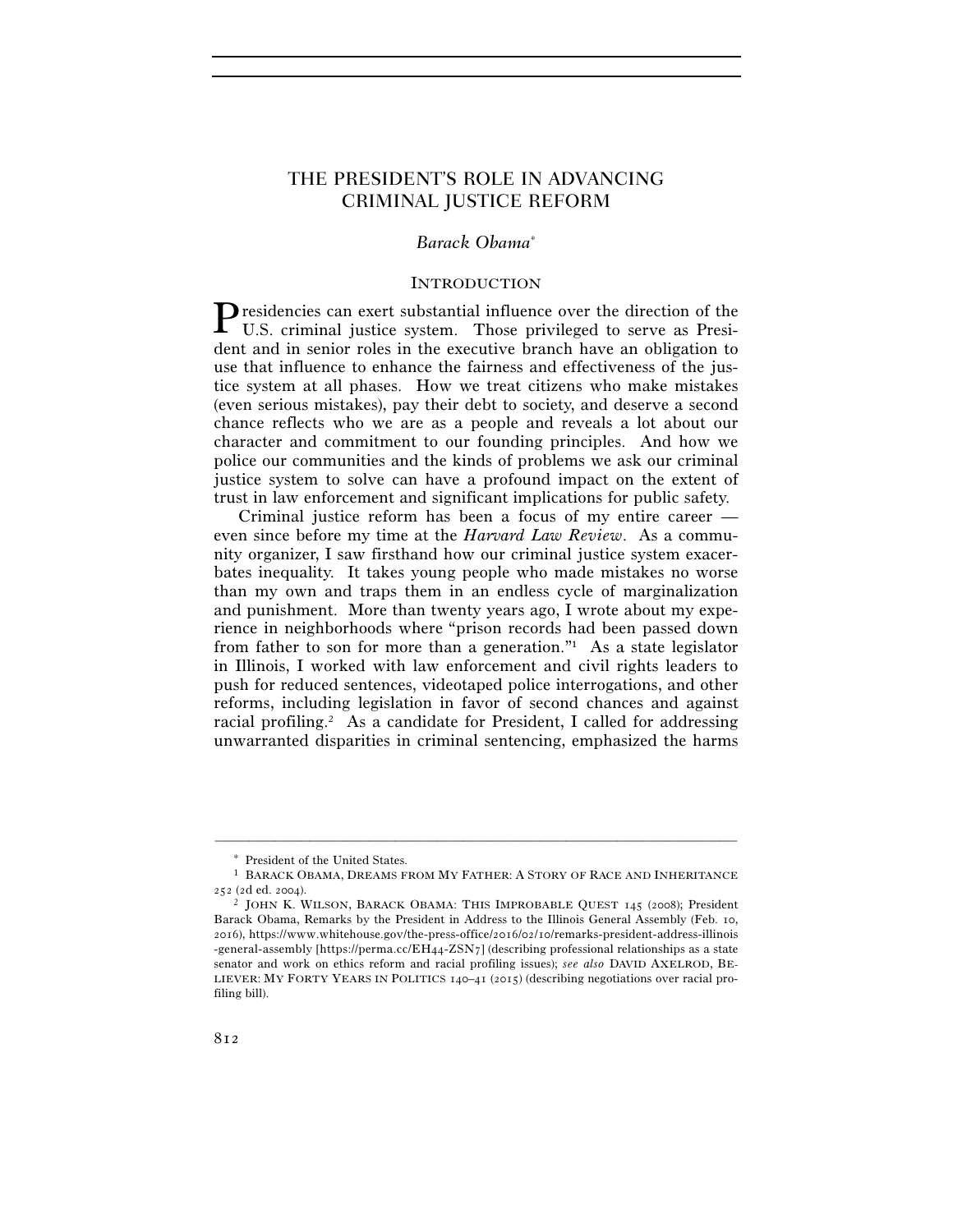of profiling, and set out new initiatives to help the formerly incarcerated earn second chances.3

Throughout my time in office, using an array of tools and avenues, I have pushed for reforms that make the criminal justice system smarter, fairer, and more effective at keeping our communities safe. I have tried to bring that case directly to the American people in a number of unprecedented ways. I sat down in the Oval Office with rank-and-file police officers<sup>4</sup> and saw up close how a new way of policing has brought hope to cities written off for being among the country's most dangerous.5 As the first sitting President to go inside a federal prison, I heard directly from prisoners and corrections officers.6 I consoled the families of fallen police officers and the families of children killed by gun violence.7 I met with men and women battling drug abuse, rehab coaches, and those working on new solutions for treatment.8 I have sought to reinvigorate the use of the clemency power, commuting more federal sentences than my eleven predecessors combined.9 I launched programs that have expanded opportunity and

–––––––––––––––––––––––––––––––––––––––––––––––––––––––––––––

 $18, 2015$ ), https://www.whitehouse.gov/the-press-office/2015/05/18/remarks-president-community -policing [https://perma.cc/4VXH-BF3P] (describing how reforms to the police department and other initiatives helped transform "a city trapped in a downward spiral"); *see also* Jim Walsh, *Report: Camden Dangerous, but Crime Down*, COURIER-POST (Feb. 8, 2016, 8:53 PM), http://www .courierpostonline.com/story/news/crime/2016/02/01/camden-neighborhoodscout-crime-dangerous /79649266 [https://perma.cc/TX35-8ZFE] (noting declines in Camden's crime rate). 6 *See* President Barack Obama, Remarks by the President After Visit at El Reno Federal

Correctional Institution (July 16, 2015), https://www.whitehouse.gov/the-press-office/2015/07/16 /remarks-president-after-visit-el-reno-federal-correctional-institution [https://perma.cc/5LFX -GM79]. 7 *See* President Barack Obama, Remarks by the President at the 122nd Annual IACP Con-

ference (Oct. 27, 2015), https://www.whitehouse.gov/the-press-office/2015/10/27/remarks-president

<sup>3</sup> BARACK OBAMA, THE BLUEPRINT FOR CHANGE: BARACK OBAMA'S PLAN FOR AMERICA 49 (2007), http://www.slideshare.net/USelections/the-blueprint-for-change-barack -obama-s-plan-for-america-presentation [https://perma.cc/6LKD-4VQ9]. 4 *See* Ron Davis, *What 21st Century Policing Means*, WHITE HOUSE: BLOG (Mar. 2, 2015,

 $4:16$  PM), https://www.whitehouse.gov/blog/2015/03/02/what-21st-century-policing-means [https:// perma.cc/EXW2-U6N8]; Justin Ray, *New Jersey Officer Meets President Obama*, NBC 10 (Feb. 26, 2015, 1:39 PM), http://www.nbcphiladelphia.com/news/local/New-Jersey-Officer-Canden -President-Obama-Oval-Office-294229141.html [https://perma.cc/ALX6-9NJY]. 5 *See, e.g.*, President Barack Obama, Remarks by the President on Community Policing (May

<sup>-</sup>122nd-annual-iacp-conference [https://perma.cc/FFE9-KZPD]. 8 *See, e.g.*, President Barack Obama, Remarks by the President at Community Forum at East End Family Resource Center (Oct. 21, 2015), https://www.whitehouse.gov/the-press-office/2015/10  $\frac{1}{2}$  / remarks-president-community-forum-east-end-family-resource-center [https://perma.cc/534B] -GYKC]; Press Release, Office of the Press Sec'y, FACT SHEET: President Obama Announces New Actions to Promote Rehabilitation and Reintegration for the Formerly-Incarcerated (Nov. 2,  $2015$ ), https://www.whitehouse.gov/the-press-office/ $2015/11/02$ /fact-sheet-president-obama -announces-new-actions-promote-rehabilitation [https://perma.cc/YN4X-7TS8]. 9 *See* Neil Eggleston, *President Obama Grants Another 98 Commutations in the Month of* 

*October*, WHITE HOUSE: BLOG (Oct. 27, 2016, 4:00 PM), https://www.whitehouse.gov/blog/2016 /10/27/president-obama-grants-another-98-commutations-month-october [https://perma.cc/2LBA -YTQX].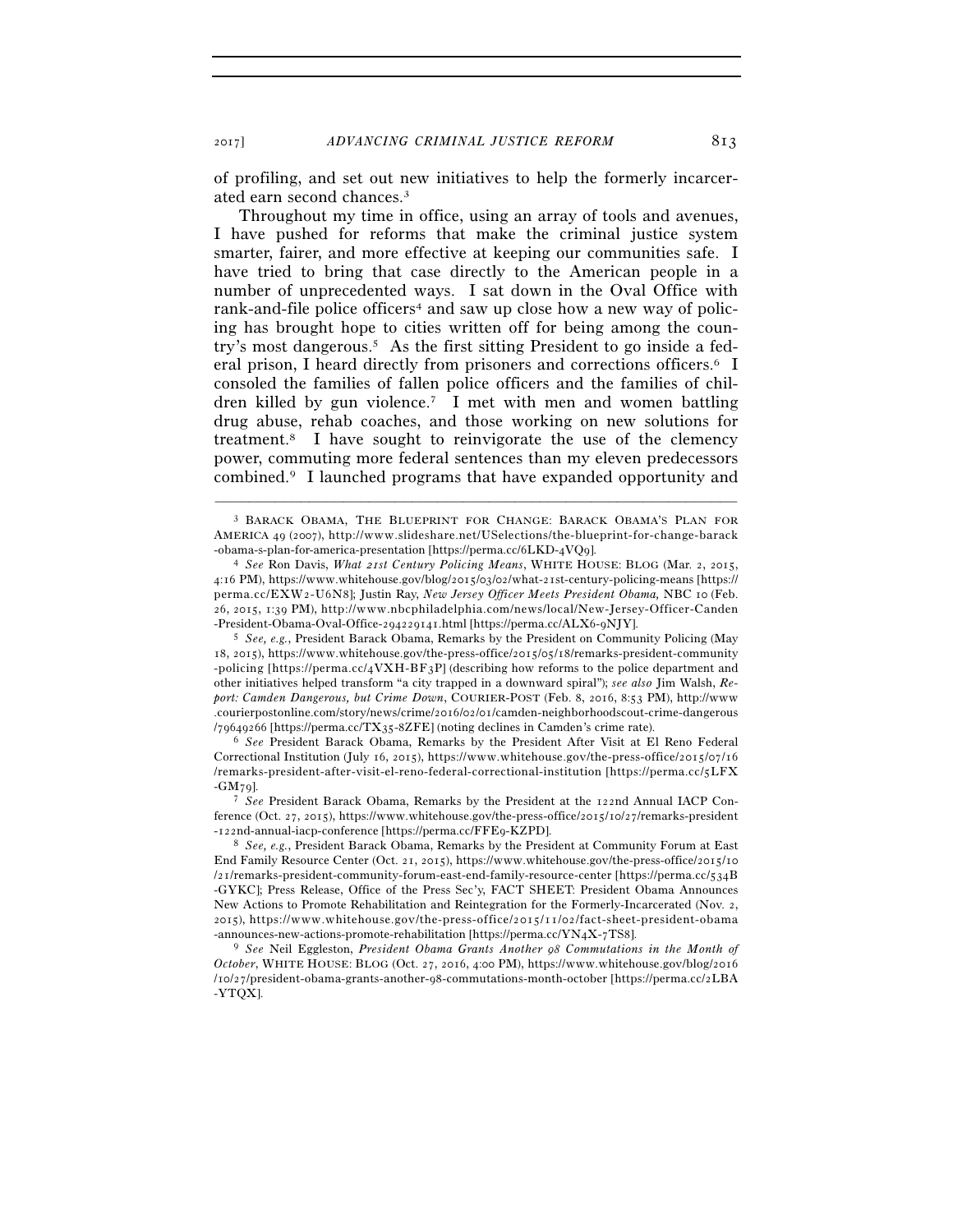mentoring for young people, including boys and young men of color who disproportionately suffer from our current system's failings. And I signed sentencing reform legislation and met with members of Congress from both parties who share my belief that criminal justice reform is a priority.<sup>10</sup> At the same time, I also made a point of emphasizing the importance of maintaining a strong justice system and underscored how that system depends on public servants who devote their lives to promoting the rule of law and ensuring public safety.<sup>11</sup>

Criminal justice is a complex system, administered at all levels of government and shaped by a range of actors. Thanks to the dedicated efforts of so many in my Administration, the bipartisan push for reform from federal, state, and local officials, and the work of so many committed citizens outside government, America has made important strides. We have reduced overlong sentences for offenders and re-

<sup>10</sup> *See, e.g.*, Juliet Eilperin & Mike DeBonis, *Obama Convenes Meeting on Criminal Justice Reform to Buoy Bipartisanship*, WASH. POST (Dec. 3, 2015), https://www.washingtonpost.com /politics/bipartisan-criminal-justice-reform-coalition-holds-white-house-meeting/2015/12/03 / 98 c b 7 d d e - 99 f a - 11 e 5 - b 499 - 76 c b e c 161973 \_ s t o r y . h t m l [ h t t p s : / / p e r m a . c c / 8 E 92 - 8 B D T]; Jordan Fabian, *Obama Huddles with Key Republicans on Criminal Justice Reform*, THE HILL (Feb. 5, 2016), http://thehill.com/blogs/blog-briefing-room/news-other-administration/268427-obama-met -with-grassley-goodlatte-on [https://perma.cc/P4NQ-YRJ9]. In addition to signing the Fair Sentencing Act of 2010, Pub. L. No. 111-220, 124 Stat. 2372 (codified at scattered sections of 21 and 28 U.S.C.), I also signed legislation that helps protect our men and women in uniform who are faced with threats, injuries, and death, *see* Rafael Ramos and Wenjian Liu National Blue Alert Act of 2015, Pub. L. No. 114-12, 129 Stat. 192 (to be codified at 42 U.S.C. §§ 14165–14165b), as well as an important expansion of federal hate-crime laws that covers crimes committed because of a victim's sexual orientation or gender identity, *see* Matthew Shepard and James Byrd, Jr., Hate Crimes Prevention Act of 2009, Pub. L. No. 111-84, 123 Stat. 2835 (codified at scattered sections of 18, 28, and 42 U.S.C.). *See also* President Barack Obama, Remarks by the President at Signing of the Rafael Ramos and Wenjian Liu National Blue Alert Act of 2015 (May 19, 2015), https://www.whitehouse.gov/the-press-office/2015/05/19/remarks-president-signing-rafael-ramos - and-wenjian-liu-national-blue-ale [https://perma.cc/CT5K-4GCP]; The Matthew Shepard and *James Byrd, Jr., Hate Crimes Prevention Act of 2009*, U.S. DEP'T JUST. (Aug. 6, 2015), https:// www.justice.gov/crt/matthew-shepard-and-james-byrd-jr-hate-crimes-prevention-act-2009-0

<sup>[</sup>https://perma.cc/9QAX-9G4F]. 11 President Barack Obama, Remarks by the President at the NAACP Conference (July 14,  $2015$ ), https://www.whitehouse.gov/the-press-office/2015/07/14/remarks-president-naacp -conference [https://perma.cc/27 $GZ$ -7 $FJM$ ] ("Our communities are safer, thanks to brave police officers and hardworking prosecutors who put those violent criminals in jail."); *see also* Obama, *supra* note 7 ("[Y]our work and your service really has helped make America safer than it's been in decades, and that's something for which every American should be proud."); President Barack Obama, Remarks by the President at Memorial Service for Fallen Dallas Police Officers (July 12, 2016), https://www.whitehouse.gov/the-press-office/2016/07/12/remarks-president-memorial -service-fallen-dallas-police-officers [https://perma.cc/XV64-YHGJ] ("Like police officers across the country, these men and their families shared a commitment to something larger than themselves. They weren't looking for their names to be up in lights. They'd tell you the pay was decent but wouldn't make you rich . . . . [T]he reward comes in knowing that our entire way of life in America depends on the rule of law; that the maintenance of that law is a hard and daily labor; that in this country, we don't have soldiers in the streets or militias setting the rules. Instead, we have public servants — police officers . . . .").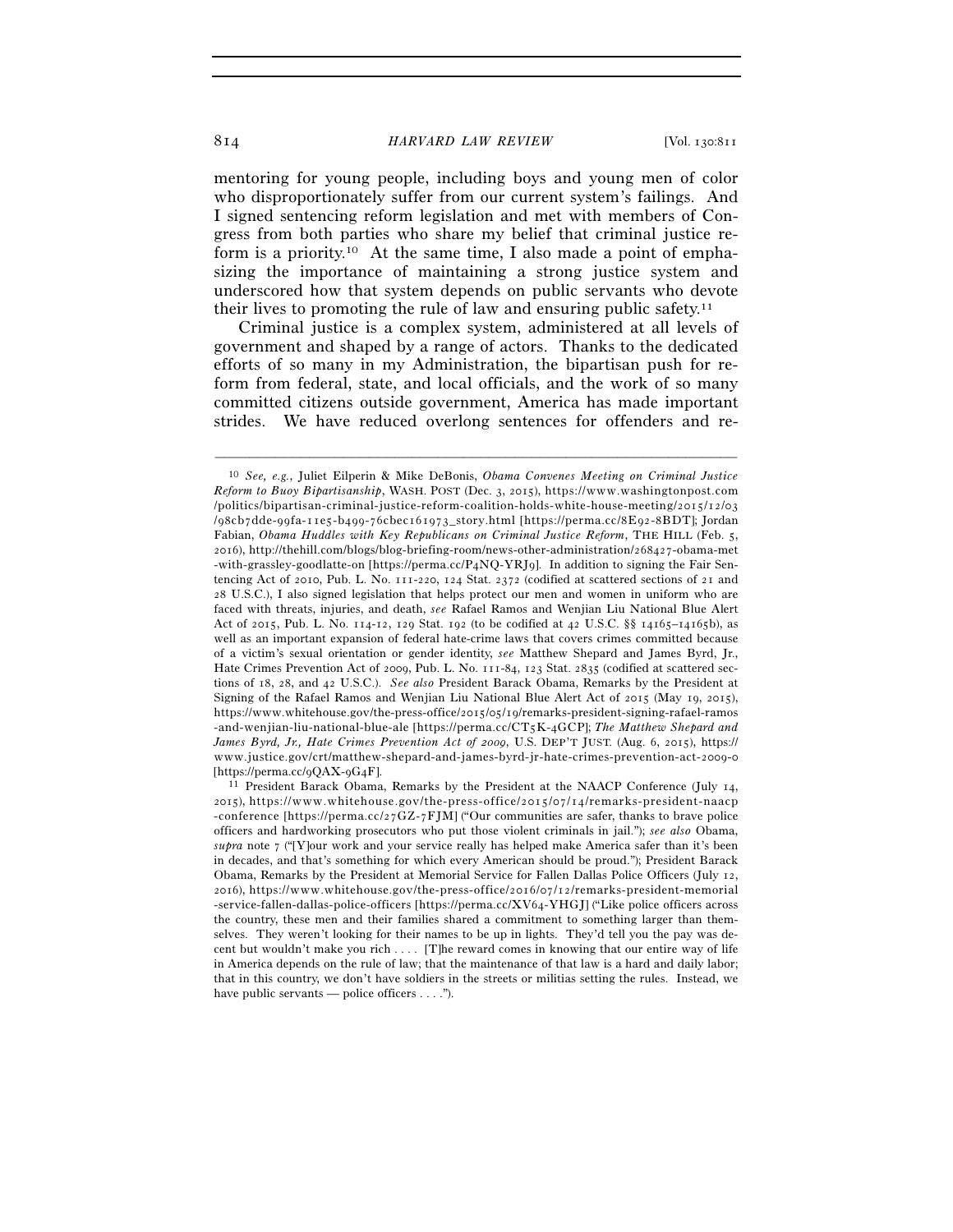2017] *ADVANCING CRIMINAL JUSTICE REFORM* 815

moved barriers for those with criminal records. We have made progress in helping people, especially young people, avoid getting entangled in the justice system in the first place. This Commentary talks about those achievements — and the tools Presidents can use to effect meaningful change throughout the system. And it emphasizes the continuing historic opportunity to make further progress.

Part I details the current criminal justice landscape and emphasizes the urgent need for reform. It would be a tragic mistake to treat criminal justice reform as an agenda limited to certain communities. All Americans have an interest in living in safe and vibrant neighborhoods, in raising their children in a country of equal treatment and second chances, and in entrusting their liberty to a justice system that remains true to our highest ideals. We simply cannot afford to spend \$80 billion annually on incarceration, to write off the seventy million Americans — that's almost one in three adults — with some form of criminal record,12 to release 600,000 inmates each year without a better program to reintegrate them into society, or to ignore the humanity of 2.2 million men and women currently in U.S. jails and prisons<sup>13</sup> and over 11 million men and women moving in and out of U.S. jails every  $year<sup>14</sup>$  In addition, we cannot deny the legacy of racism that continues to drive inequality in how the justice system is experienced by so many Americans.

Part II shows how the President can drive significant reform at the federal level. Working with Congress, my Administration helped secure bipartisan sentencing reform legislation reducing the crack-topowder-cocaine disparity. As an executive branch, we've been able to make important changes to federal charging policies and practices, the administration of federal prisons, and federal policies relating to reentry. And through the presidential pardon power, I have commuted the sentences of more than 1000 prisoners. Even though there are important structural and prudential constraints on how the President can directly influence criminal enforcement, these changes illustrate that presidential administrations can and do shape the direction of the federal criminal justice system in lasting and profound ways.

Part III details the approaches that Presidents can take to promote change at the state and local level, recognizing that the state and local

<sup>12</sup> THE SENTENCING PROJECT, AMERICANS WITH CRIMINAL RECORDS 2 (2015), http:// www.sentencingproject.org/wp-content/uploads/2015/11/Americans-with-Criminal-Records -Poverty-and-Opportunity-Profile.pdf [https://perma.cc/8E96-WBJV]. 13 *Id.*

<sup>14</sup> Peter Wagner, *Jails Matter. But Who Is Listening?*, PRISON POL'Y INITIATIVE (Aug. 14, 2015), https://www.prisonpolicy.org/blog/2015/08/14/jailsmatter [https://perma.cc/JD33-5F7Q] (compiling data retrieved from the Bureau of Justice Statistics' *Jail Inmates at Midyear Series* 2007–2014).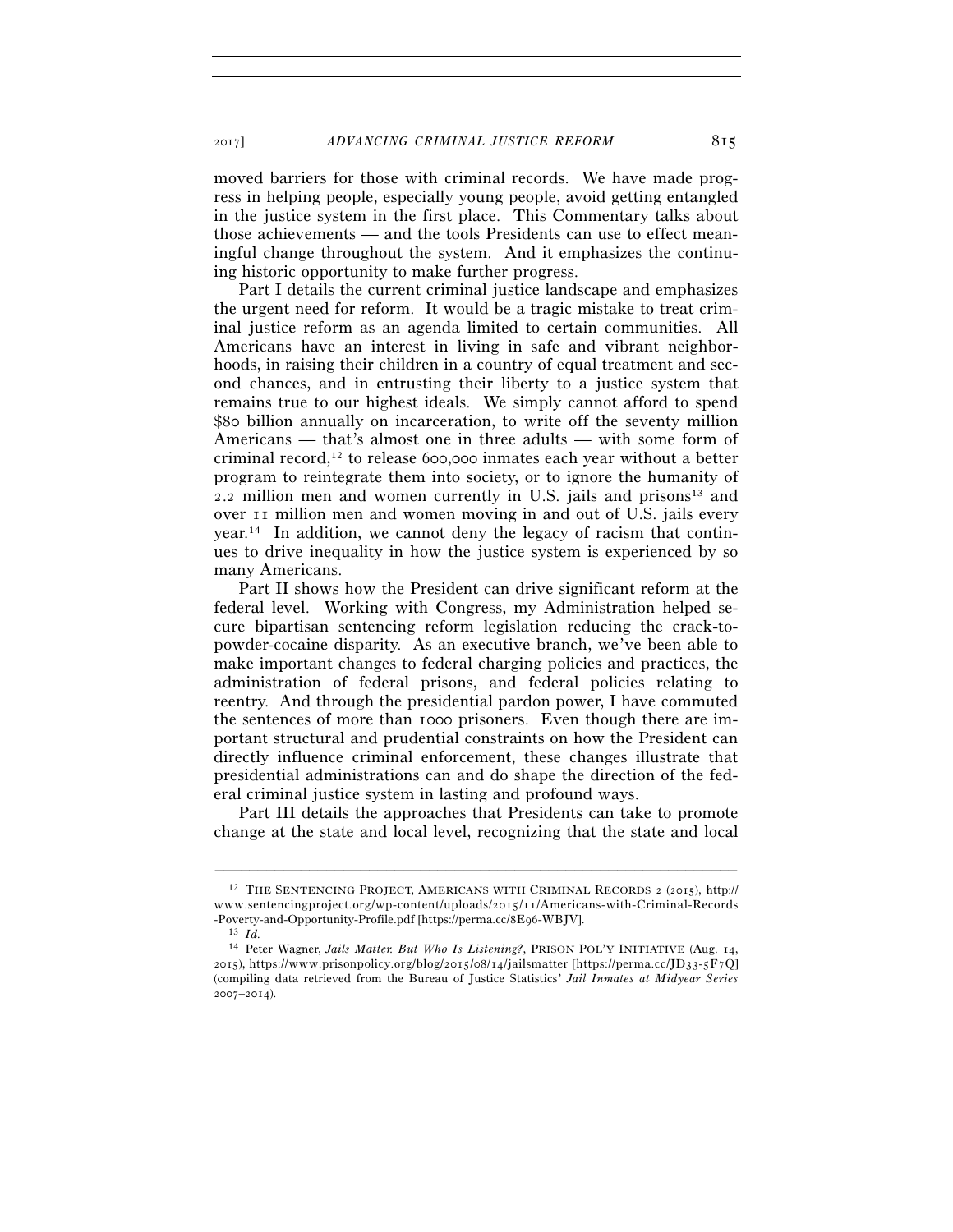justice systems tend to have a far broader and more pervasive impact on the lives of most Americans than does the federal justice system. While the President and the executive branch play a less direct role in these systems, there are still opportunities — as my Administration's work demonstrates — to advance reform through a combination of federal-local partnerships, the promulgation of best practices, enforcement, federal grant programs, and assembling reform-minded jurisdictions struggling with similar challenges.

Part IV highlights some of the work that remains, focusing on reforms that are supported by broad consensus and could be completed in the near term. These include passing bipartisan criminal justice reform legislation in Congress, adopting commonsense measures to keep firearms out of the hands of those who are a threat to others or themselves, finding better ways to address the tragic opioid epidemic in this country, implementing critical reforms to forensic science, improving criminal justice data, and using technology to enhance trust in and the effectiveness of law enforcement.

# I. THE URGENT NEED FOR REFORM

It's hard to deny the urgent need for reform. In 1980, there were less than half a million inmates in U.S. state and federal prisons and jails.15 Today, that figure stands at an estimated 2.2 million, more than any other country on Earth.16 Many people who commit crimes deserve punishment, and many belong behind bars. But too many, especially nonviolent drug offenders, serve unnecessarily long sentences. With just 5% of the world's population, the United States incarcerates nearly  $25\%$  of the world's prisoners.<sup>17</sup> We keep more people behind bars than the top thirty-five European countries combined, and our rate of incarceration dwarfs not only other Western allies but also countries like Russia and Iran.18

<sup>15</sup> THE SENTENCING PROJECT, FACT SHEET: TRENDS IN U.S. CORRECTIONS 2 (2015), http://sentencingproject.org/wp-content/uploads/2016/01/Trends-in-US-Corrections.pdf [https:// perma.cc/9Q5W-7GVG]. 16 *Id.*

<sup>&</sup>lt;sup>17</sup> WHITE HOUSE COUNCIL OF ECON. ADVISORS, ECONOMIC PERSPECTIVES ON IN-CARCERATION AND THE CRIMINAL JUSTICE SYSTEM 23 (2016) [hereinafter ECONOMIC PERSPECTIVES ON INCARCERATION], https://www.whitehouse.gov/sites/default/files/page/files /20160423\_cea\_incarceration\_criminal\_justice.pdf. [https://perma.cc/L7SW-34LH]. 18 PEW CHARITABLE TRS., COLLATERAL COSTS: INCARCERATION'S EFFECT ON ECO-

NOMIC MOBILITY 7 fig.1 (2010), http://www.pewtrusts.org/~/media/legacy/uploadedfiles/pcs \_assets/2010/collateralcosts1pdf [https://perma.cc/U6H8-QGB4].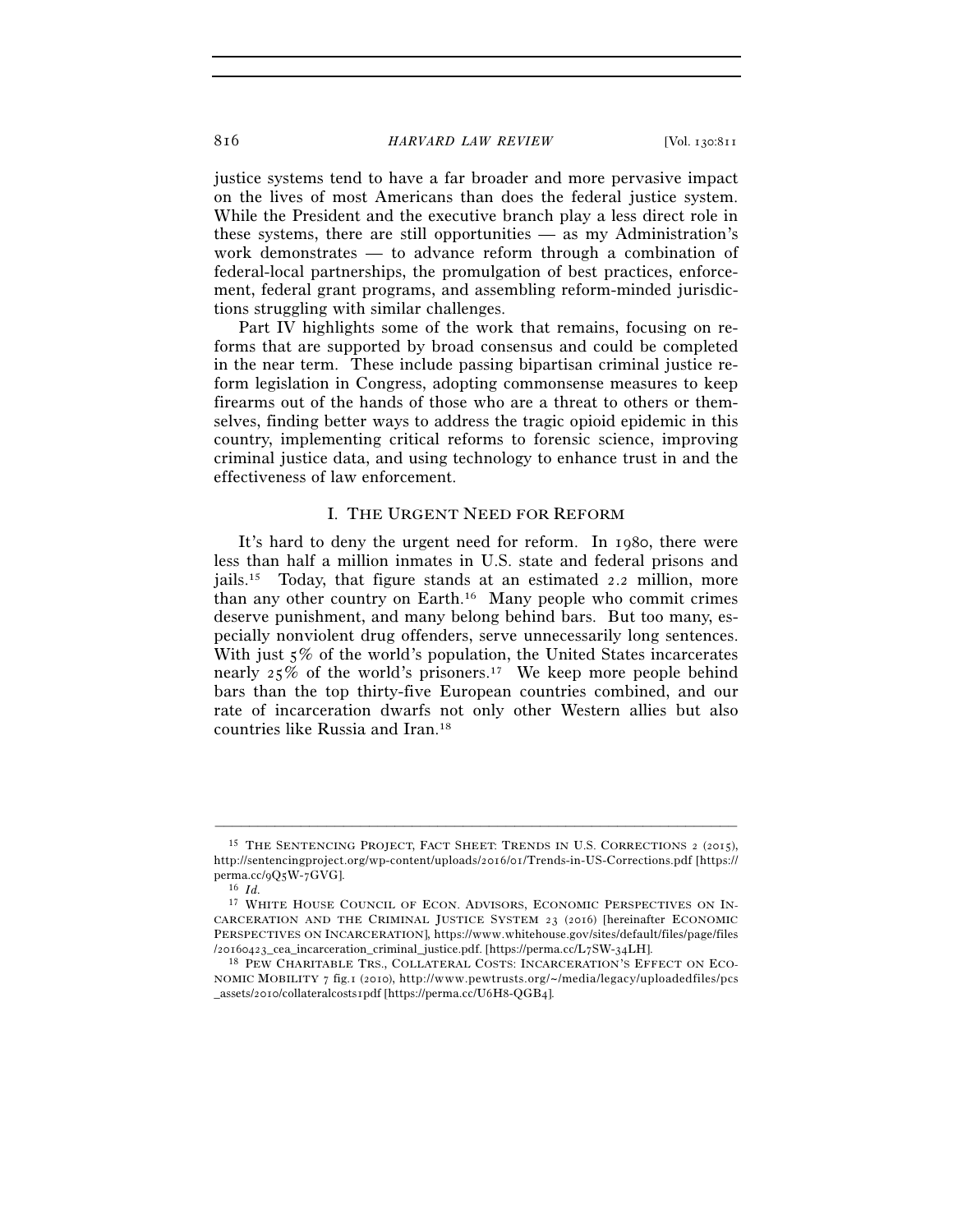FIGURE 1. INCARCERATION RATE BY COUNTRY, 2016: INMATES PER 100,000 RESIDENTS19



There is a growing consensus across the U.S. political spectrum that the extent of incarceration in the United States is not just unnecessary but also unsustainable.20 And it is not making our communities safer. The federal government spends more than \$7 billion a year to house prisoners, nearly a third of the Department of Justice's budget and a figure that crowds out spending on other critical public safety initiatives.21 As Deputy Attorney General Sally Yates noted recently,

<sup>19</sup> Data obtained from Inst. for Criminal Policy Research & World Prison Brief, *Highest to Lowest — Prison Population Rate*, PRISONSTUDIES.ORG, http://www.prisonstudies.org/highest -to-lowest/prison\_population\_rate?field\_region\_taxonomy\_tid=All [https://perma.cc/7MGA -RAR7]. This ranking excludes territories and countries with populations of less than 200,000. *See also* ECONOMIC PERSPECTIVES ON INCARCERATION, *supra* note 17, at 24 fig. 18 (compil-

ing the same statistics from 2015). 20 *See, e.g.*, WILLIAM J. STUNTZ, THE COLLAPSE OF AMERICAN CRIMINAL JUSTICE <sup>13</sup> (2011) ("The consequence of those trends is an unsustainably large prison population, disproportionately composed of young African American men from poor urban neighborhoods."). 21 *See* Sally Q. Yates, Deputy Att'y Gen., U.S. Dep't of Justice, Deputy Attorney General Sally

Q. Yates Delivers McNamara Memorial Lecture at Fordham University (Nov. 14, 2016), https:// www.justice.gov/opa/speech/deputy-attorney-general-sally-q-yates-delivers-mcnamara-memorial -lecture-fordham [https://perma.cc/7TGM-6ZZV] ("The Justice Department's prison and detention costs have increased by almost three billion dollars in the past decade alone and now account for roughly one third of the department's budget. This comes with significant public safety consequences because the growing [Bureau of Prisons (BOP)] budget is crowding out everything else we do at the department."); *see also* CHARLES COLSON TASK FORCE ON FEDERAL CORREC-TIONS, TRANSFORMING PRISONS, RESTORING LIVES 14 (2016), http://www.urban.org/sites /default/files/alfresco/publication-pdfs/2000589-Transforming-Prisons-Restoring-Lives.pdf [https://  $perma.c(R<sub>24</sub>X-PK<sub>2</sub>N$ ] ("The BOP's growth and size have created a tremendous financial burden for the federal government, requiring significant investment in basic housing and infrastructure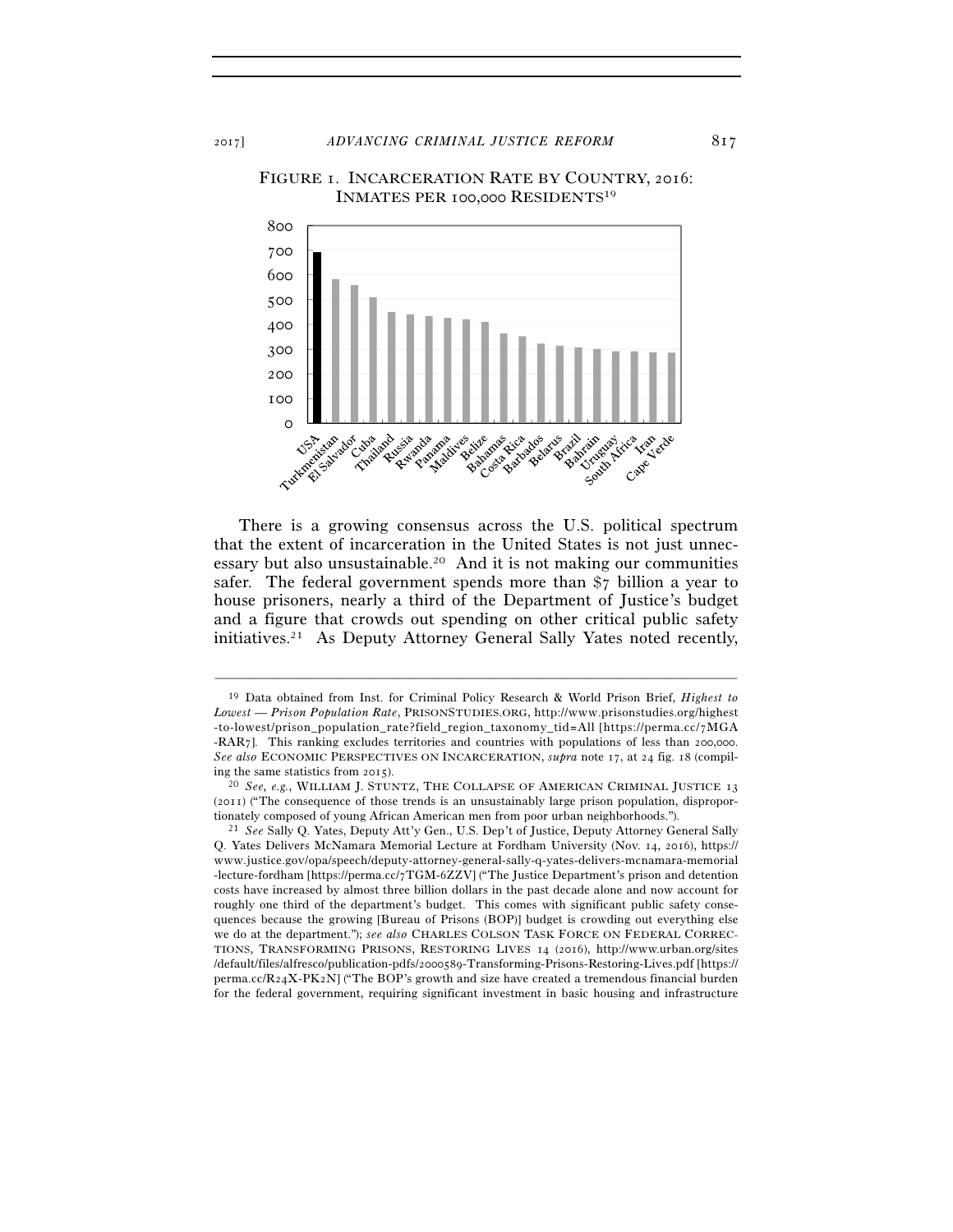every dollar that the Department of Justice spends on excessive sentences for nonviolent drug offenses represents "a dollar we don't have for investigating emerging threats, from hackers to home-grown terrorists. And it's a dollar we don't have to support state and local law enforcement with more cops on the street and crucial programs for prevention, intervention and reentry."22 If one includes the cost of jail and prison at the state and local level, the total U.S. budget for incarceration rises to a staggering  $$81$  billion,<sup>23</sup> enough to fund transformative initiatives like universal preschool for every three- and four-yearold in America<sup>24</sup> — initiatives that can change the odds for so many kids, including by keeping them out of the juvenile and criminal justice systems in the first place.

Total expenditures on incarceration, moreover, only begin to capture the true costs of our flawed approach to criminal justice. An estimated seventy million Americans — roughly a third of the adult population — have some type of criminal record, which can trigger a whole host of stigmas and restrictions, including barriers to employment, voting, education, housing, and public benefits.<sup>25</sup> Each year, more than eleven million Americans cycle in and out of jails,<sup>26</sup> impairing their ability to work and support their families. And in too many communities — especially communities of color and those struggling with poverty and addiction — the justice system has touched almost every family. The costs of maintaining this system are nothing short of breathtaking. We sacrifice billions of taxpayer dollars and waste untold human capital on a system that shuffles too many young people into a pipeline from underfunded schools to overcrowded jails.<sup>27</sup> And

EDUCATION 5 exhibit 1 (2016), https://www2.ed.gov/rschstat/eval/other/expenditures-corrections

<sup>–––––––––––––––––––––––––––––––––––––––––––––––––––––––––––––</sup> and leaving few resources for the important work of supporting rehabilitation and successful

reentry.").<br><sup>22</sup> Yates, *supra* note 21.<br><sup>23</sup> TRACEY KYCKELHAHN, U.S. BUREAU OF JUSTICE STATISTICS, JUSTICE EXPENDI-TURE AND EMPLOYMENT EXTRACTS, 2012 - PRELIMINARY tbl.1 (2015), http://www.bjs.gov /index.cfm?ty=pbdetail&iid=5239 [https://perma.cc/RH4C-SUJG]; see also DIANE WHITMORE SCHANZENBACH ET AL., THE HAMILTON PROJECT, THE BROOKINGS INST., TWELVE FACTS ABOUT INCARCERATION AND PRISONER REENTRY 4 (2016), https://www.brookings .edu/wp-content/uploads/2016/10/thp\_20161020\_twelve\_facts\_incarceration\_prisoner\_reentry.pdf [https://perma.cc/XVB7-AGL6] (estimating total expenditures in 2012 based on U.S. Bureau of Labor Statistics and Bureau of Justice Statistics data); *Does the U.S. Spend \$80 Billion a Year on Incarceration?*, COMM. FOR A RESPONSIBLE FED. BUDGET (Dec. 23, 2015), http://crfb.org  $/b$ logs/us-spends-80-billion-year-incarceration [https://perma.cc/WN4K-BM4V] (fact-checking a similar estimate from 2010). 24 U.S. DEP'T OF EDUC., STATE AND LOCAL EXPENDITURES ON CORRECTIONS AND

<sup>-</sup>education/brief.pdf [https://perma.cc/GAJ8-5LVN].<br><sup>25</sup> ECONOMIC PERSPECTIVES ON INCARCERATION, *supra* note 17, at 45–51 (2016).<br><sup>26</sup> Wagner, *supra* note 14.<br><sup>27</sup> See generally SARAH E. REDFIELD & JASON P. NANCE, AM. BAR PRISON PIPELINE: PRELIMINARY REPORT (2016), https://www.americanbar.org/content/dam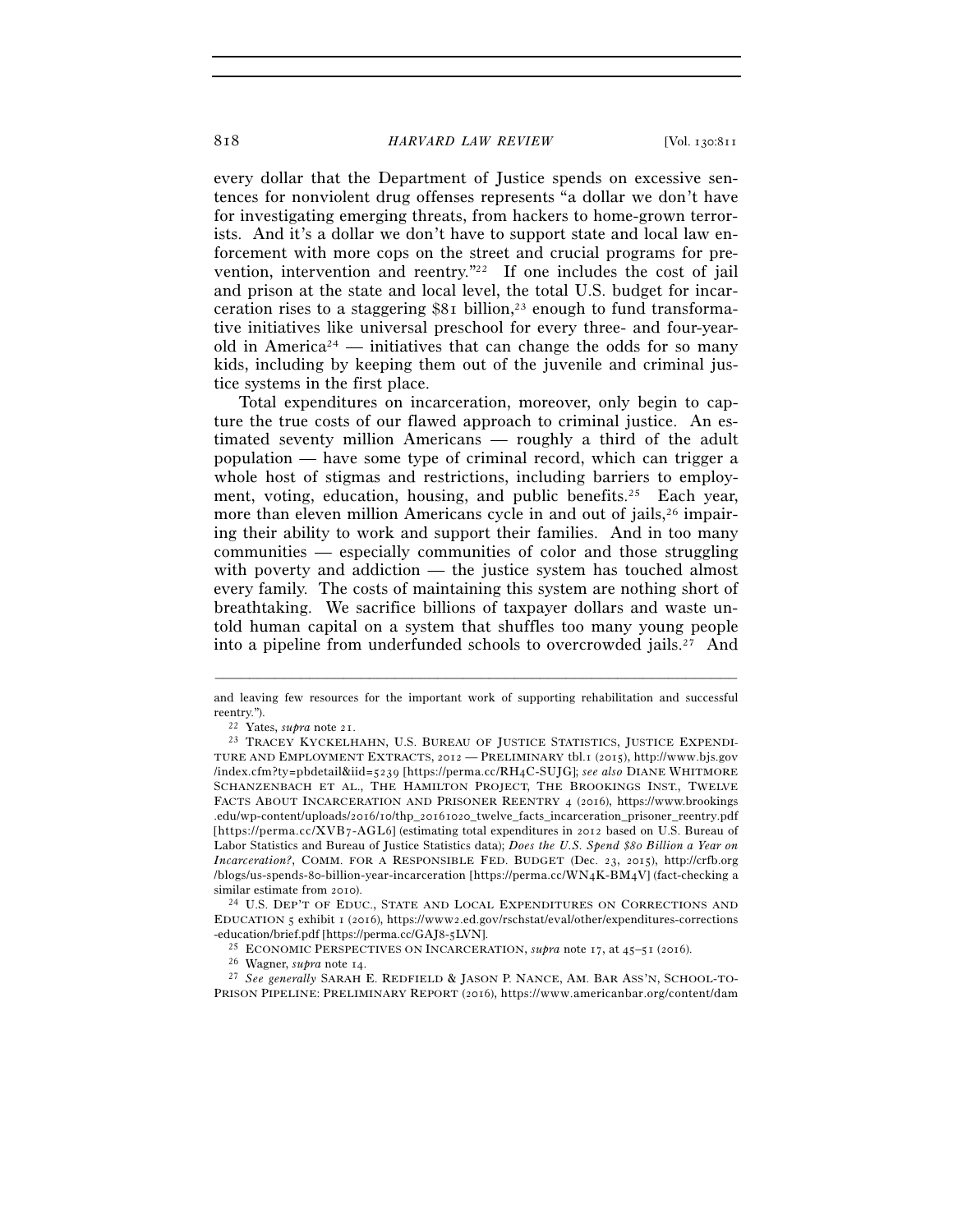even as violent crime has plummeted over the past two decades, the evidence indicates that our massive levels of incarceration have not made us safer.28

How we got to this point is a complicated story. The policies of the 1980s and 1990s occurred against a backdrop of criminal activity that was ravaging our communities, especially our poor neighborhoods and communities of color.29 The push in that period for stricter laws, longer sentences, and more vigilant policing was not limited to one party or one community.30 Unfortunately, the impact of those policies has been anything but evenly distributed.<sup>31</sup> If we are to chart honestly the path for criminal justice reform, we must confront the role of race and bias in shaping the policies that led us to this point.32

INCARCERATION IN THE UNITED STATES 70–103 (2014) [hereinafter GROWTH OF INCAR-CERATION]. The FBI calculates that the rate of violent crime was 372.6 per 100,000 people in 2015, compared to 469.0 in 2005, 684.5 in 1995, and 620.1 in 1986; the murder and manslaughter rate was 4.9 per 100,000 people in 2015, 5.6 in 2005, 8.2 in 1995, and 8.6 in 1986. *See* FBI, U.S. DEP'T OF JUSTICE, UNIFORM CRIME REPORTS tbl.1 (2015), https://ucr.fbi.gov/crime-in-the-u.s /2015/crime-in-the-u.s.-2015/tables/table-1/table\_1\_crime\_in\_the\_united\_states\_by\_volume\_and \_ r a t e \_ p e r \_ 100000 \_ i n h a b i t a n t s \_ 1996 - 2015 . x l s [ h t t p s : / / p e r m a . c c / A 4 Q 2 - W M 56]; FBI, U.S. DEP'T OF JUSTICE, UNIFORM CRIME REPORTS tbl.1 (2005), https://ucr.fbi.gov/crime-in-the-u.s/2005 [https://perma.cc/5MCS-49AS]; see also U.S. BUREAU OF JUSTICE STATISTICS, CRIMINAL VICTIMIZATION, 2015 (2016), http://www.bjs.gov/content/pub/pdf/cv15\_sum.pdf [https://perma .cc/XEY8-3OTJ] ("From 1993 to 2015, the rate of violent crime declined from  $79.8$  to 18.6 victimizations per 1000 persons age 12 or older."). 30 *See* GROWTH OF INCARCERATION, *supra* note 29, at 70–103; *see also* Rachel E. Barkow,

*Clemency and Presidential Administration of Criminal Law*, 90 N.Y.U. L. REV. 802, 819 (2015) ("Elected officials responded to . . . public fear and dissatisfaction [with a 'too lenient' justice system] by taking ever-tougher stances on crime. Republicans embraced the strategy first, but Democrats quickly followed. Key interests have also pushed for more expansive and tougher criminal laws, including prosecutors, victims' rights organizations, rural communities that may depend on prisons for jobs, private prison companies, and corrections unions.").<br><sup>31</sup> Bryan Stevenson, a member of my Task Force on 21st Century Policing, has said that under

the current justice system, it is often "better if you're rich and guilty than if you're poor and innocent." Bryan Stevenson, *We Need to Talk About an Injustice*, TED (Mar. 2012), https://www.ted .com/talks/bryan\_stevenson\_we\_need\_to\_talk\_about\_an\_injustice/transcript?language=en [https:// perma.cc/UEQ2-YUEK]; see also BRYAN STEVENSON, JUST MERCY 18 (2014) ("[T]he opposite % of poverty is not wealth; the opposite of poverty is justice.").  $32 \text{ For example, studies have suggested no statistically significant difference in the rate of cur-}$ 

rent drug use across races and ethnicities though the arrest and conviction rate for African Americans for drug crimes is significantly higher. *See* U.S. DEP'T OF HEALTH & HUMAN SERVS., RESULTS FROM THE 2013 NATIONAL SURVEY ON DRUG USE AND HEALTH: SUMMARY OF NATIONAL FINDINGS 26 (2014), http://www.samhsa.gov/data/sites/default/files/NSDUHresults PDFWHTML2013/Web/NSDUHresults2013.pdf [https://perma.cc/LZ4X-MZ38].

<sup>–––––––––––––––––––––––––––––––––––––––––––––––––––––––––––––</sup> /aba/administrative/diversity\_pipeline/stp\_preliminary\_report\_final.authcheckdam.pdf [https:// perma.cc/2TWQ-LGW2].

<sup>&</sup>lt;sup>28</sup> See, e.g., Timothy Head & Grover Norquist, *The High Costs of Over-Incarceration*, NAT'L REV. (Aug. 13, 2015, 4:00 AM), http://www.nationalreview.com/article/422476/over-incarceration -not-making-america-safer [https://perma.cc/3S2U-ZHB2]. See generally STEVEN RAPHAEL & MICHAEL A. STOLL, DO PRISONS MAKE US SAFER? THE BENEFITS AND COSTS OF THE PRISON BOOM (2009). 29 *See generally* NAT'L RESEARCH COUNCIL OF THE NAT'L ACADS., THE GROWTH OF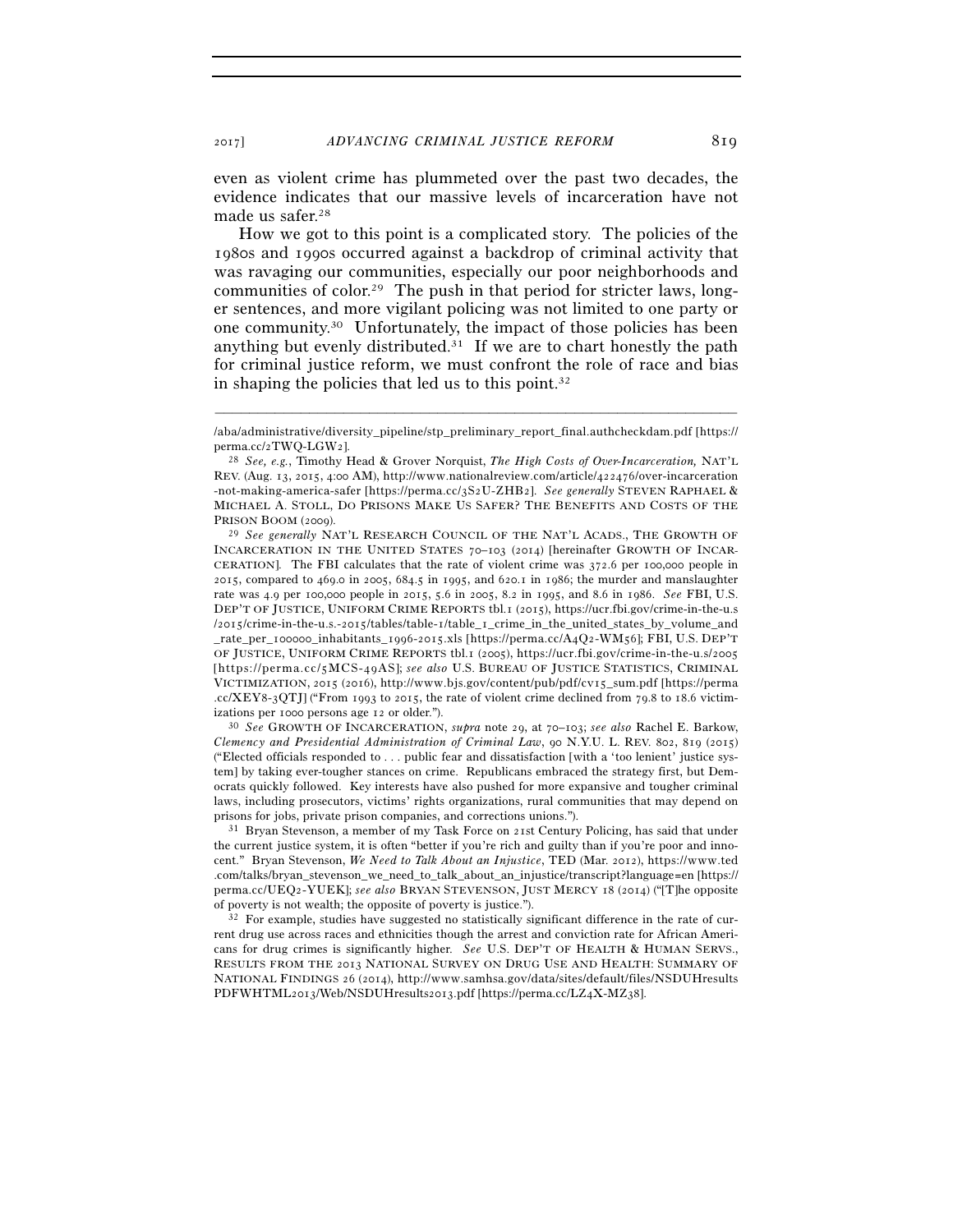It was no accident that the setting for my most expansive public address on this topic was the NAACP.33 That's because many of the most tragic failings of the justice system are disproportionately felt by communities of color.<sup>34</sup> A large body of research finds that, for similar offenses, members of the African American and Hispanic communities are more likely to be stopped, searched, arrested, convicted, and sentenced to harsher penalties.35 Rates of parental incarceration are two to seven times higher for African American and Hispanic children.<sup>36</sup> Over the past thirty years, the share of African American adults with a past felony conviction — and who have paid their debt to society has more than tripled, and one in four African American men outside the correctional system now has a felony record.37 This number is in addition to the one in twenty African American men under correctional supervision.38

The system of mass incarceration has endured for as long as it has in part because of the school-to-prison pipeline and political opposition to reform that insisted on "a stern dose of discipline — more policy, more prisons, more personal responsibility, and an end to welfare."39 Today, however, much of that opposition has receded, replaced by broad agreement that policies put in place in that era are not a good

–––––––––––––––––––––––––––––––––––––––––––––––––––––––––––––

<sup>38</sup> *Id.* (manuscript at 26). 39 BARACK OBAMA, THE AUDACITY OF HOPE <sup>253</sup> (1st ed. 2006); *see also* Am. Psychological Ass'n Zero Tolerance Task Force, *Are Zero Tolerance Policies Effective in the Schools? An Evidentiary Review and Recommendations*, 63 AM. PSYCHOLOGIST 852, 853–54 (2008) (documenting and challenging the "key assumptions of zero tolerance policies").

<sup>33</sup> Obama, *supra* note 11. 34 *Id.*

<sup>35</sup> ECONOMIC PERSPECTIVES ON INCARCERATION, *supra* note 17, at 4; *see also* JESSICA EAGLIN & DANYELLE SOLOMON, BRENNAN CTR. FOR JUSTICE, REDUCING RACIAL AND ETHNIC DISPARITIES IN JAILS 10-13 (2015), https://www.brennancenter.org/sites/default/files  $\verb|/publications/Racial\% 2 o Disparities\% 2 o Report\% 2 o o62515.pdf [https://perma.cc/DTZ4-8VBA];$ LYNN LANGTON & MATTHEW R. DUROSE, BUREAU OF JUSTICE STATISTICS, U.S. DEP'T OF JUSTICE, POLICE BEHAVIOR DURING TRAFFIC AND STREET STOPS, 2011 (2013), http:// www.bjs.gov/content/pub/pdf/pbtss11.pdf [https://perma.cc/Y4X3-XRU6]; THE SENTENCING PROJECT, REPORT OF THE SENTENCING PROJECT TO THE UNITED NATIONS HUMAN RIGHTS COMMITTEE REGARDING RACIAL DISPARITIES IN THE UNITED STATES CRIMI-NAL JUSTICE SYSTEM 1 (2013), http://sentencingproject.org/wp-content/uploads/2015/12/Race - and-Justice-Shadow-Report-ICCPR.pdf [https://perma.cc/89FU-NUZA]; RAM SUBRAMANIAN ET AL., VERA INST. OF JUSTICE, IN OUR OWN BACKYARD: CONFRONTING GROWTH AND DISPARITIES IN AMERICAN JAILS 12-13 (2015), http://www.safetyandjusticechallenge.org/wp -content/uploads/2015/12/incarceration-trends-in-our-own-backyard-report.pdf [https://perma.cc / H E A 4 - U 6 R L]; M. Marit Rehavi & Sonja B. Starr, *Racial Disparity in Federal Criminal Sentences*, 122 J. POL. ECON. 1320 (2014).<br><sup>36</sup> ECONOMIC PERSPECTIVES ON INCARCERATION, *supra* note 17, at 5.<br><sup>37</sup> *See* Sarah K.S. Shannon et al., *The Growth, Scope, and Spatial Distribution of People with* 

*Felony Records in the United States, 1948 to 2010*, DEMOGRAPHY (forthcoming) (manuscript at 25), http://users.soc.umn.edu/~uggen/former\_felons\_2016.pdf [https://perma.cc/YS3H-EJVN]*.*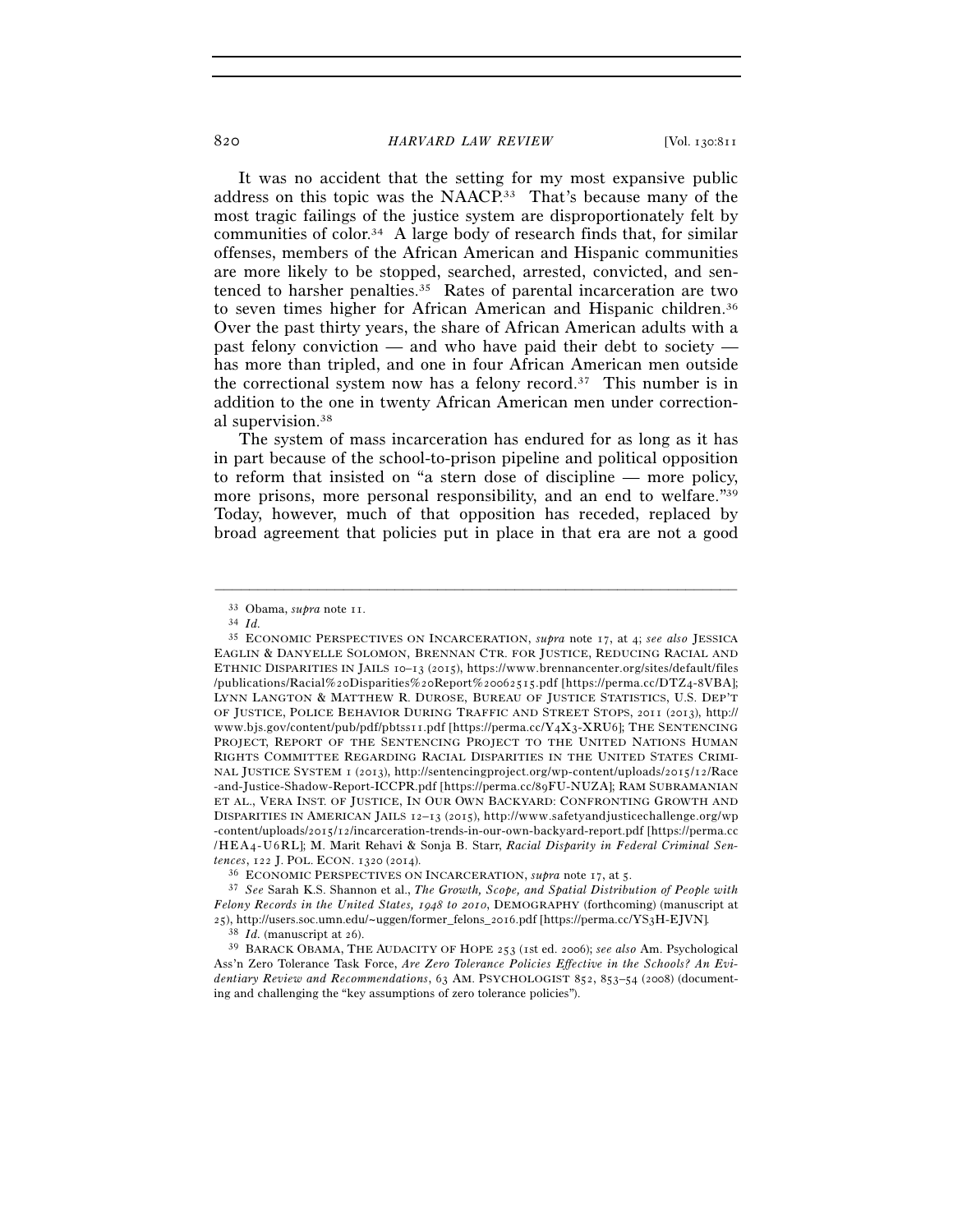match for the challenges of today.40 And even as budgets for social services are under increasing political pressure and our criminal justice system continues to too often serve as the default response for mental illness and addiction, over the past decade, many states — including so-called "red states" like Georgia, Texas, and Alabama — have led and innovated with new approaches. By reducing sentences and reinvesting some of the savings in other public safety initiatives — especially programs that actually address substance abuse and support for those with mental illness — these states have improved outcomes, enhanced trust, and thus ultimately made better use of taxpayer dollars.41

For some people, the problems described in this Part will sound familiar. But these issues don't always get the attention they deserve, and they haven't translated into real reform in vast portions of our country.<sup>42</sup> As President, I felt a unique responsibility to highlight the

–––––––––––––––––––––––––––––––––––––––––––––––––––––––––––––

million in future costs and provide supervision for 3000 more people upon release from prison."). 42 *See, e.g.*, THE SENTENCING PROJECT, LIFE GOES ON: THE HISTORIC RISE IN LIFE SENTENCES IN AMERICA 3, 15-16 (2013), http://sentencingproject.org/wp-content/uploads/2015

<sup>40</sup> *See* LAUREN-BROOKE EISEN & INIMAI CHETTIAR, BRENNAN CTR. FOR JUSTICE, THE REVERSE MASS INCARCERATION ACT 6, 10 (2015), http://www.brennancenter.org/sites /default/files/publications/The\_Reverse\_Mass\_Incarceration\_Act%20.pdf [https://perma.cc/W62K -5BK6] (describing state approaches to reducing crime and incarceration); *see also* BRENNAN CTR. FOR JUSTICE, SOLUTIONS: AMERICAN LEADERS SPEAK OUT ON CRIMINAL JUSTICE (Inimai Chettiar & Michael Waldman eds., 2015), http://www.brennancenter.org/sites/default/files /publications/Solutions\_American\_Leaders\_Speak\_Out.pdf [https://perma.cc/Q5XX-Y8JX] (compiling proposals for criminal justice reform from bipartisan public leaders); INT'L ASS'N OF CHIEFS OF POLICE, PARTNERSHIPS IN PRETRIAL JUSTICE (2016), http://www.iacp.org/Portals /o/documents/pdfs/IACP\_ParnersinPretrialJustice\_Final.pdf [https://perma.cc/DC9K-YKTZ] (detailing state efforts to adopt risk-based reforms). 41 In Georgia, after criminal justice reform in 2012, prison admissions fell 8%, and the violent

crime rate dropped to its lowest since 1980. BUREAU OF JUSTICE STATISTICS, U.S. DEP'T OF JUSTICE, IN BRIEF: EXAMINING THE CHANGING RACIAL COMPOSITION OF THREE STATES' PRISON POPULATIONS  $2$  ( $2015$ ), https://www.bja.gov/Publications/CSG-Racial PrisonPop.pdf [https://perma.cc/HUU4-CHCD]; *Statewide Crime Rates per 100,000 Population*  $1980-2015$ , GA. BUREAU INVESTIGATION, https://gbi.georgia.gov/sites/gbi.georgia.gov/files /related\_files/site\_page/Statewide%20Crime%20Rates%20per%20100,000%20Population.pdf [https://perma.cc/UWM3-RVP8]. In Texas, after reforms in 2007 that reduced sentencing terms for drug offenders, the violent crime rate declined by 20% between 2007 and 2011. *See* Sally Q. Yates, Deputy Att'y Gen., U.S. Dep't of Justice, Remarks at the National District Attorneys Association on Prosecution Integrity (July 21, 2015), https://www.justice.gov/opa/speech /deputy-attorney-general-sally-quillian-yates-delivers-remarks-national-district-attorneys [https:// perma.cc/7ULA-RYPZ]. Alabama has had a similar experience. See Press Release, Office of the Governor of Ala., Governor Bentley Addresses Congress on Alabama's Prison Reform Efforts (July 14, 2015), http://governor.alabama.gov/newsroom/2015/07/governor-bentley-addresses -congress-alabamas-prison-reform-efforts [https://perma.cc/XDB6-ATYD] ("In 2014, Alabama launched the Justice Reinvestment Initiative (JRI), a comprehensive study of the state's criminal justice system to identify ways to implement more cost effective criminal justice policies. The goal of JRI is to generate state savings that can be reinvested in evidence-based strategies that will increase public safety while holding offenders accountable for crimes. . . . The legislation is expected to reduce the state's prison population by more than 4200 people, avert more than \$380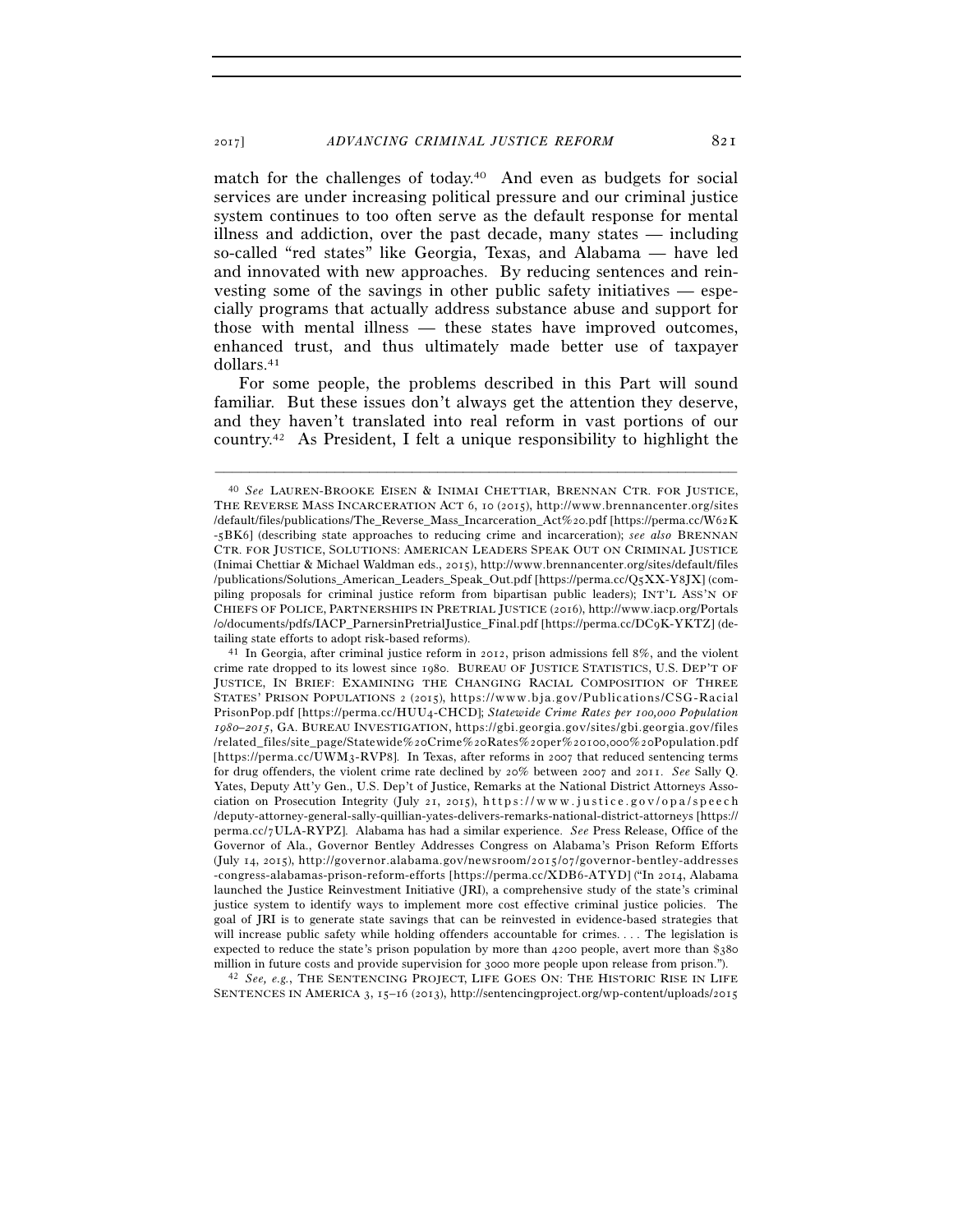compelling economic and policy arguments for justice reform as well as the human toll of a failing system. Through my own actions and the policies of my Administration, I supported evidence-based solutions to these longstanding problems. What's more, unlike so many issues that divide Washington, D.C., criminal justice is an area in which there is increasing bipartisan agreement. A number of Republicans have been vocal and sincere advocates for reform efforts even as they were otherwise frequent critics of my Administration.43 Buoyed by these bipartisan calls for change, I continue to be confident that we can see meaningful reform in the coming years. But because the current system reflects years of changes and policy developments, I am also clear-eyed about the fact that change will likely happen gradually, with an emphasis on evidence-based reforms and incremental approaches that enjoy broad support.44

–––––––––––––––––––––––––––––––––––––––––––––––––––––––––––––

44 President Barack Obama, Remarks by the President in Arm Chair Discussion on Criminal Justice with Law Enforcement Leaders (Oct. 22, 2015), https://www.whitehouse.gov/the-press  $-$ office/2015/10/22/remarks-president-arm-chair-discussion-criminal-justice-law-enforcement [https://perma.cc/HR4Q-KN7U] ("[T]his is a staged process. We will lose the public if we try to do everything at once without having data and evidence . . . . If, on the other hand, we do it systematically, methodically, . . . [and] we're not telling prosecutors you're going to be promoted based on how many maximum sentences you get, but rather based on how wise your use of prosecutorial discretion — if all those things prove that we're still doing a good job controlling crime, then I think we've got something to build on.").

 $/12$ /Life-Goes-On.pdf [https://perma.cc/WG7B-ZF66] (noting that, even amid broad policy reform, there is little debate about the use of and appropriateness of life sentences, and that "[l]ife without parole is a mandatory sentence upon conviction under three strikes laws in 13 states and the federal government," *id.* at 16).  $^{43}$  Within Congress, the supporters of criminal justice reform include Senators John Cornyn,

Mike Lee, and Rand Paul, as well as Congressmen James Sensenbrenner and Trey Gowdy, among others. *See Criminal Justice Reform Initiative*, HOUSE JUDICIARY COMMITTEE, https:// judiciary.house.gov/issue/criminal-justice-reform-initiative [https://perma.cc/K6Sq-UKUD]; see *also* Seung Min Kim, *Compromise Struck on Criminal Justice Reform*, POLITICO (Apr. 28, 2016, 11:03 AM), http://www.politico.com/story/2016/04/criminal-justice-reform-senate-222577 [https:// perma.cc/CGJ2-AGT8]. There are also a host of Left-Right coalitions in this space. Most notably, in 2015, a group called the Coalition for Public Safety launched with a mission "to make our criminal justice system smarter, fairer and more cost effective." *About the Coalition*, COALITION FOR PUB. SAFETY (2015), http://www.coalitionforpublicsafety.org/about [https://perma.cc/Z8G5] -BZKB]. The organization partners with many of the nation's most prominent conservative and progressive organizations — including organizations backed by Grover Norquist and the Koch brothers. *See The Importance of Action*, COALITION FOR PUB. SAFETY (2015), http://www .coalitionforpublicsafety.org [https://perma.cc/5DCV-75Y7] (listing partner organizations). On March 27, 2015, the Bipartisan Summit for Criminal Justice Reform brought together more than ninety speakers in Washington, D.C., in an event hosted by Pat Nolan and former Speaker of the House Newt Gingrich, among others. *See* Edgar Saavedra, *A Bipartisan Summit on Criminal Justice Reform*, #CUT50 (Mar. 27, 2015), http://www.cut50.org/summit1 [https://perma.cc/JPK5 -QD6Q]. Governor Nathan Deal of Georgia, a state that has led on these issues, spoke at the event about the impact drug courts can have on the lives of those struggling with addiction and seeking to earn their second chance. *See Bipartisan Summit: Georgia Governor Nathan Deal*, YOUTUBE (Mar. 26, 2015), https://www.youtube.com/watch?v=uGa45JNw7kU [https://perma.cc /6FGP-EQSN].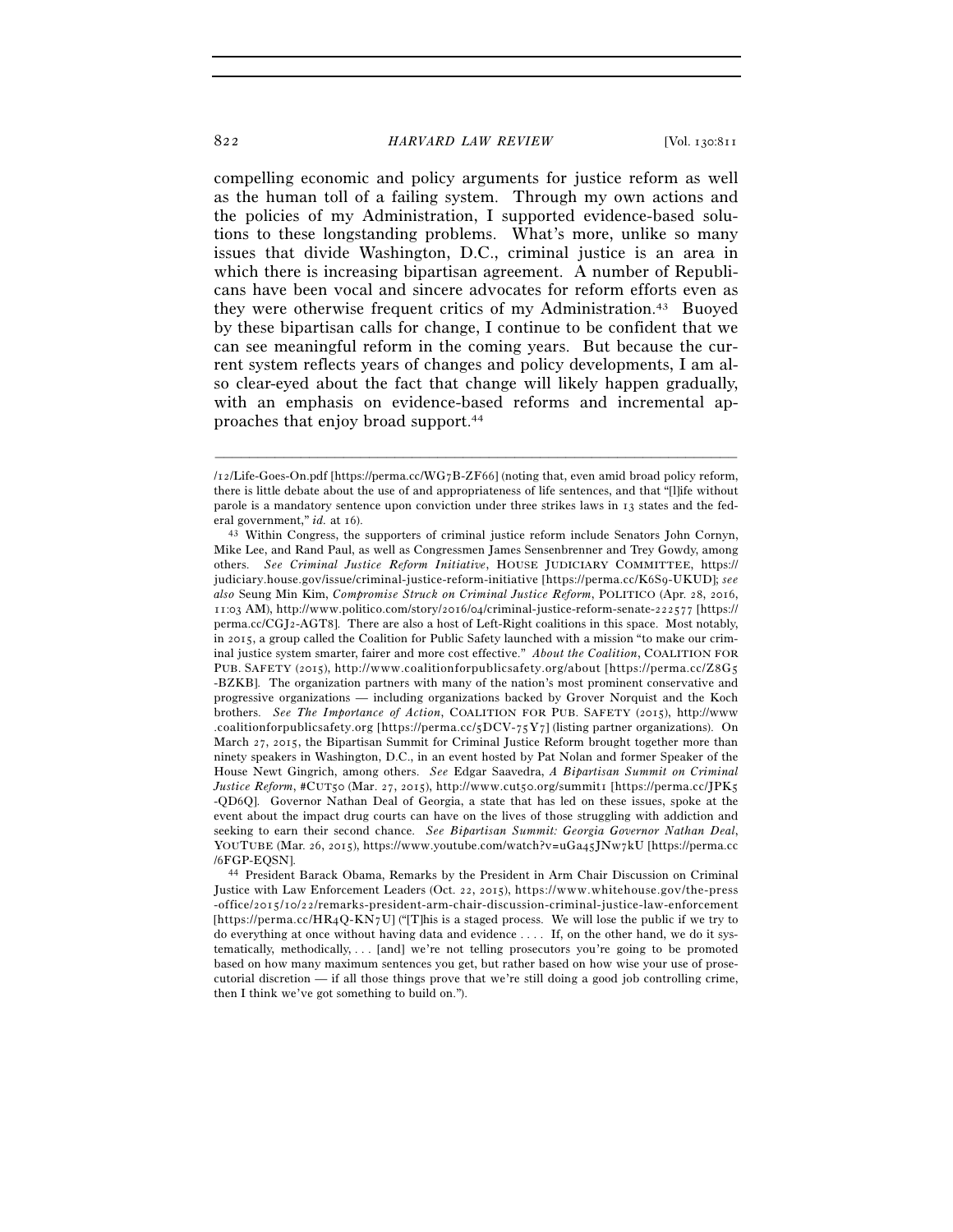# II. REFORMING THE FEDERAL CRIMINAL JUSTICE SYSTEM

Every week, I receive letters from people across the country urging me to address issues involving state and local justice systems, about which there is often frustratingly little that anyone in the federal government can do. State and local officials are responsible for most policing issues, and they are in charge of the facilities that hold more than  $90\%$  of the prison population and the entire jail population.<sup>45</sup>

Even at the federal level, there are important limits on the President's authority.46 The Constitution separates the executive, legislative, and judicial powers into three coequal branches of government, all of which have independent roles in shaping the criminal justice system.47 And within the executive branch, the President's direct influence is subject to constraints designed to safeguard the fair enforcement of the law.

Nowhere are these limits more important than in the administration of the criminal law. For good reason, particular criminal matters are not directed by the President personally but are handled by career prosecutors and law enforcement officials who are dedicated to serving the public and promoting public safety.48 The President does not and should not decide who or what to investigate or prosecute or when an investigation or prosecution should happen. To avoid even the appearance of politicization, a series of internal White House rules and prudential practices sharply restrict contact with the Department of Justice and other enforcement agencies on specific matters.<sup>49</sup> These practices make things difficult when the public looks to the President to opine on a particular case, but they are critical to ensuring the rule of law as well as the integrity and independence of the justice system.

Nevertheless, there is still much that Presidents can do to make the justice system better serve the public. In my Administration, that has meant starting with the federal system — which has not only directly affected those in federal custody, but also made federal practice a

<sup>45</sup> Peter Wagner & Bernadette Rabuy, *Mass Incarceration: The Whole Pie 2016*, PRISON POL'Y (Mar. 14, 2016), https://www.prisonpolicy.org/reports/pie2016.html [https://perma.cc/N4WB -4T8C].

<sup>46</sup> "Resolution of prosecutorial questions usually is conceived as lying at the heart of the executive power vested in the President," then-Professor Elena Kagan observed in a seminal article on presidential administration. Elena Kagan, *Presidential Administration*, 114 HARV. L. REV. 2245, 2357 (2001). "But it is in this area, because so focused on particular individuals and firms, that the crassest forms of politics . . . pose the greatest danger of displacing professionalism and there-

by undermining confidence in legal decisionmaking." *Id.* at 2357–58. 47 *See, e.g.*, Rachel E. Barkow, *Separation of Powers and the Criminal Law*, 58 STAN. L. REV.

<sup>989</sup>, 1017 (2006). 48 *See* Kate Andrias, *The President's Enforcement Power*, 88 N.Y.U. L. REV. 1031, <sup>1051</sup>

<sup>(</sup>2013). 49 *See id.* at 1070–72; *see also* Kagan, *supra* note 46, at 2357–58.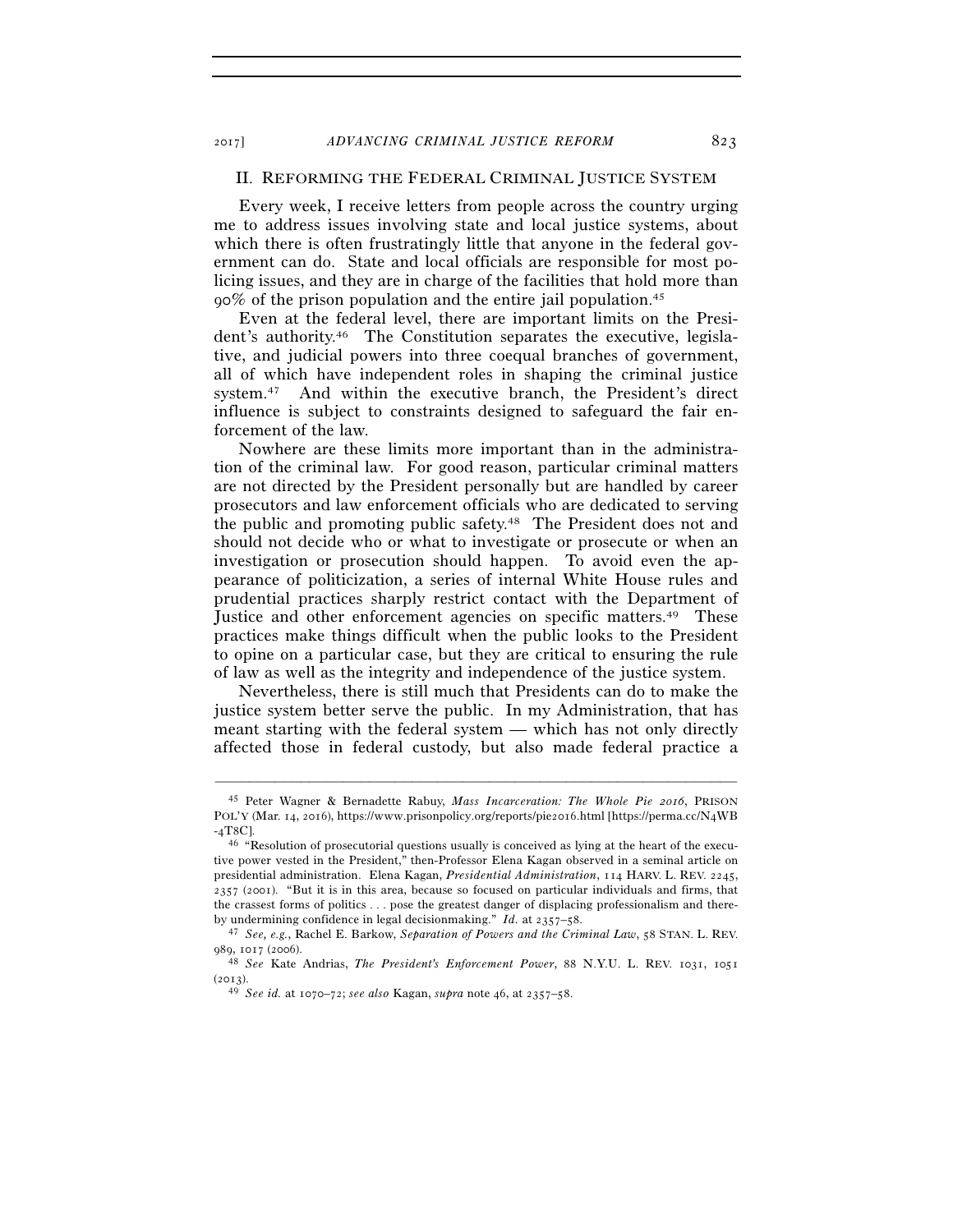model that can drive and accelerate change at the state and local levels. This Part shows how my Administration has used the tools at its disposal to effect change at the federal level: from the legislative reforms we've advanced, to the policies we've changed in the executive branch, to the second chances we've given to those who received clemency, we have brought our system more in line with the values that define us.

# *A. Achieving Reforms to Federal Charging and Sentencing Practices*

Working with Congress and the U.S. Sentencing Commission, my Administration has made reforms to federal charging and sentencing practices. These reforms have allowed us to use our federal criminal laws wisely, reduce excessive sentences, and better ensure that the punishment fits the crime. I have also used my clemency power to a degree unmatched in modern history<sup>50</sup> to address unfairness in the federal system. These changes mean that I will be the first President in decades to leave office with a federal prison population lower than when I took office<sup>51</sup> even as my Administration saw the rate of violent crime fall to its lowest point in decades.52

*1. Charging Policies and "Smart on Crime." —* From the beginning of my Administration, the Department of Justice has made important changes to federal charging policies, starting first and foremost with the "Smart on Crime" initiative begun under Attorney General Eric Holder and continued under Attorney General Loretta Lynch, both of whom were longtime career prosecutors.53 In 2010, the De-

<sup>50</sup> *See* Eggleston, *supra* note 9.<br>51 *See Past Inmate Population Totals*, FED. BUREAU PRISONS (Dec. 1, 2016), https://www . bop.gov/about/statistics/population\_statistics.jsp [https://perma.cc/GZ3R-TSVY] (providing historical inmate totals from 1980 to 2016); *see also* PATRICK A. LANGAN ET AL., BUREAU OF JUSTICE STATISTICS, U.S. DEP'T OF JUSTICE, HISTORICAL STATISTICS ON PRISONERS IN STATE AND FEDERAL INSTITUTIONS, YEAREND 1925-86, at 12 (1988), https://www.ncjrs.gov /pdffiles1/digitization/111098ncjrs.pdf [https://perma.cc/Y9HS-A24R] (presenting historical data that suggests the last President to see a decrease in the federal inmate population while in office was President Jimmy Carter). 52 There were historic decreases in violent crime in 2014. While the most recent FBI Uniform

Crime Report (UCR) data suggests that crime increased overall in 2015, it is important to remember that 2015 still represented the third-lowest year for violent crime in the past two decades. *See Crime in the United States 2015*, FBI, https://ucr.fbi.gov/crime-in-the-u.s/2015/crime-in-the-u.s. -2015/home [https://perma.cc/WFQ5-55S3]; Crime in the United States 2014, FBI, https://ucr.fbi .gov/crime-in-the-u.s/2014/crime-in-the-u.s.-2014 [https://perma.cc/7YB8-P98F].<br><sup>53</sup> These actions were undertaken not at my direction, but because of the strong, principled

leadership of Eric Holder and Loretta Lynch, the two outstanding Attorneys General who served in my Administration. In many respects, the most consequential actions I took in this area were my decisions to entrust these dedicated public servants (and other senior officials in the Department of Justice) with the authority to use their discretion wisely and to provide guidance and set an example for the thousands of federal prosecutors across the United States. This point is con-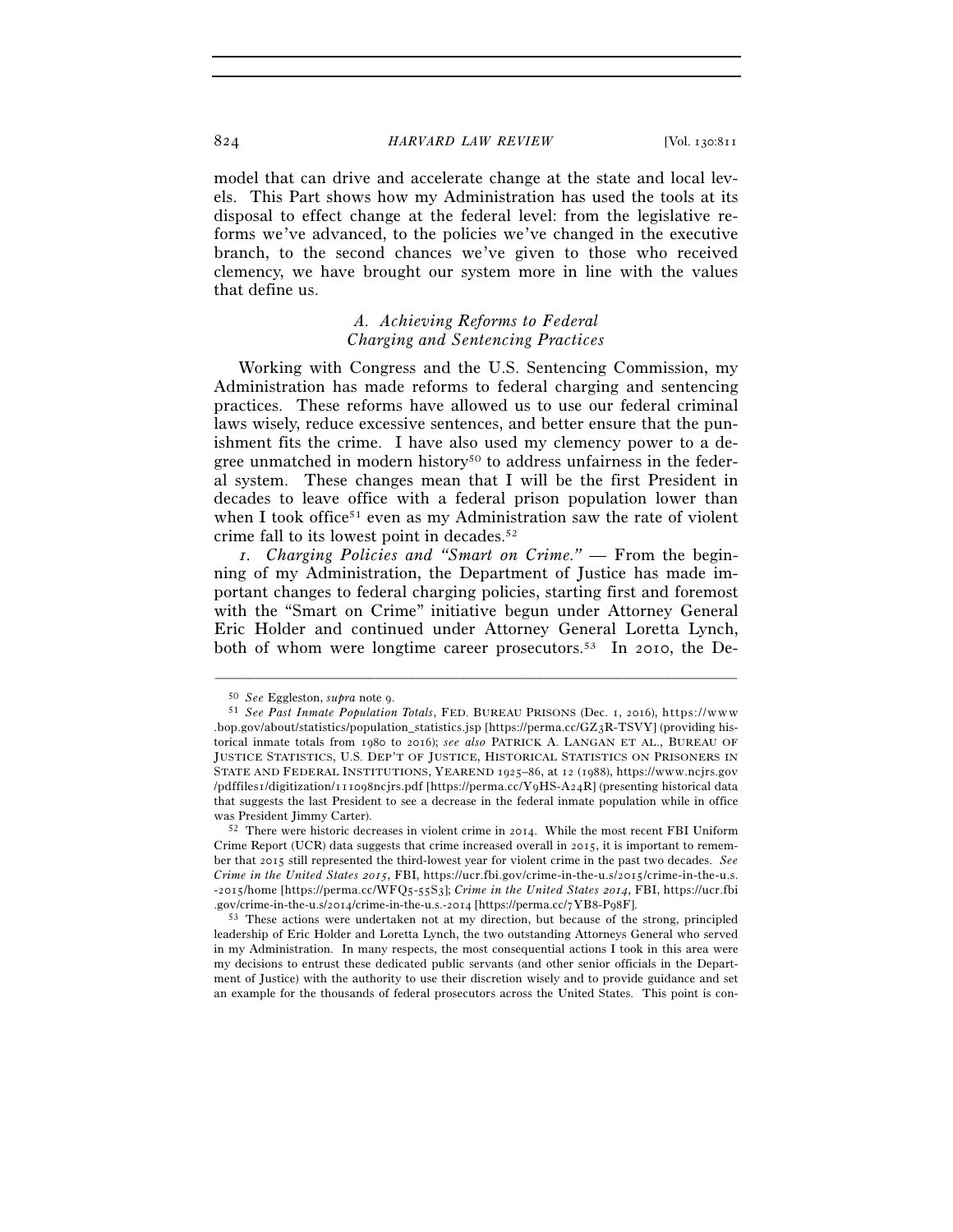partment reversed a policy requiring prosecutors in every case to bring charges that could result in the most severe possible sentence.<sup>54</sup> The new policy instead instructed that cases should be charged based on the individual circumstances of the defendant, stressing that "[p]ersons who commit similar crimes and have similar culpability should, to the extent possible, be treated similarly," and that "equal justice depends on individualized justice, and smart law enforcement demands it."55 As part of the Smart on Crime initiative, Holder revised the Department's charging policies to avoid triggering excessive mandatory minimums for low-level, nonviolent drug offenders.<sup>56</sup> Subsequently, the Department of Justice put in place new policies instructing federal prosecutors to no longer use so-called "851" enhancements — which trigger longer sentences based on prior drug convictions — to gain leverage on defendants in plea negotiations<sup>57</sup> and to no longer require, as a part of plea agreements, that defendants waive their right to appeal based on ineffective counsel.58

Some warned that these types of reforms would undermine cooperation, making it more difficult to obtain evidence against kingpins and cartel leaders and putting public safety at risk.<sup>59</sup> Now that these

–––––––––––––––––––––––––––––––––––––––––––––––––––––––––––––

59 *See, e.g.*, NAT'L ASS'N OF ASSISTANT U.S. ATT'YS, THE DANGEROUS MYTHS OF DRUG SENTENCING "REFORM" 10-11 (2015), https://www.naausa.org/2013/images/docs /Dangerous-Myths-of-Drug-Sentencing-Reform.pdf [https://perma.cc/FZ8D-H8W9] (predicting

sistent with recent scholarship that demonstrates the important role prosecutors have played in escalating the length of sentences and can play in easing them. *See, e.g.*, John. F. Pfaff, *The Micro and Macro Causes of Prison Growth*, 28 GA. ST. U. L. REV. 1239, 1242 (2012) (describing the important role county prosecutors have played in prison population growth). 54 Memorandum from Eric Holder, Jr., Att'y Gen., U.S. Dep't of Justice, to All Federal Prose-

cutors (May 19, 2010), http://subjecttoinquiry.default.wp1.lexblog.com/files/2013/09/Holder - Charging-Memo-5-19-10.pdf [https://perma.cc/D599-RPVA]; see *id.* at 3 ("This memorandum supersedes previous Department guidance on charging and sentencing including the September 22, 2003 memorandum issued by Attorney General John Ashcroft . . . , the July 2, 2004 memorandum issued by Deputy Attorney General James Comey . . . and the January 28, 2005 memorandum issued by Deputy Attorney General James Comey . . . .").

issued by Deputy Attorney General James Comey . . . ."). 55 *Id.* at 1. 56 *See* Memorandum from Eric Holder, Jr., Att'y Gen., U.S. Dep't of Justice, to the United States Attorneys & Assistant Attorney General for the Criminal Division 1 (Aug. 12, 2013), https:// www.justice.gov/sites/default/files/oip/legacy/2014/07/23/ag-memo-department-policypon-charging -mandatory-minimum-sentences-recidivist-enhancements-in-certain-drugcases.pdf [https://perma  $\cdot$ cc/ $\cdot$ UMG-B3L $\cdot$ I. A footnote in the memo notes that "[a]s with every case, prosecutors should determine, as a threshold matter, whether a case serves a substantial federal interest. In some cases, satisfaction of the . . . criteria [for declining to charge under a mandatory minimum statute] meant for low-level, nonviolent drug offenders may indicate that prosecution would not serve a substantial federal interest and that the case should not be brought federally." *Id.* at 2 n.3.<br><sup>57</sup> Memorandum from Eric Holder, Jr., Att'y Gen., U.S. Dep't of Justice, to Department of

Justice Attorneys (Sept. 24, 2014), https://www.justice.gov/oip/foia-library/ag\_guidance\_on\_section \_851\_enhancements\_in\_plea\_negotiations/download [https://perma.cc/VWW7-9CCK]. 58 Memorandum from James M. Cole, Deputy Att'y Gen., U.S. Dep't of Justice, to All Federal

Prosecutors (Oct. 14, 2014), https://www.justice.gov/file/70111/download [https://perma.cc/V772 -EVBU].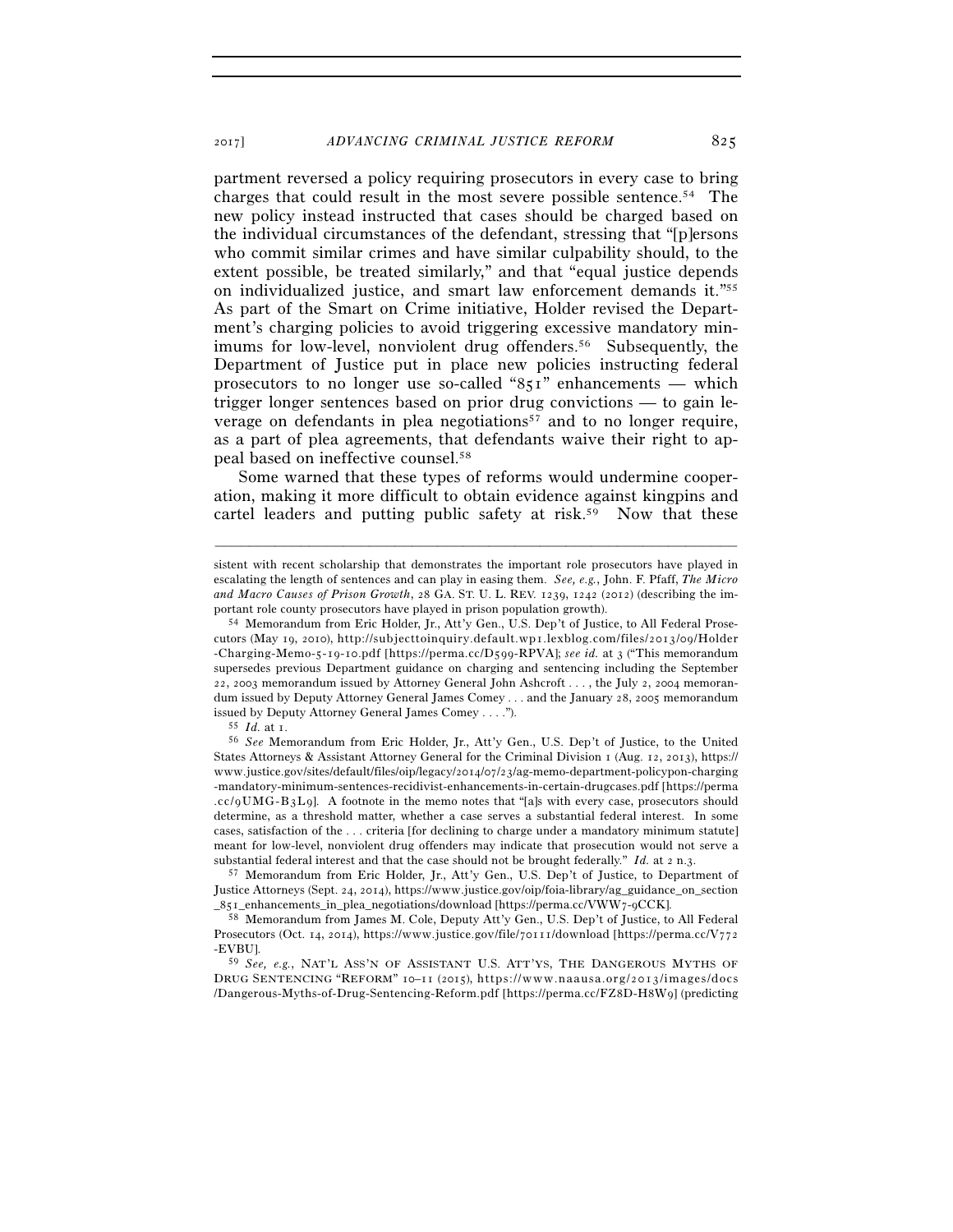changes have been in place for several years, however, it has become increasingly clear that the opposite is true: since Smart on Crime was announced, federal prosecutors have used mandatory minimums more carefully, and the result has been a focus on more serious cases and more significant offenders.<sup>60</sup> In other words, the Department is better able to prioritize and devote resources where they matter most. In 2013, we saw the first reduction in the federal prison population in thirty-three years, $61$  a trend that has continued in the years since. $62$ The proportion of drug offenders convicted of an offense carrying a mandatory minimum penalty is now the lowest it has been since 1993. 63 Yet despite the fears of some, defendants are pleading guilty at the same rates as they were before Smart on Crime, and cooperation rates have at least been stable, and may have even slightly increased.<sup>64</sup>

*2. Sentencing Reform Legislation. —* Any lasting, broad-based reform to federal sentencing can only be addressed through legislation. That's why I've consistently called on Congress to pass bipartisan sentencing reform and build on the progress we've made in recent years. In August 2010, I signed the Fair Sentencing Act<sup>65</sup> (FSA), which reduced the disparity in the amounts of powder cocaine and crack cocaine required for the imposition of mandatory minimum sentences and eliminated the mandatory minimum sentence for simple posses-

–––––––––––––––––––––––––––––––––––––––––––––––––––––––––––––

ULATIONS IN THE UNITED STATES, 2013 (2014), http://www.bjs.gov/content/pub/pdf/cpus13 .pdf [https://perma.cc/2FQ2-T48B]. 62 *See* BUREAU OF JUSTICE STATISTICS, U.S. DEP'T OF JUSTICE, CORRECTIONAL POP-

ULATIONS IN THE UNITED STATES, 2014, at 2 (2015), http://www.bjs.gov/content/pub/pdf /cpus14.pdf [https://perma.cc/VG8R-PPQR]. 63 *See* U.S. SENTENCING COMM'N, OVERVIEW OF FEDERAL CRIMINAL CASES FISCAL

<sup>65</sup> Pub. L. No. 111-220, 124 Stat. 2372 (2010) (codified as amended in scattered sections of 21 and 28 U.S.C.).

that lower mandatory minimums would inhibit a prosecutor's ability to dismantle criminal organizations); Letter from Robert Gay Guthrie, President, Nat'l Ass'n of Assistant U.S. Att'ys, to Senator Patrick Leahy, Chairman, and Senator Charles Grassley, Ranking Member, Senate Judiciary Comm. (Jan. 31, 2014), http://www.naausa.org/2013/images/docs/MandMinSentencingLegOppose <sup>013114</sup>.pdf [https://perma.cc/ZSX5-3QBU]. 60 *See* Press Release, Office of Pub. Affairs, U.S. Dep't of Justice, New Smart on Crime Data

Reveals Federal Prosecutors Are Focused on More Significant Drug Cases and Fewer Mandatory Minimums for Drug Defendants (Mar. 21, 2016), https://www.justice.gov/opa/pr/new-smart-crime -data-reveals-federal-prosecutors-are-focused-more-significant-drug-cases-and [https://perma.cc  $/67U_4$ -6Z2N] (noting that "the percentage of defendants with an aggravating role steadily increased" while the number of drug cases with mandatory minimums has fallen). 61 *See* BUREAU OF JUSTICE STATISTICS, U.S. DEP'T OF JUSTICE, CORRECTIONAL POP-

YEAR 2015, at  $7-8$  (2016), http://www.ussc.gov/sites/default/files/pdf/research-and-publications /research-publications/2016/FY15\_Overview\_Federal\_Criminal\_Cases.pdf [https://perma.cc/BY29 -6H87]. The U.S. Sentencing Commission attributed this significant reduction to "a change in the policy of the Department of Justice in 2013 as to how to charge drug cases." *Id.* at 8; *id.* at 12 n.8 (providing data from fiscal years 2013 and 2014). 64 *See* Yates, *supra* note 21.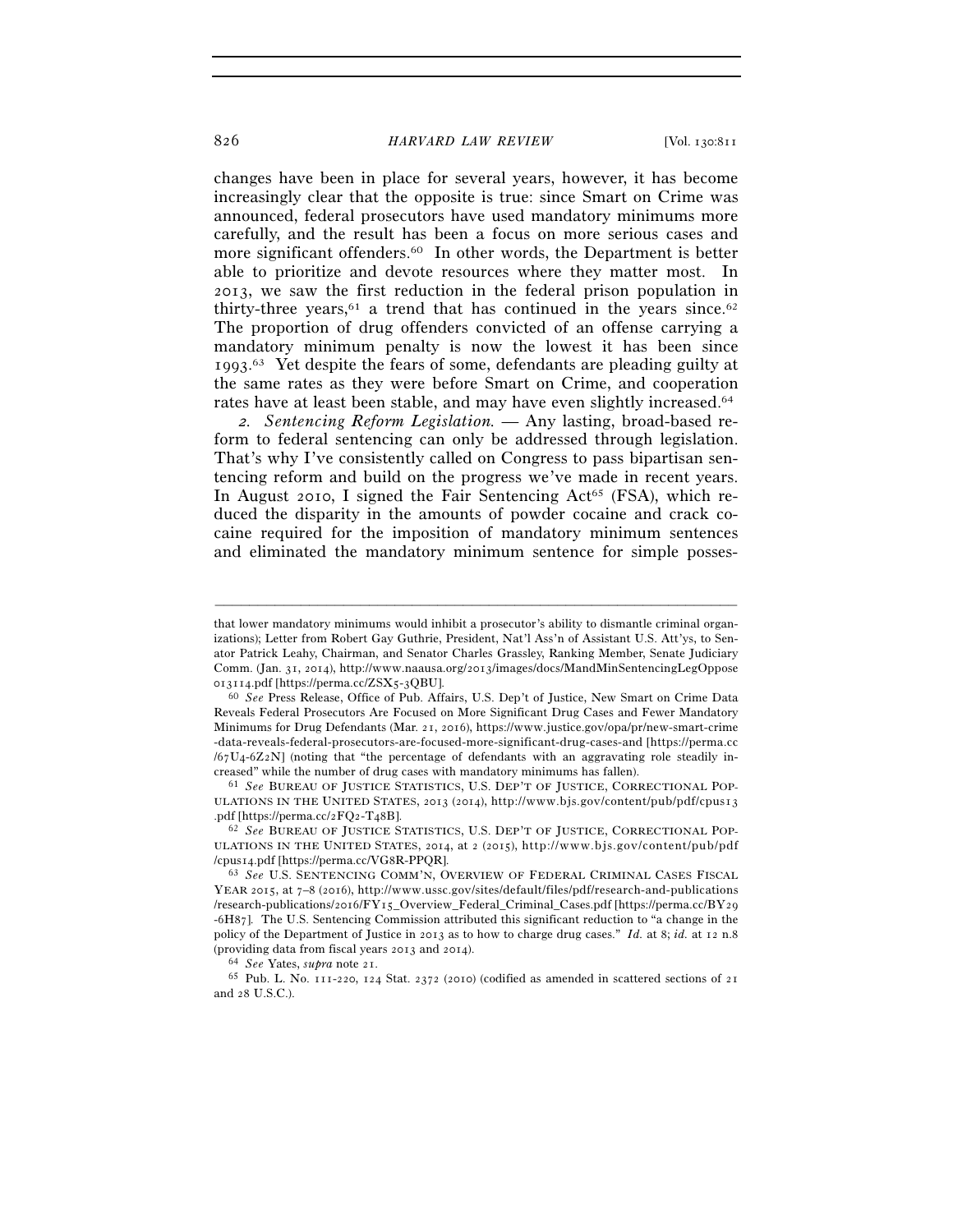sion of crack cocaine.<sup>66</sup> In doing so, the FSA reduced a disparity between crack cocaine and powder cocaine that had resulted in excessive and unwarranted punishments that fell disproportionately on defendants of color.67 Beyond its specific impact, passage of this bill demonstrated that it was possible for Congress to come together on a bipartisan basis and pass reforms that reduced excessive federal sentences and gave additional support to the efforts of the Department of Justice and the U.S. Sentencing Commission to do the same.

One promising proposal in my second term was the Smarter Sentencing Act,68 an ambitious bipartisan bill that advanced out of the Judiciary Committee by a significant margin.69 Introduced in 2013 by Senators Dick Durbin and Mike Lee, and supported by a bipartisan group of twenty-five Senators including Ted Cruz and Cory Booker, the bill included provisions that would have reduced but not eliminated mandatory minimum sentences for certain nonviolent drug offenses — from twenty years to ten years, ten years to five years, and five years to two years.70 The bill would also have eliminated mandatory life imprisonment for a drug crime and enlarged eligibility for "safety valve" relief for certain drug offenders (which allows judges to make exceptions to otherwise applicable mandatory minimums<sup>71</sup>) and would have made the FSA retroactive.<sup>72</sup> The Congressional Budget Office scored this bill as potentially saving taxpayers as much as \$4 billon over ten years, funds that could be reallocated from prisons to other public safety measures.73 Despite broad support, the bill was viewed skeptically by some Republicans and was not brought to the floor.<sup>74</sup>

Encouragingly, the following year, even as the Senate shifted to Republican control, cooperation across party lines on this issue continued in search of an alternative. I met several times at the White House with Democrats and Republicans from the House and the Senate who are dedicated to these issues. The culmination of these efforts

<sup>66</sup> *Id.* § 3 (codified at 21 U.S.C. § 844(a) (2012)). 67 *Restoring Fairness to Federal Sentencing: Addressing the Crack-Powder Disparity: Hearing Before the Subcomm. on Crime & Drugs of the S. Comm. on the Judiciary*, 111th Cong. 2–3 (2009)

<sup>(</sup>Statement of Sen. Richard J. Durbin, Chairman, S. Subcomm. on Crime & Drugs). 68 Smarter Sentencing Act of 2014, S. 1410, 113th Cong.; *see also* Smarter Sentencing Act of

<sup>&</sup>lt;sup>69</sup> S. 1410.<br><sup>70</sup> *Id.* § 4.<br><sup>71</sup> *Id.* § 2. 72 *Id.* § 3(b). 73 CONG. BUDGET OFFICE, COST ESTIMATE, S. 1410 SMARTER SENTENCING ACT OF 2014 (Sept. 11, 2014), https://www.cbo.gov/sites/default/files/113th-congress-2013-2014 /costestimate/s141000.pdf [https://perma.cc/8ETY-KHS9]. 74 *See, e.g.*, 161 CONG. REC. S1378–80 (daily ed. Mar. 10, 2015) (statement of Sen. Grassley);

<sup>160</sup> CONG. REC. S4449–50 (daily ed. July 14, 2014) (statement of Sen. Grassley); 159 CONG. REC. S6511–13 (daily ed. Sept. 17, 2013) (statement of Sen. Grassley).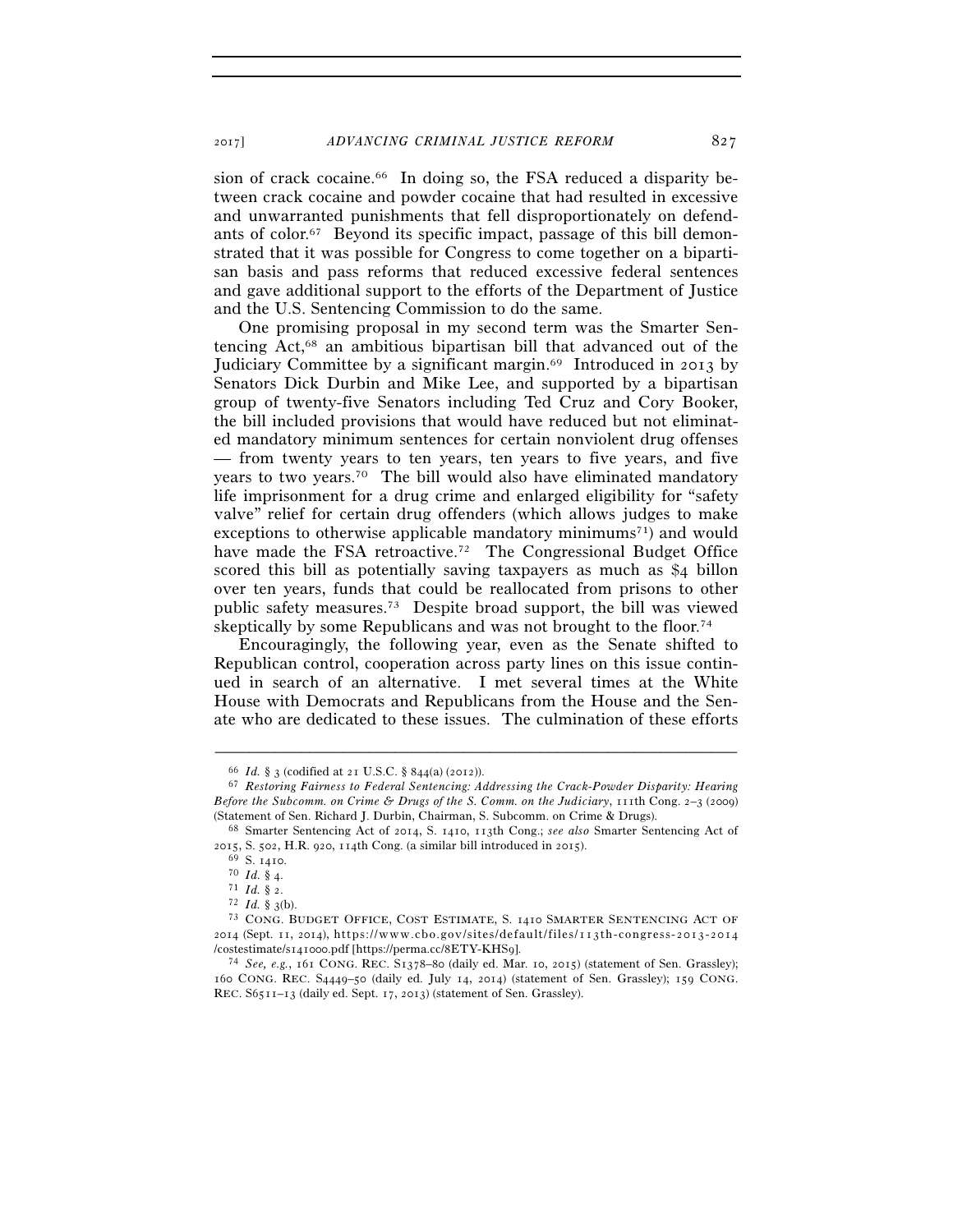was the Sentencing Reform and Corrections Act of 2015, 75 a bill voted out of the Senate Judiciary Committee by a strong, bipartisan majority. (A largely parallel set of proposals later advanced in the House with broad support.<sup>76</sup>) While not going as far on mandatory minimum reform as the Smarter Sentencing Act would have, the bill still would have reduced mandatory minimum prison sentences for thousands of nonviolent drug offenders<sup>77</sup> and also would have made the sentencing changes in the FSA retroactive.78 Moreover, it would have helped current prisoners turn their lives around by offering "credits" for participating in certain beneficial programming while incarcerated, which could have enabled inmates to leave prison earlier (and go into home confinement or halfway houses).79 In addition, and reflecting a sustained focus on juvenile justice by Senator Booker, among others, the bill would have provided new authority for judges to seal and expunge the records of nonviolent juvenile offenders.80 By reducing overlong sentences, moreover, the bill would have freed up additional resources available for investments in other public safety initiatives, including additional resources for law enforcement.

Some on the Hill and in the advocacy community were initially disappointed that the proposed legislation did not go further. But the bill would have made the system fairer for thousands of inmates and defendants and saved more than  $\S$ I billion in the process.<sup>81</sup> As I often tell my team, "better is good." So even though the bill was imperfect — in particular, it did too little to address the five-year mandatory minimum for drug offenses that can often be a source of excessive and counterproductive punishment — we were convinced that it represented a historic step forward. Senior officials from the Department of Justice supported the legislation in strong terms,<sup>82</sup> and my team worked to push it forward. The legislation ultimately garnered the support of everyone from Families Against Mandatory Minimums<sup>83</sup> to

<sup>&</sup>lt;sup>75</sup> S. 2123, 114th Cong.<br><sup>76</sup> H.R. 3713, 114th Cong. (2015).<br><sup>77</sup> See S. 2123 § 101.<br><sup>78</sup> See id. § 106.<br><sup>79</sup> Id. § 202(a)(6)(A).<br><sup>80</sup> Id. § 211.<br><sup>81</sup> See CONG. BUDGET OFFICE, COST ESTIMATE, S. 2123 SENTENCING REFORM AND CORRECTIONS ACT OF 2015 (2016), https://www.cbo.gov/sites/default/files/114th-congress-2015 -2016/costestimate/s2123-r.pdf [https://perma.cc/RF8A-W6PJ] (estimating cost savings of over \$1 billion over ten years). 82 *See, e.g.*, *Sentencing Reform and Corrections Act of 2015: Hearing on S. 2123 Before the S.* 

*Comm. on the Judiciary*, 114th Cong. (2015) (statement of Sally Quillian Yates, Deputy Att'y Gen., U.S. Dep't of Justice). 83 *See* Press Release, Families Against Mandatory Minimums, Senate Judiciary Committee

Approves the Sentencing Reform and Corrections Act (Oct. 22, 2015), http://famm.org/senate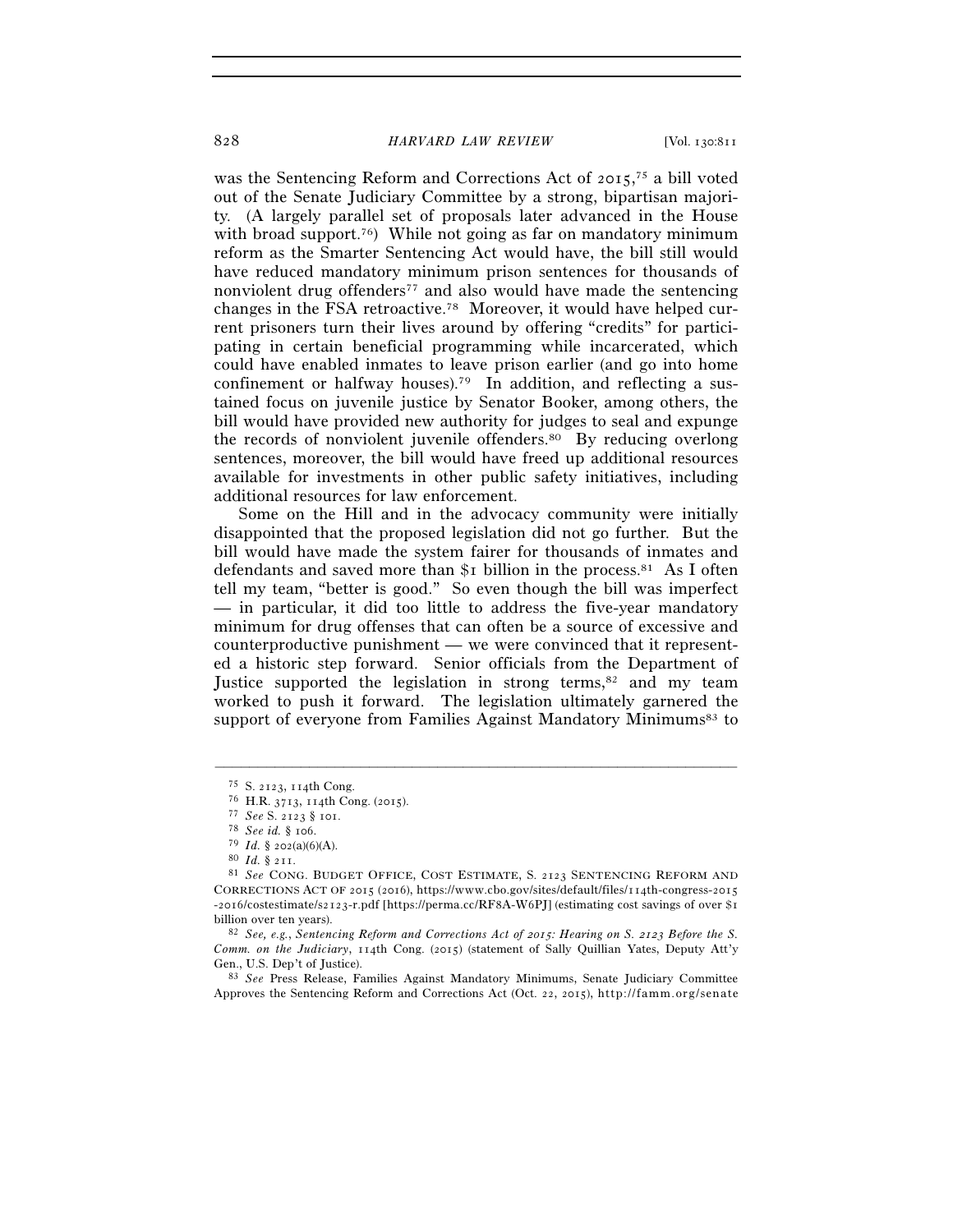the bipartisan Coalition for Public Safety,<sup>84</sup> the International Association of Chiefs of Police,<sup>85</sup> the Major County Sheriffs' Association,<sup>86</sup> the National District Attorneys Association,<sup>87</sup> civil rights organizations, faith organizations, and over 160 influential law enforcement leaders.<sup>88</sup>

Although the reform bills appeared to have majority support in the Congress, including among many conservatives, Republican leaders have not yet allowed them to come to the floor for a vote.<sup>89</sup> Nevertheless, I continue to believe that a historic moment exists to embrace the bipartisan momentum on this issue. There is no growing crime wave. We should all be able to agree that our resources are better put toward underfunded schools than overfilled jails and that many of those in our criminal justice system would be better and more humanely served by drug treatment programs and the receipt of mental health care. That kind of reform is good politics as well as good policy.

NAACP, and Right on Crime. *About the Coalition*, *supra* note 43. 85 Press Release, Int'l Ass'n of Chiefs of Police, IACP Announces Support for the Sentencing Reform and Corrections Act (May 11, 2016), http://www.iacp.org/ViewResult?SearchID=2658 [https://perma.cc/YF3G-759G]. 86 Letter from Michael J. Bouchard, Vice President of Gov't Affairs, Major Cty. Sheriffs'

Ass'n, to Mitch McConnell, Majority Leader, U.S. Senate, and Harry Reid, Democratic Leader, U.S. Senate (May 11, 2016), http://www.mcsheriffs.com/pdf/news/mcsa\_support\_s\_2123<br>\_sentencing\_reform\_and\_corrections\_act.pdf [https://perma.cc/KC95-Q7EJ].

87 Letter from William Fitzpatrick, President, Nat'l Dist. Att'ys Ass'n, to Mitch McConnell, Majority Leader, U.S. Senate, and Harry Reid, Democratic Leader, U.S. Senate (Apr. 26, 2016), http://www.ndaa.org/pdf/NDAA%20Support%20Letter%200n%20Sentencing%20Reform%20and %20Corrections%20Act.pdf [https://perma.cc/HC99-FA78]. 88 *See* Letter from Ronal Serpas, Co-Chairman, Law Enf't Leaders to Reduce Crime & In-

<sup>–––––––––––––––––––––––––––––––––––––––––––––––––––––––––––––</sup> -judiciary-committee-approves-the-sentencing-reform-and-corrections-act [https://perma.cc/T7LH -GQL7]. 84 Press Release, Coal. for Pub. Safety, Statement by Deputy Director Jessica Berry on Senate

Judiciary Committee Approval of Sentencing Reform and Corrections Act (Oct. 23, 2015), http:// www.coalitionforpublicsafety.org/statement-by-deputy-director-jessica-berry-on-senate-judiciarycommittee-approval-of-sentencing-reform-and-corrections-act [https://perma.cc/G9QA-FH89]. Members and funders of the Coalition for Public Safety include the American Civil Liberties Union (ACLU), Americans for Tax Reform, the Center for American Progress, the Faith and Freedom Coalition, the Ford Foundation, Freedom Works, Koch Industries, Inc., the Laura and John Arnold Foundation, the Leadership Conference Education Fund, the MacArthur Foundation, the

carceration, et al., to Mitch McConnell, Majority Leader, U.S. Senate, et al. (Jan. 20, 2016), http://lawenforcementleaders.org/wp-content/uploads/2016/01/Law-Enforcement-Leaders-SCRA -Letter-of-Support.pdf [https://perma.cc/SJ3M-JLNU] (signed by over seventy leaders of law en-

forcement agencies on behalf of a group that represents more than 160 law enforcement leaders). 89 Despite broad support, there was vocal opposition from some while others pushed for the reform legislation to be paired with proposals such as mens rea reform that could undermine public safety and harm progressive goals. *See, e.g.*, James Hohmann, *Why Criminal Justice Reform May Actually Get Done This Year — If These Two Hurdles Can Be Overcome*, WASH. POST: THE DAILY 202 (May 9, 2016), https://www.washingtonpost.com/news/powerpost/paloma/daily-202/20 16/05/09/daily-202-why-criminal-justice-reform-may-actually-get-done-this-year-if-these-two  $-$  hurdles-can-be-overcome/572ff07c981b92a22d6c6553/?utm\_term=.269814bf1714 [https://perma.c  $c/SM<sub>5</sub>Z-LA<sub>2</sub>L$ ] (describing the "uphill battle" facing legislation in Congress despite broad support in Congress and from outside organizations).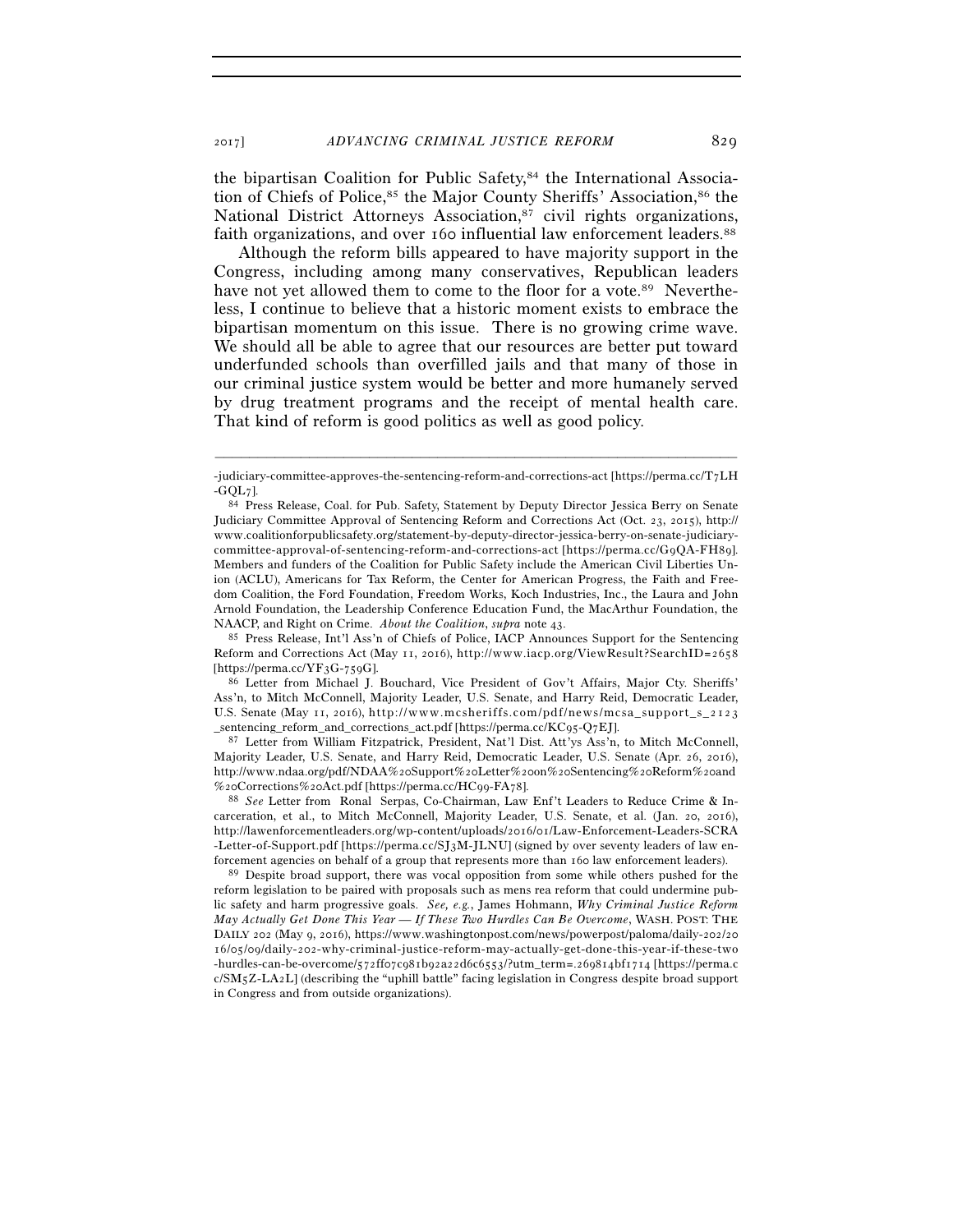# *B. Advancing Federal Prison Reforms*

We've also been able to make progress on helping to rehabilitate those in the federal prison system — which not only improves lives but also promotes public safety. One important step in that direction is how we approached reforming policies on "restrictive housing," a practice more commonly described as solitary confinement.90 It is estimated that as many as 100,000 inmates in U.S. prisons are currently held in solitary confinement — a figure that includes juveniles and people with mental illness.<sup>91</sup> Of these, as many as  $25,000$  are in long-term solitary confinement, which involves months if not years with almost no human contact.<sup>92</sup> I believe strongly that solitary confinement is overused and can be counterproductive.<sup>93</sup> Studies suggest it can have profound negative consequences, exacerbating mental illness and undermining the goals of rehabilitation.<sup>94</sup> That is why in 2015, I directed my Attorney General to review the use of restrictive housing95 and in January 2016, I directed DOJ to implement important reforms — including a series of concrete "guiding principles" — to the way that solitary confinement is used in the federal prison system.96 These reforms include banning solitary confinement for juveniles, prohibiting its use as a response to low-level infractions, expanding treatment of those with mental illness, increasing the amount of time inmates spend out of their cells, and ensuring inmates are not released into communities directly from solitary confinement.<sup>97</sup> These steps will affect almost 10,000 federal prisoners — and are expected to serve as a model for

<sup>90</sup> OFFICE OF THE DEPUTY ATT'Y GEN., U.S. DEP'T OF JUSTICE, REPORT AND REC-OMMENDATIONS CONCERNING THE USE OF RESTRICTIVE HOUSING 6 (2016), https://www .justice.gov/dag/file/815551/download [https://perma.cc/R8SR-QZRH]. 91 ASS'N OF STATE CORR. ADM'RS, TIME-IN-CELL: THE ASCA LIMAN <sup>2014</sup> NATIONAL

SURVEY OF ADMINISTRATIVE SEGREGATION IN PRISON 3 (2015), https://www.law.yale.edu //system/files/area/center/liman/document/asca-liman\_administrativesegregationreport.pdf [https:// perma.cc/M9L2-PSTU]. 92 Barack Obama, Opinion, *Why We Must Rethink Solitary Confinement*, WASH. POST (Jan.

<sup>25, 2016),</sup> https://www.washingtonpost.com/opinions/barack-obama-why-we-must-rethink-solitary -confinement/2016/01/25/29a361f2-c384-11e5-8965-0607e0e265ce\_story.html?utm\_term  $\sim$ .de37doe6dfoe [https://perma.cc/3Y3V-XUMS].  $^{93}$   $Id$ 

<sup>94</sup> *Id.*; *see also* Davis v. Ayala*,* 135 S. Ct. 2187, 2210 (2015) (Kennedy, J., concurring) ("[R]esearch still confirms what this Court suggested over a century ago: Years on end of neartotal isolation exact a terrible price." (citing Stuart Grassian, *Psychiatric Effects of Solitary Confinement*, 22 WASH. U. J.L. & POL'Y 325 (2006))).

<sup>95</sup> Press Release, Office of the Press Sec'y, FACT SHEET: Department of Justice Review of Solitary Confinement (Jan. 25, 2016), https://www.whitehouse.gov/the-press-office/2016/01/25/fact -sheet-department-justice-review-solitary-confinement [https://perma.cc/G27J-XB9A]. 96 *Id.*

<sup>97</sup> *Id.*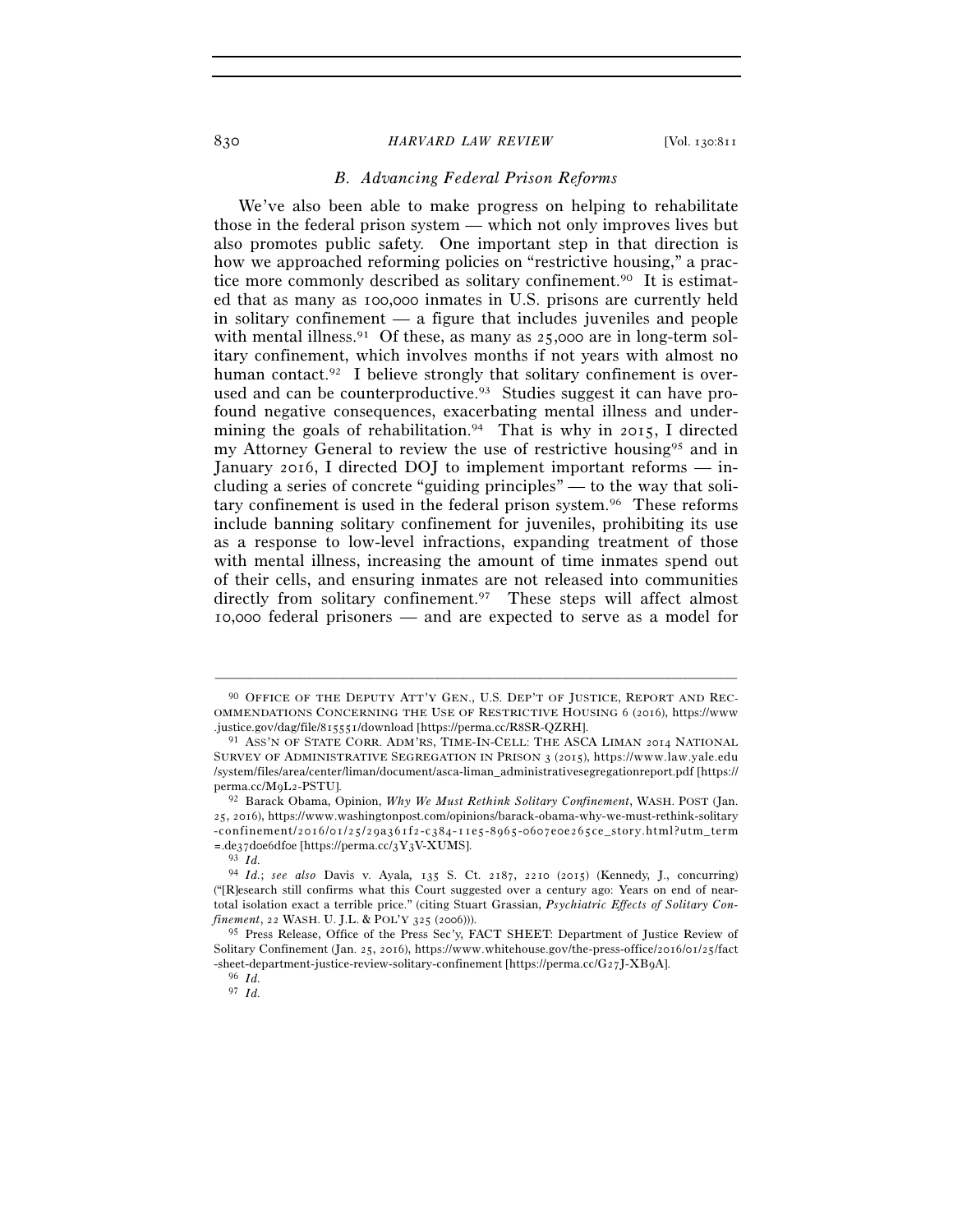2017] *ADVANCING CRIMINAL JUSTICE REFORM* 831

state and local facilities.98 In addition, DOJ is working to encourage states to reduce their use of solitary confinement.99

Since those reforms were announced, we have seen others follow suit. Of particular note, the American Correctional Association issued new standards in August 2016 that mirror many of DOJ's guiding principles.100 Earlier this year, the Los Angeles Board of Supervisors approved sweeping restrictions on the use of solitary confinement for juveniles, using language from DOJ's guiding principles.101 In July 2016, the Nebraska Department of Correctional Services enacted a new regulation prohibiting the use of restrictive housing as a disciplinary sanction.102 In September 2016, the North Carolina Department of Public Safety enacted a policy limiting the use of restrictive housing for inmates with mental illness and banning its use for youthful offenders.103 We are hopeful that these changes will continue to accelerate as it becomes clear that they promote better outcomes and also better comport with our values.

While restrictive housing is an important example, the Department of Justice has focused on reforming federal prisons on a variety of fronts. This has included a critical reform directing the Federal Bureau of Prisons (BOP) to reduce and ultimately end the Agency's use of private for-profit prisons, facilities that not only resulted in worse conditions for prisoners but were also found to be less safe and not to yield meaningful cost savings.104

These reforms have also included a new emphasis on prison education and on working toward reentry. Studies have shown that inmates

<sup>&</sup>lt;sup>98</sup> Obama, *supra* note 92.<br><sup>99</sup> *See generally* OFFICE OF THE DEPUTY ATT'Y GEN., *supra* note 90.<br><sup>100</sup> RESTRICTIVE HOUS. COMM, AM. CORR. ASS'N, RESTRICTIVE HOUSING PERFOR-

MANCE BASED STANDARDS (2016), http://www.aca.org/ACA\_Prod\_IMIS/ACA\_Member / S t a n d a r d s \_ \_ \_ A c c r e d i t a t i o n / S t a n d a r d s / R e s t r i c t i v e \_ H o u s i n g \_ C o m m i t t e e / A C A \_ M e m b e r / S t a n d a r d s \_and\_Accreditation/Restrictive\_Housing\_Committee/Restrictive\_Housing\_Committee.aspx?hkey =458418a3-8c6c-48bb-93e2-b1fcbca482a2 [https://perma.cc/4G4J-Q5TM].

<sup>101</sup> CTY. OF L.A. BD. OF SUPERVISORS, MEETING TRANSCRIPT OF THE LOS ANGELES COUNTY BOARD OF SUPERVISORS (2016), http://file.lacounty.gov/SDSInter/bos/sop/transcripts  $/243452$   $050316$  C.PDF [https://perma.cc/CED4-N5M3]; *see also* Abby Sewell & Garrett Therolf, *L.A. County Severely Restricts Solitary Confinement for Juveniles,* L.A. TIMES (May 3, 2016), http://www.latimes.com/local/lanow/la-me-ln-juvenile-solitary-20160503-story.html [https://perma .cc/M8W6-PWGZ]. 102 <sup>72</sup> NEB. ADMIN. CODE § 83-173.03 (2016). 103 *See* Rose Hoban, *Ending Solitary for Juveniles, Prison Commissioner Cites Use of Evi-*

*dence-Based Alternatives*, N.C. HEALTH NEWS (June 21, 2016), http://www.northcarolinahealth news.org/2016/06/21/ending-solitary-for-juveniles-prison-commissioner-cites-use-of-evidence-based -alternatives [https://perma.cc/9BU8-XGBL].

<sup>104</sup> Sally Q. Yates, *Phasing Out Our Use of Private Prisons*, U.S. DEP'T JUST.: JUST. BLOGS, (Aug. 18, 2016), https://www.justice.gov/opa/blog/phasing-out-our-use-private-prisons [https:// perma.cc/6SPA-65RR]; see also OFFICE OF THE INSPECTOR GEN., U.S. DEP'T OF JUSTICE, REVIEW OF THE FEDERAL BUREAU OF PRISON'S MONITORING OF CONTRACT PRISONS (2016), https://oig.justice.gov/reports/2016/e1606.pdf [https://perma.cc/D73V-36QA].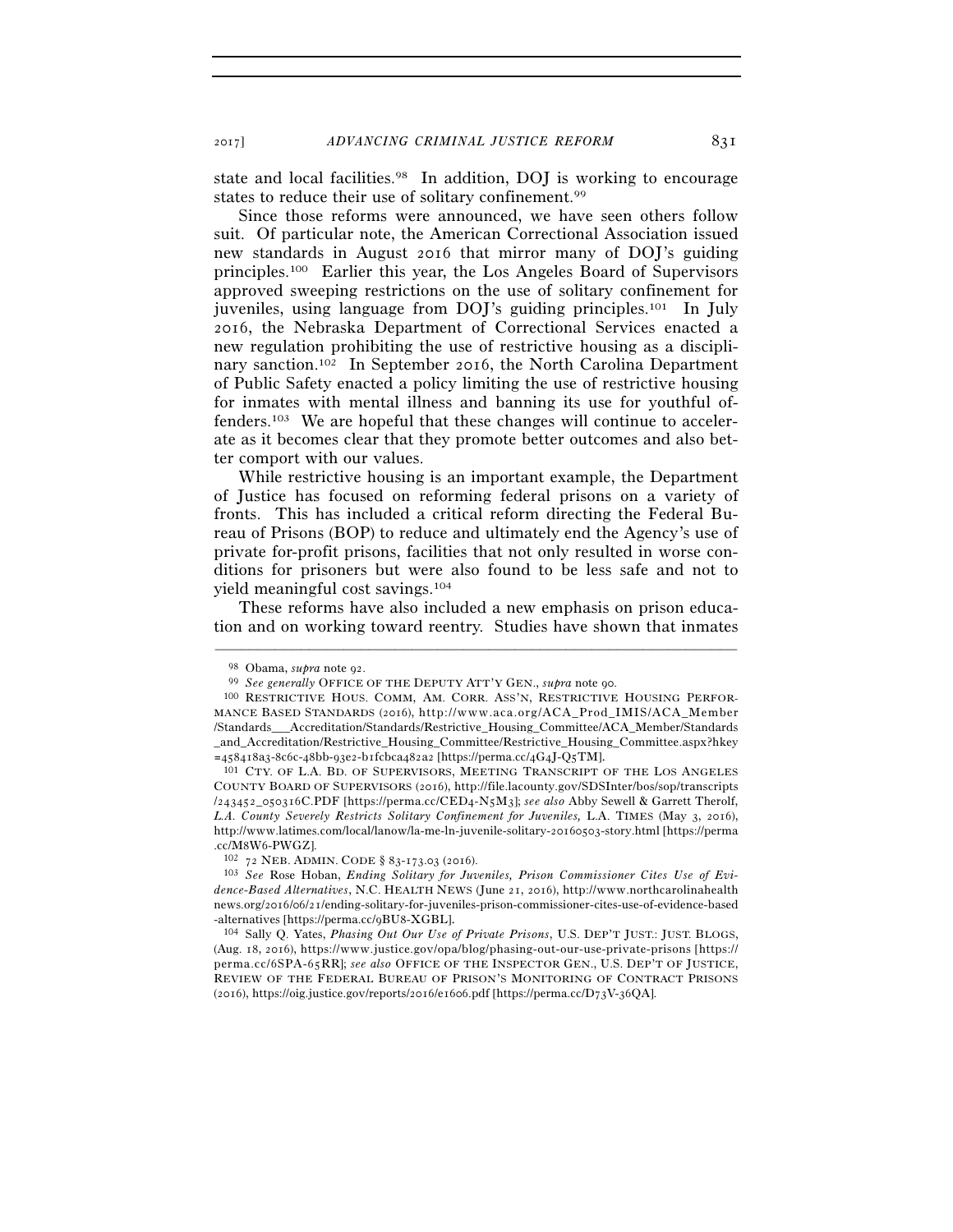who participate in correctional education programs have significantly lower odds of returning to prison than those who do not, and that every dollar spent on prison education saves four to five dollars on the cost of reincarceration.<sup>105</sup> As a result, in 2016, the Department of Justice announced that BOP was building a semiautonomous school district within the federal prison system — one that blends face-to-face classroom instruction with education software on mobile tablets.106 At the same time, BOP has been developing standardized, evidence-based programs to reduce recidivism, focusing on the core behavioral, mental health, and substance abuse issues that give rise to criminality.<sup>107</sup>

Additionally, in 2016, the Department of Justice led an Administration-wide, inaugural "National Reentry Week"108 during which Attorney General Lynch released the Roadmap to Reentry, a strategic plan for overhauling the federal prison system to reduce recidivism and improve outcomes for the formerly incarcerated.109 Subsequently, the department released a memo from Deputy Attorney General Yates on reforms to residential reentry centers, popularly known as "halfway houses," including creating new, more exacting standards, improving data collection, and covering the cost of obtaining state-issued IDs for inmates prior to their release from custody.<sup>110</sup> In addition to improving outcomes for those leaving prison, these types of reforms represent a good use of resources to promote public safety.

<sup>105</sup> LOIS M. DAVIS ET AL., RAND CORP., EVALUATING THE EFFECTIVENESS OF COR-RECTIONAL EDUCATION: A META-ANALYSIS OF PROGRAMS THAT PROVIDE EDUCATION TO INCARCERATED ADULTS (2013), https://www.bja.gov/Publications/RAND\_Correctional - Education-Meta-Analysis.pdf [https://perma.cc/77HC-G538] ("[O]n average, inmates who participated in correctional education programs had 43 percent lower odds of recidivating than inmates who did not. . . . This translates into a reduction in the risk of recidivating of 13 percentage points for those who participate in correctional education programs versus those who do not." (emphasis omitted)).

<sup>106</sup> Press Release, Office of Pub. Affairs, U.S. Dep't of Justice, Justice Department Announces Reforms at Bureau of Prisons to Reduce Recidivism and Promote Inmate Rehabilitation (Nov. 30, 2016), https://www.justice.gov/opa/pr/justice-department-announces-reforms-bureau-prisons

<sup>-</sup>reduce-recidivism-and-promote-inmate [https://perma.cc/3QL7-7AQR]. 107 *Prison Reform: Reducing Recidivism by Strengthening the Federal Bureau of Prisons*, U.S. DEP'T JUST., https://www.justice.gov/prison-reform (last updated Dec. 2, 2011) [https://perma.cc /WZB3-377E]. 108 *National Reentry Week: April 24–30, 2016*, U.S. DEP'T JUST., h t t p s : / / w w w . j u s t i c e . g o v

<sup>/</sup>reentry/reentry-week [https://perma.cc/8KZL-WUUW].<br><sup>109</sup> U.S. DEP'T OF JUSTICE, ROADMAP TO REENTRY (2016), https://www.justice.gov/reentry

<sup>/</sup>file/844356/download [https://perma.cc/7TWY-N7PG]. 110 Memorandum from Sally Q. Yates, Deputy Att'y Gen., U.S. Dep't of Justice, to Thomas R.

Kane, Acting Dir., Fed. Bureau of Prisons (Nov. 30, 2016), https://www.justice.gov/dag/page/file /914051/download [https://perma.cc/S9LA-YUS5].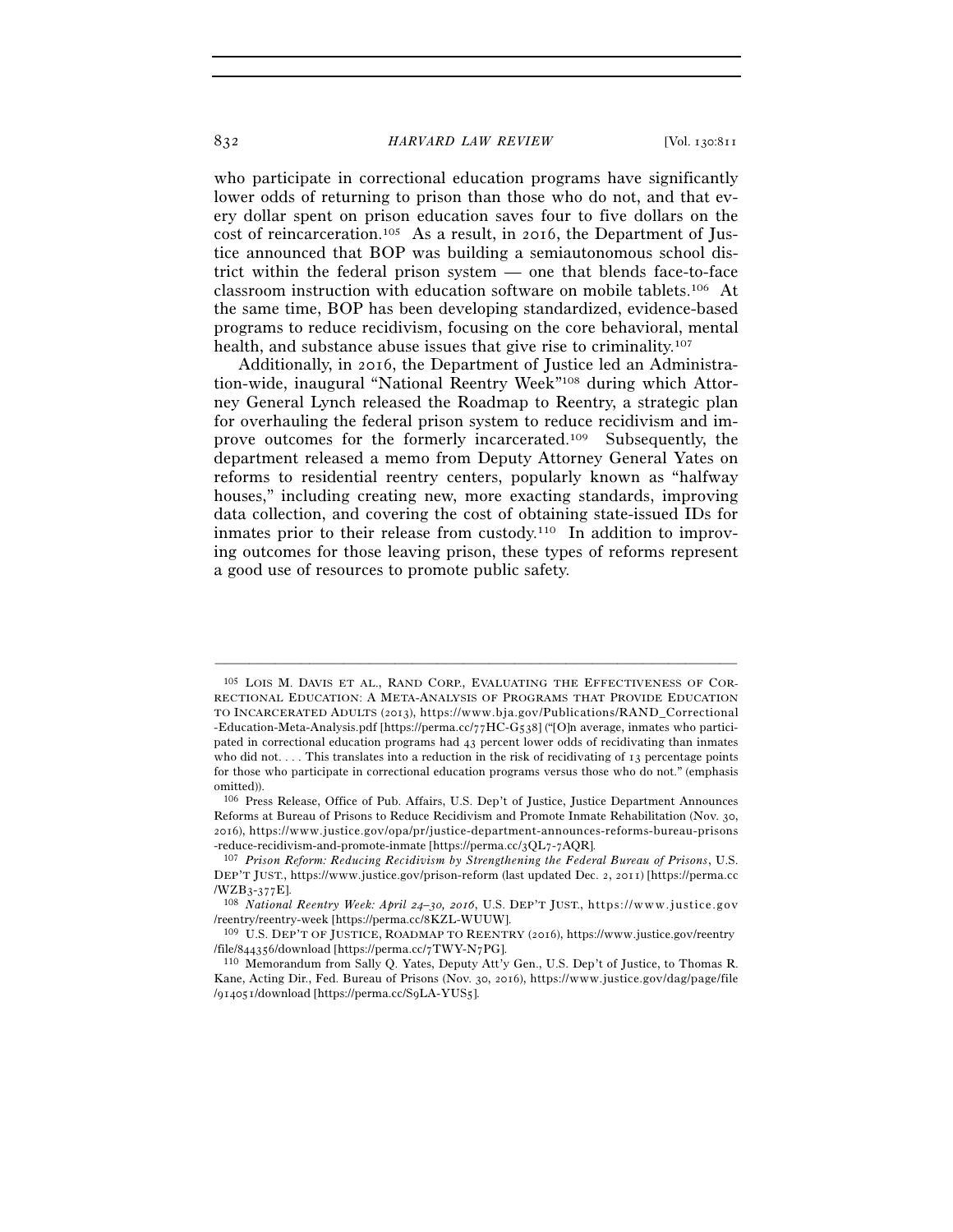2017] *ADVANCING CRIMINAL JUSTICE REFORM* 833

#### *C. Focusing on Reentry*

Beyond prison and sentencing reform, we need to do more as a country to help people who have served their time put their lives back on track. Not only is it the right thing to do, but giving former inmates the tools they need to lead law-abiding lives is also a direct investment in public safety. This is an area where the federal government can and should lead the way, and it is only growing in importance. Even as the national prison population has leveled off, the population of those with a felony record outside prison has reached almost 20 million.111 Studies suggest that this number represents over 6% of adults and over 25% of African American men, and these figures do not include those with misdemeanors or with felony records who are on bail or parole.<sup>112</sup> The obstacles to this population finding gainful employment, obtaining public benefits, pursuing higher education, and reintegrating into the workforce are staggering. This means millions of Americans have difficulty even getting their foot in the door to try to get a job, much less actually hanging onto that job. That doesn't just deprive those individuals of opportunity, it deprives businesses of talented workers, and it deprives communities in desperate need of more role models who are gainfully employed.

Attorney General Holder started, and Attorney General Lynch has continued, a cabinet-level working group on reentry.<sup>113</sup> The group brings all relevant departments and agencies to the table to support the government's work on the rehabilitation and reintegration of individuals returning to their communities from prisons and jails.114 And in April 2016, I signed a Memorandum formally establishing that group as the "Federal Interagency Reentry Council" to ensure its important work continues.115 This group continues to work tirelessly to address needlessly harsh collateral consequences that make it difficult for the formerly incarcerated to get a fair chance.116 For example, the Office of Personnel Management finalized a rule to "ban the box" —

<sup>111</sup> JAMES ELWELL, AMY FRIEDER, NIRUPAMA RAO & AARON SOJOURNER, COUNCIL OF ECON. ADVISERS, NEW ESTIMATES OF POPULATIONS AFFECTED BY CRIMINAL JUSTICE BY STATE, RACE, AND YEAR <sup>2</sup> (2016). 112 *Id.*

<sup>113</sup> Press Release, Office of the Press Sec'y, Presidential Memorandum — Promoting Rehabilitation and Reintegration of Formerly Incarcerated Individuals (Apr. 29, 2016), https://www .whitehouse.gov/the-press-office/2016/04/29/presidential-memorandum-promoting-rehabilitation -and-reintegration [https://perma.cc/CNW5-WPPD]. 114 *Id.*

<sup>115</sup> *Id.* 

<sup>116</sup> *See generally* FED. INTERAGENCY REENTRY COUNCIL, A RECORD OF PROGRESS AND A ROADMAP FOR THE FUTURE (2016), https://csgjusticecenter.org/wp-content/uploads  $/2016/08$  FIRC-Reentry-Report.pdf [https://perma.cc/VD3G-ZHL2] (describing work of the Federal Interagency Reentry Council in its first five years).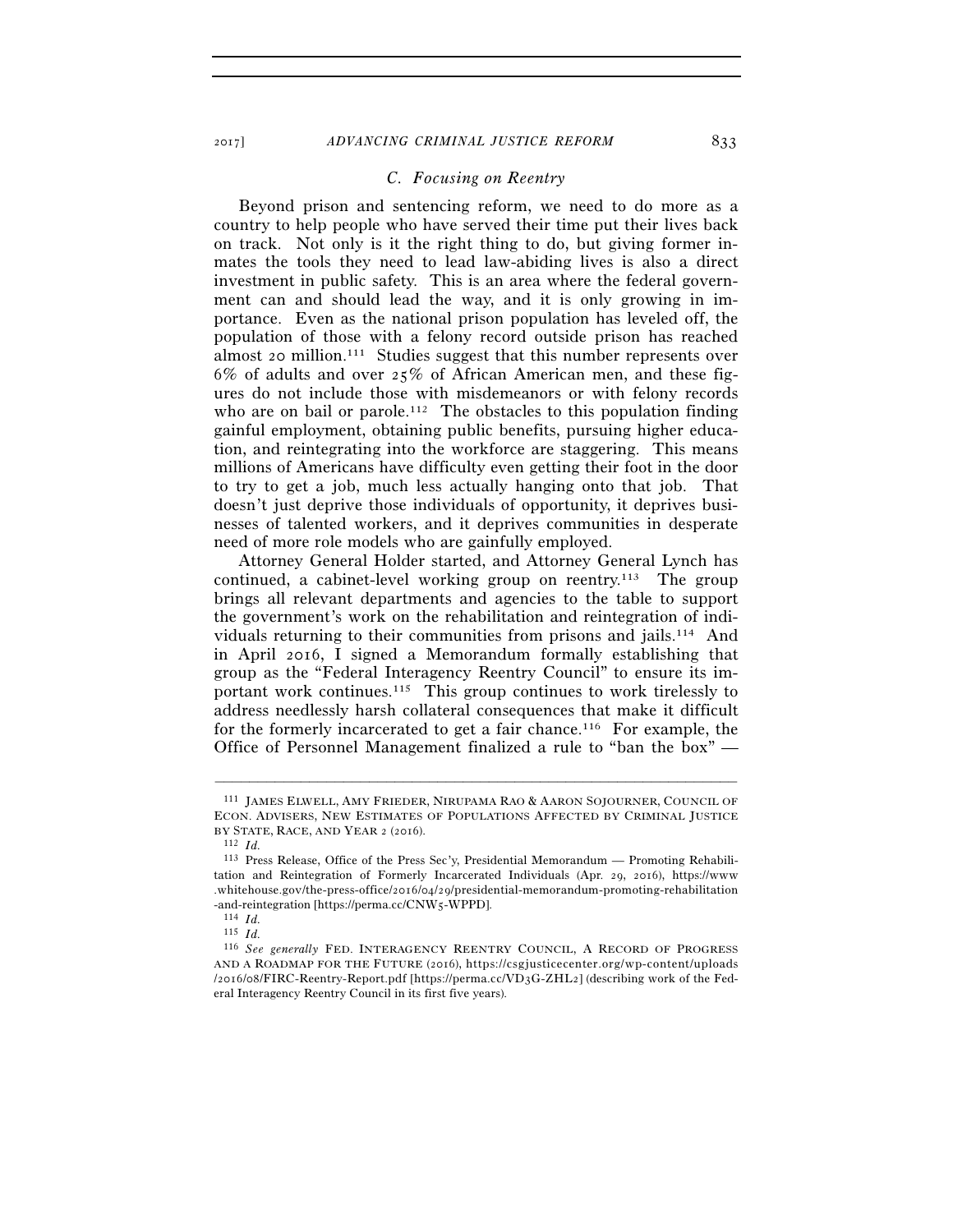which would prohibit federal agencies from asking questions about criminal and credit history of applicants for tens of thousands of jobs in the competitive service, as well as the career senior executive service, until a conditional offer of employment has been made.117 The Department of Housing and Urban Development released guidance on the use of criminal records by providers of housing and guidance for public housing authorities.118 The guidance explained that a criminalhistory screening policy may violate the Fair Housing  $Act^{119}$  if it disproportionately excludes individuals of a particular race or other protected characteristic and is not shown to be necessary to achieve a substantial, legitimate, nondiscriminatory purpose that could not be served by a less discriminatory alternative.<sup>120</sup> The Department of Education has emphasized the importance of going "beyond the box" in college applications — because unnecessarily broad questions about criminal history can often deter and discourage qualified students from pursuing a college degree.121

Because change at the federal level is not nearly enough, Presidents should also serve as conveners, helping to foster change in the private and educational sectors. That is why the White House launched its "Fair Chance Business Pledge"122 and "Fair Chance Higher Education Pledge."<sup>123</sup> The business pledge calls on employers to commit to reduce barriers to a second chance by taking actions such as "banning the box," ensuring information regarding an applicant's criminal record is considered in the proper context, and engaging in hiring practices that do not unnecessarily place jobs out of reach for those with criminal records.124 Over 300 companies and organizations that em-

<sup>117</sup> Beth Colbert, *"Banning the Box" in Federal Hiring*, OFF. OF PERSONNEL MGMT.: DIRECTOR'S BLOG (Apr. 29, 2016), https://www.opm.gov/blogs/Director/2016/4/29/Banning-the -Box-in-Federal-Hiring [https://perma.cc/9G9N-L2DX]. 118 HELEN R. KANOVSKY, U.S. DEP'T OF HOUS. & URBAN DEV., OFFICE OF GENERAL

COUNSEL GUIDANCE ON APPLICATION OF FAIR HOUSING ACT STANDARDS TO THE USE OF CRIMINAL RECORDS BY PROVIDERS OF HOUSING AND REAL ESTATE–RELATED TRANSACTIONS (2016), http://portal.hud.gov/hudportal/documents/huddoc?id=HUD\_OGCGuid AppFHAStandCR.pdf [https://perma.cc/5JC7-FZP7]. 119 <sup>42</sup> U.S.C. §§ 3601–3619 (2012). 120 KANOVSKY, *supra* note 118*.*

<sup>121</sup> U.S. DEP'T OF EDUC., BEYOND THE BOX: INCREASING ACCESS TO HIGHER EDUCA-TION FOR JUSTICE-INVOLVED INDIVIDUALS 4 (2016), https://www2.ed.gov/documents/beyond -the-box/guidance.pdf [https://perma.cc/TCQ5-GD8U]. 122 Press Release, Office of the Press Sec'y, FACT SHEET: White House Launches the Fair

Chance Business Pledge (Apr. 11, 2016), https://www.whitehouse.gov/the-press-office/2016/04/11 /fact-sheet-white-house-launches-fair-chance-business-pledge [https://perma.cc/W6QJ-RK6B]. 123 Press Release, Office of the Press Sec'y, FACT SHEET: White House Launches the Fair

Chance Higher Education Pledge (June 10, 2016), https://www.whitehouse.gov/the-press-office /2016/06/10/fact-sheet-white-house-launches-fair-chance-higher-education-pledge [https://perma.cc<br>/ILEq-RND8].

<sup>124</sup> Press Release, *supra* note 122.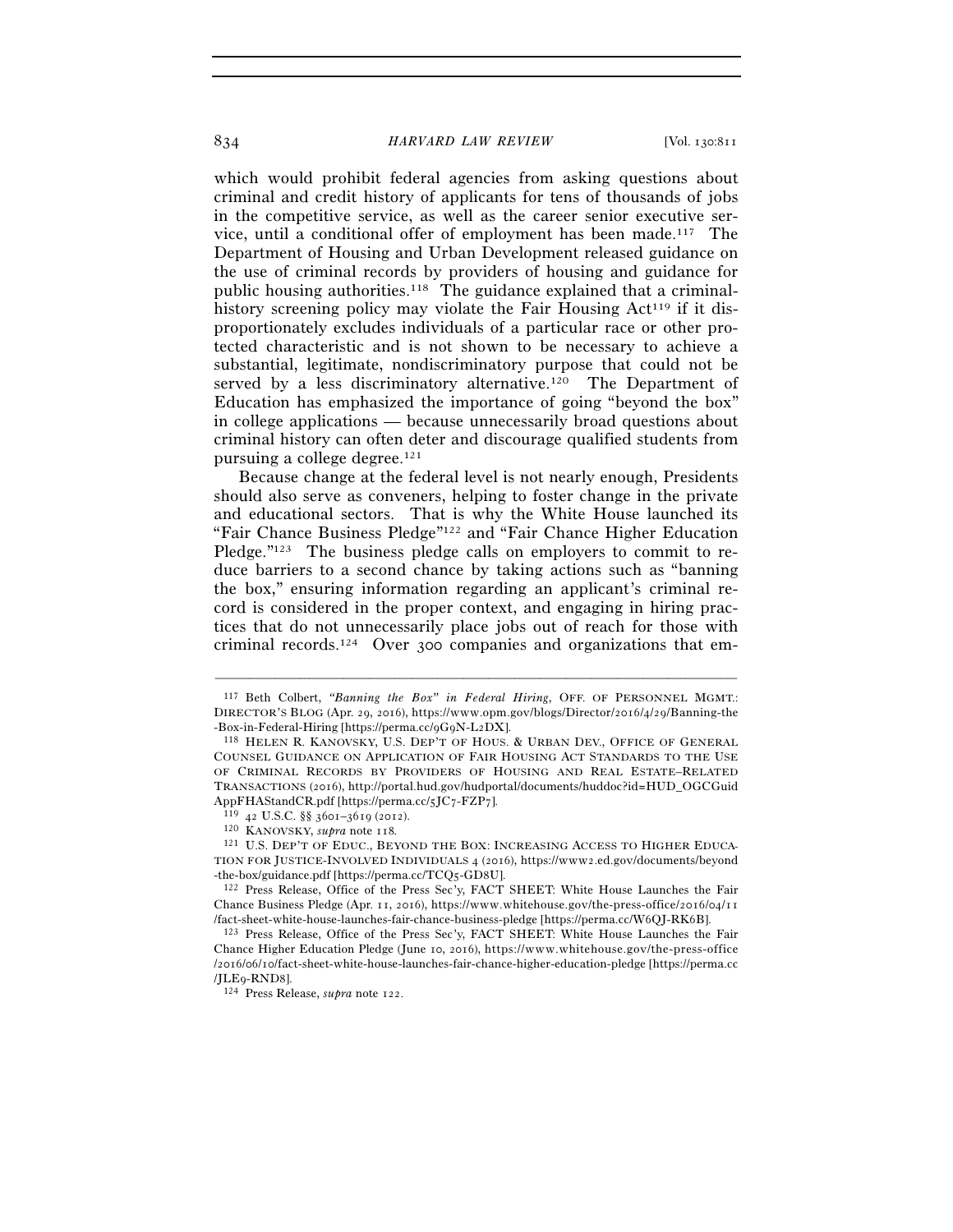ploy well over five million people have taken this pledge, including Walmart, Intel, PepsiCo, Google, American Airlines, CVS Health, Koch Industries, Starbucks, the Hershey Company, the Johns Hopkins Hospital and Health System, and the University of Pennsylvania.125 The education pledge encourages colleges and universities to commit to taking action to reduce barriers to a fair shot at a second chance, especially through expanding educational opportunity.126 To date, sixty-one higher education institutions representing 172 individual campuses serving over 1.8 million students have signed on.127 Our hope is that this kind of public-private effort will be a model not only for future administrations, but also for state and local leaders who are trying to address these issues.

### *D. Reinvigorating Clemency*

Through considering grants of clemency to individuals in the federal system, the President gains a unique vantage point into the fairness of federal sentences. While not a substitute for the lasting change that can be achieved by passage of legislation, the clemency power represents an important and underutilized tool for advancing reform. The Framers gave the President this authority to remedy individual cases of injustice,<sup>128</sup> and the Supreme Court has made clear that this power is entrusted to the President's discretion, unimpeded by congressional limits.129

At one point in our nation's history, it was a power used frequently — for example, on average 222 times per year between 1885 and 1930. 130 In large measure, clemency during this period functioned

<sup>125</sup> *See* Press Release, Office of the Press Sec'y, FACT SHEET: White House Announces New Commitments to the Fair Chance Business Pledge and Actions to Improve the Criminal Justice System (Nov. 30, 2016), https://www.whitehouse.gov/the-press-office/2016/11/30/fact-sheet-white -house-announces-new-commitments-fair-chance-business [https://perma.cc/EMF7-KPAV] ("Today's signatories to the Fair Chance Business Pledge bring the total number of pledged employers to over 300."); Press Release, Office of the Press Sec'y, FACT SHEET: White House Announces New Commitments to the Fair Chance Business Pledge (Aug. 16, 2016), https://www.whitehouse .gov/the-press-office/2016/08/16/fact-sheet-white-house-announces-new-commitments-fair-chance<br>-business [https://perma.cc/7WW7-EBPL]; Press Release, *supra* note 122.

<sup>&</sup>lt;sup>126</sup> Press Release, *supra* note 123.<br><sup>127</sup> Press Release, U.S. Dep't of Educ., FACT SHEET: White House Announces New Commitments to Fair Chance Higher Education Pledge (Sept.  $14$ , 2016), http://www.ed.gov/news/press -releases/fact-sheet-white-house-announces-new-commitments-fair-chance-higher-education -pledge [https://perma.cc/86AV-3LQS].<br><sup>128</sup> The Pardon Clause vests the President with "Power to grant Reprieves and Pardons for Of-

fences against the United States, except in Cases of Impeachment." U.S. CONST. art. II, § 2, cl. 1. 129 *See* United States v. Klein, 80 U.S. (13 Wall.) 128, 147 (1871) ("To the executive alone is in-

trusted the power of pardon; and it is granted without limit."); *see also Ex parte* Garland, 71 U.S. (4 Wall.) 333, 380 (1866) ("This power of the President is not subject to legislative control.").

<sup>130</sup> *See* Barkow, *supra* note 30, at 814.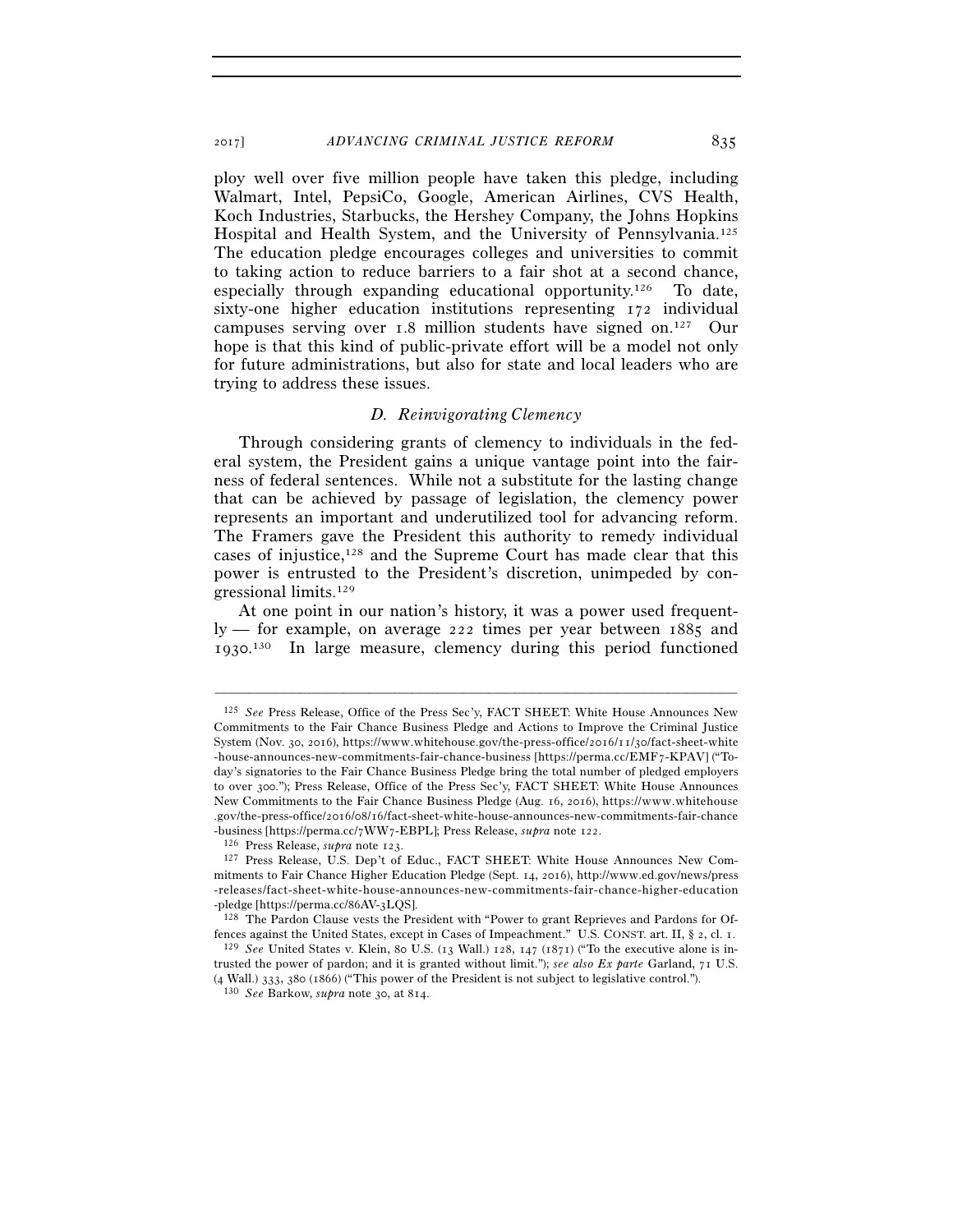more akin to parole.<sup>131</sup> By the end of the 1930s, a new system of federal parole had displaced clemency as the primary means of releasing prisoners before the end of their sentences, and the number of clemency grants declined.132 The tough-on-crime rhetoric of the 1980s and the political push in that period for "truth in sentencing," however, ushered in an era in which a power already in decline fell largely into disuse.133 From 1990 to 2008, the number of federal prosecutions rose dramatically as did (predictably) the number of clemency requests.134 And yet the number of clemency petitions granted continued to fall in absolute numbers as well as in percentage terms.135 As one scholar recounted, by the time I took office clemency grant rates had "plummeted to such low levels that . . . it ha[d] become 'hard to tell what distinguishe[d] the handful of lucky winners from the thousands of disappointed suitors'; in the end, the process seem[ed] to 'operate[] like a lottery.""136

That's why I asked my team to look more systematically at how clemency could be used to address particularly unjust sentences in individual cases. This led to an unprecedented effort to identify the types of inmates who deserve particular consideration for clemency and to encourage individuals who have demonstrated good behavior in the federal system to seek clemency if they were sentenced under outdated laws that have since been changed and are no longer appropriate to accomplish the legitimate goals of sentencing.137

–––––––––––––––––––––––––––––––––––––––––––––––––––––––––––––

134 *See id.* (indicating the number of petitions for pardons rose from 206 to 555 and the number for commutations from 148 to 1770).<br>
<sup>135</sup> See Barkow, *supra* note 30, at 818.<br>
<sup>136</sup> *Id.* (quoting Love, *supra* note 132, at 1201–02 (third alteration in original)).<br>
<sup>136</sup> *Id.* (quoting Love, *supra* note 132, at 12

<sup>131</sup> *See id.* 

<sup>132</sup> *See* Margaret Colgate Love, *The Twilight of the Pardon Power*, 100 J. CRIM. L. & CRIMI-NOLOGY 1169, 1188–89 (2010).<br><sup>133</sup> *Cf. Clemency Statistics*, U.S. DEP'T JUST., http://www.justice.gov/pardon/statistics

<sup>.</sup>htm (last updated Oct. 28, 2016) [https://perma.cc/W5DW-YBTX] (outlining the number of clemency petitions received and granted in each Administration beginning with President William McKinley).

the following factors:

<sup>(</sup>1) They are currently serving a federal sentence in prison and, by operation of law, likely would have received a substantially lower sentence if convicted of the same offense(s) today; (2) They are non-violent, low-level offenders without significant ties to large scale criminal organizations, gangs or cartels; (3) They have served at least 10 years of their prison sentence; (4) They do not have a significant criminal history; (5) They have demonstrated good conduct in prison; and (6) They have no history of violence prior to or during their current term of imprisonment.

*Clemency Initiative*, U.S. DEP'T JUST., https://www.justice.gov/pardon/clemency-initiative (last updated Jan. 13, 2016) [https://perma.cc/S5V2-N4UA].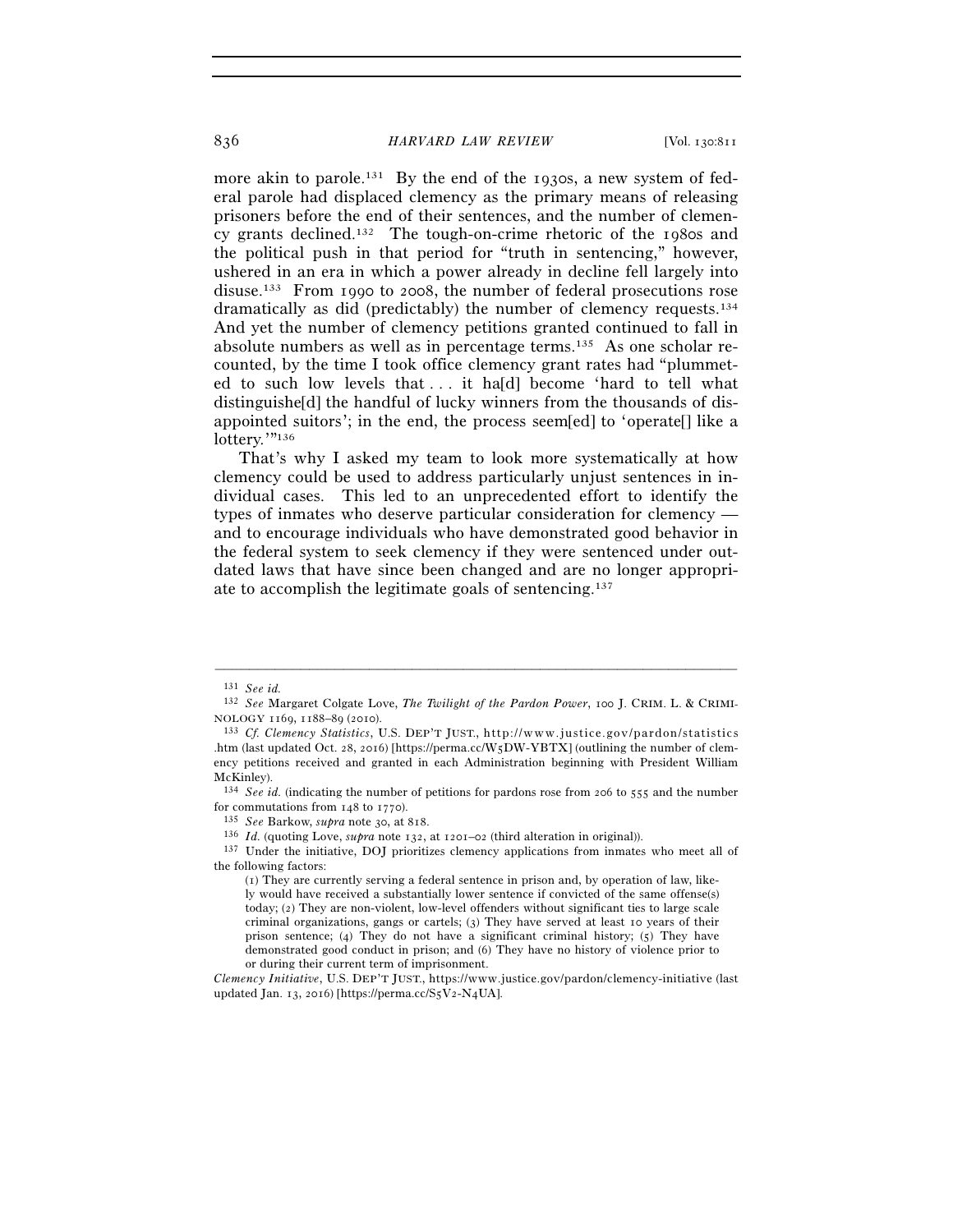As of this writing, I have commuted the sentences of over 1000 individuals — more than the previous eleven Presidents combined.138 The vast majority of those commutation recipients had already served far more time than the sentence they would receive today, and 342 were serving life sentences.139 Each of them earned a second chance — whether by obtaining a GED, taking vocational programming to learn skills for future employment, or addressing the substance abuse that so often had led to their criminal conduct.

This is an effort that has touched me personally, and not just because I could have been caught up in the system myself had I not gotten some breaks as a kid. In March 2016, I met in the Roosevelt Room of the White House with five commutation recipients from three different Presidents.140 While these men and women had very different life experiences, they told remarkably similar stories about receiving clemency.

One, Ramona Brant, was convicted of involvement in a conspiracy to distribute crack and cocaine. Her boyfriend led the conspiracy, and as she later described it, maintained "emotional control [and] physical control" over her through tragic and sometimes violent abuse.141 Although prosecutors offered her a plea deal that carried a reduced sentence, Ramona proceeded to trial and was found guilty. Her Sentencing Guidelines range, which at the time was mandatory, was life imprisonment. The judge in Ramona's case had no choice but to impose a life sentence even though Ramona was a first-time offender, and he candidly conceded "that it would be counterproductive for society to keep [Ramona] in prison for the rest of [her] life."142 Ramona's case is in many ways emblematic of the problems with overly harsh mandatory sentences in the federal system.

Another clemency story that will stay with me involves a defendant (whose name I will withhold) convicted over a decade ago of conspiracy to transport drugs seized from his car. Because of the way the defendant was charged and his two prior drug convictions, the judge in his case had no choice but to sentence him to a term of life imprisonment. After his commutation was announced in the summer of 2016, the district judge who presided over the criminal case wrote me a

<sup>138</sup> *A Nation of Second Chances: President Obama's Record on Clemency*, WHITE HOUSE (Nov. 22, 2016), https://www.whitehouse.gov/issues/clemency [https://perma.cc/RZ5S-AHTD]. 139 *Id.*

<sup>140</sup> *See* Neil Eggleston, *President Obama Has Now Commuted the Sentences of 348 Individu* $als$ , WHITE HOUSE (June 3, 2016, 3:30 PM), https://www.whitehouse.gov/blog/2016/03/30 /president-obama-has-now-commuted-sentences-348-individuals [https://perma.cc/THV7-779N]. 141 Casey Tolan, *How a First-Time Drug Charge Became a Life Sentence for this Mother of* 

*Two*, FUSION (Dec. 10, 2015, 11:18 AM), http://fusion.net/story/243253/ramona-brant-life-sentence -drug-charge [https://perma.cc/9D8C-97JT].  $142$  *Id.*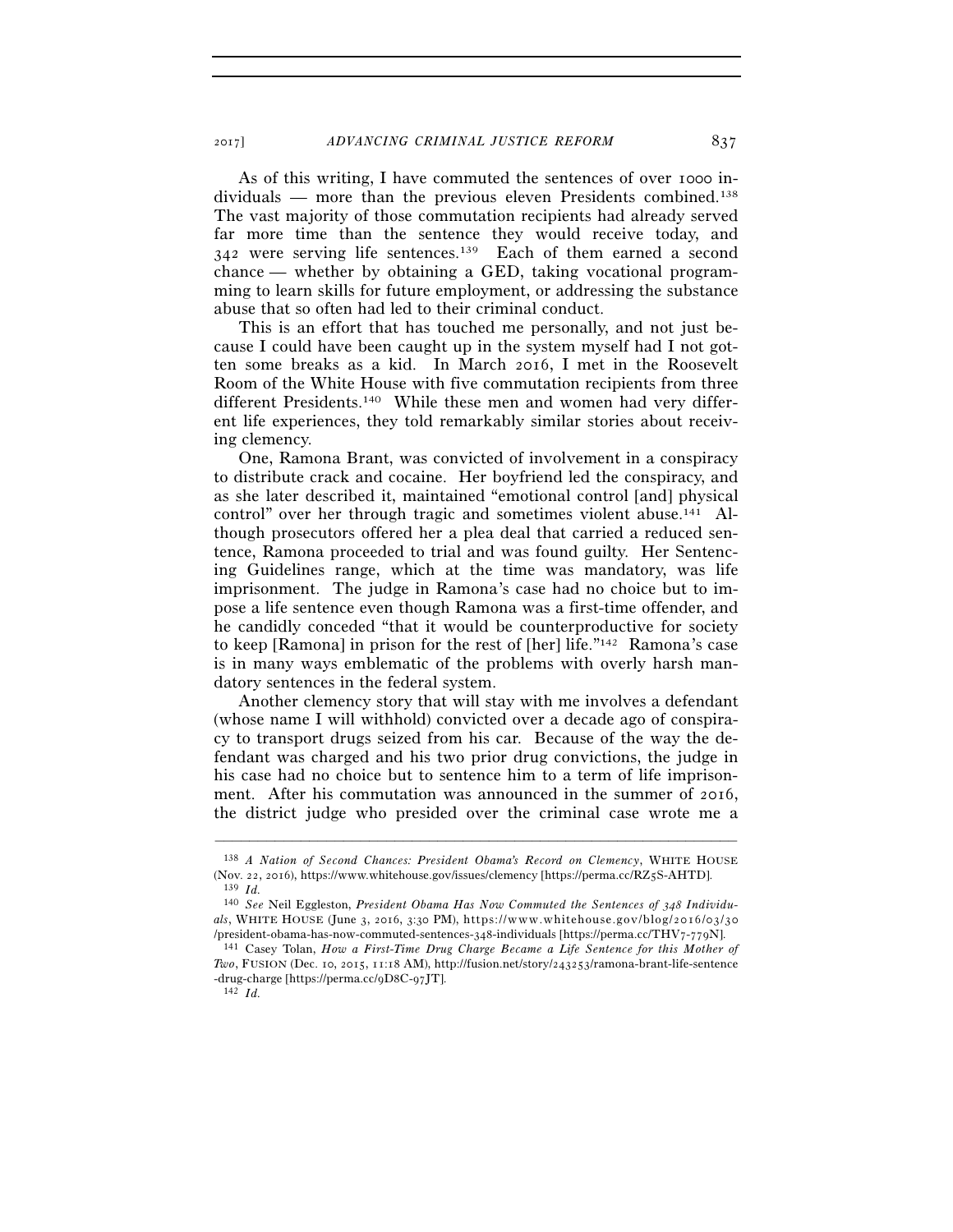heartfelt and gracious note. The life sentence that he had been obligated to impose on that defendant had haunted him for years, he told me, and the commutation finally eased his conscience.

It is stories like these that are at the heart of the clemency initiative. In recent years, granting clemency has been perceived as a politically risky decision. By shifting the narrative to the way clemency can be used to correct injustices in the system — and reminding people of the value of second chances — I worked to reinvigorate the clemency power and to set a precedent that will make it easier for future Presidents, governors, and other public officials to use it for good.143 These actions are no substitute for achieving lasting changes to federal sentencing law through legislation, but they are a way to restore a degree of justice, fairness, and proportionality to the system.

# III. TOOLS AND ACTIONS TO DRIVE STATE AND LOCAL REFORMS

As important as it is to reform the federal criminal justice system, doing so will not address the much broader challenges in our state and local systems — as mentioned above, states and localities oversee most policing, as well as 90% of the prison population. That is why I've been so committed to finding ways to encourage continued state and local government ingenuity and to highlight those state reforms that should be models for others to follow.<sup>144</sup> Not every solution to these issues can or should be mandated by the federal government. Instead, we have focused on using other levers of the federal government such as grants<sup>145</sup> and other funding incentives,  $146$  promulgating guide-

<sup>143</sup> I also wanted to set an example of how, working with other partners, it is possible to give clemency recipients the support they need to take full advantage of a second chance. *See* Terry Nagel, *Stanford Law School Announces Prisoner Reentry Program to Support White House Clemency Initiative*, STAN. L. SCH. (Dec. 18, 2015), https://law.stanford.edu/press/stanford-law-school - announces-prisoner-reentry-program-to-support-white-house-clemency-initiative [https://perma.cc

<sup>/</sup>J2V4-DM94]. 144 *See, e.g.*, *National Forum on Youth Violence Prevention*, OFF. JUST. PROGRAMS, http://ojp .gov/newsroom/youthviolenceforum.htm [https://perma.cc/F4AQ-6GHD] (designed to reduce youth violence and gang activity); *U.S. Department of Justice's Violence Reduction Network*, OFF. JUST. PROGRAMS, https://www.bja.gov/Programs/VRN.html [https://perma.cc/KDF9-F5KU] (linking police departments with federal resources in some of the country's most violent cities).

 $145$  In 2015, after numerous meetings with local governments, law enforcement, and advocates, DOJ updated its Byrne Memorial Justice Assistant Grant (JAG) Accountability Measures to better ensure success-oriented funding. *See* Denise E. O'Donnell, *New JAG Accountability Measures: Encouraging Success*, OFF. JUST. PROGRAMS: OJP BLOG (July 30, 2015), https://ojp.gov/ojpblog  $/B$  yrne.htm [https://perma.cc/E3NA-W3SS]. Byrne JAG funding is the "largest source of federal assistance for state, local, and tribal criminal justice programs." *Id*. Through the updates, the Bureau of Justice Assistance (BJA) asked grantees for data on how they are applying evidencebased approaches and how they are involving the community in their work. *Id.* In addition, BJA removed "perceived and unintended incentives, such as arrest counts, which are not a true measure of success." *Id.*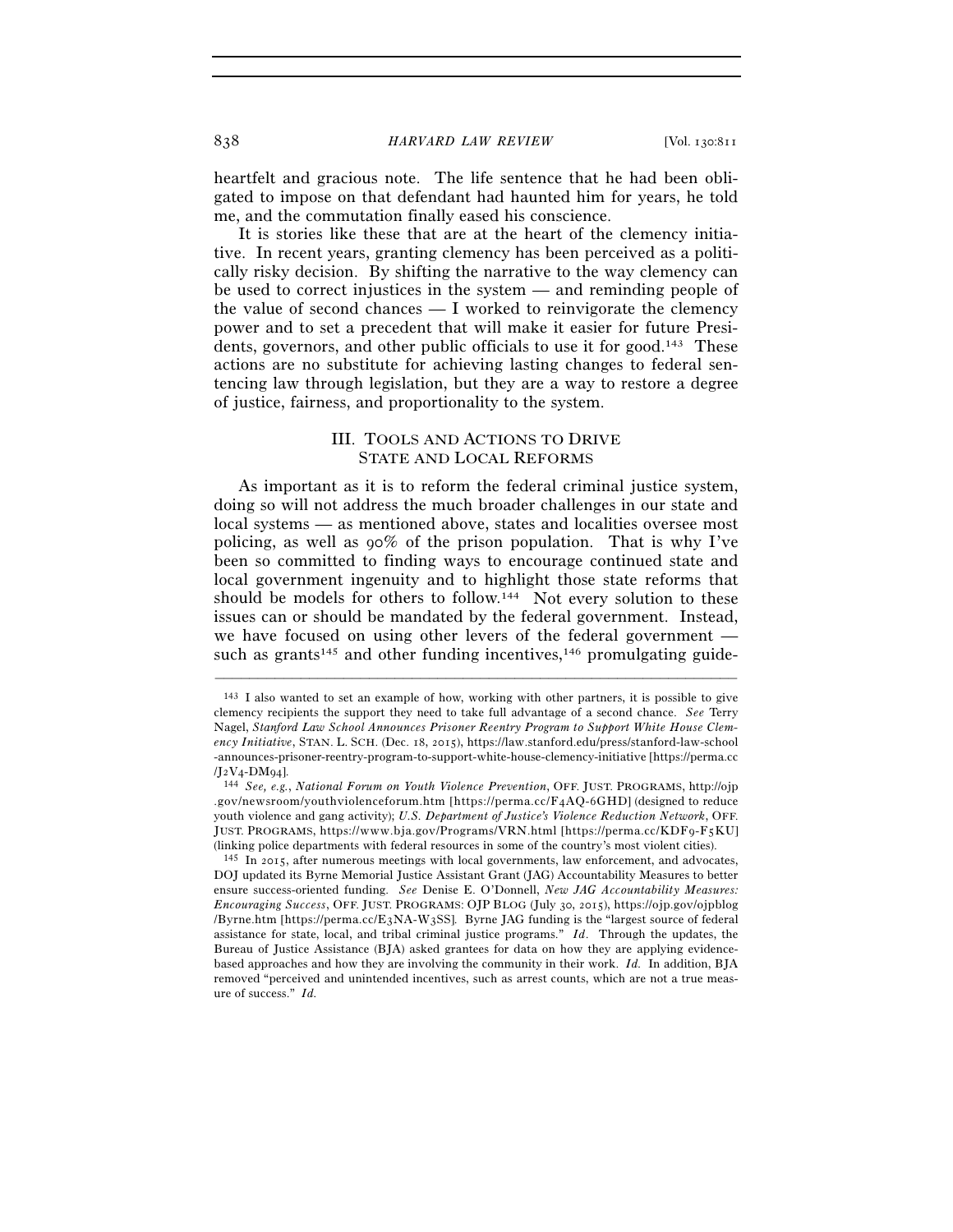lines and best practices,147 establishing communities of reform-minded jurisdictions,<sup>148</sup> enforcement from the Department of Justice in the case of violations of civil rights and other federal law,149 and my own use of the bully pulpit<sup>150</sup> — to draw attention to the need for reform.

During my time in office, we have seen many states make important strides on a host of issues — from sentencing reform to policing reform to expanding alternatives to incarceration for addiction and mental illness. These include states such as Oklahoma, Georgia, and Texas in which Republican governors and legislatures have been vocal proponents of promising and important reforms.151 Given that the vast majority of Americans who interact with the justice system do so at the state and local levels, it is critical that this kind of bipartisan leadership continues and that states continue to demonstrate ways that others (including, at times, the federal government) can strive to achieve better outcomes.

–––––––––––––––––––––––––––––––––––––––––––––––––––––––––––––

-university-school-law [https://perma.cc/FB8Q-22YP]. 150 *E.g.*, President Barack Obama, Remarks by the President on Criminal Justice Reform (Nov. 2, 2015), https://www.whitehouse.gov/the-press-office/2015/11/02/remarks-president-criminal -justice-reform [https://perma.cc/LT2P-H9C2].

<sup>146</sup> *E.g.*, Press Release, Office of the Press Sec'y, *supra* note 8 ("The Department of Education will award up to  $$8$  million ... to 9 communities for the purpose of supporting educational attainment and reentry success for individuals who have been incarcerated.").

<sup>147</sup> *E.g.*, Memorandum from Elaine Kaplan, Acting Dir., U.S. Office of Pers. Mgmt., to Chief Human Capital Officers (May 15, 2013), http://www.cdse.edu/documents/toolkits-psa/opm -contractor-fitness-guidance.pdf [https://perma.cc/9EPE-QRNV] (providing a best-practices guide that "addresses employment fitness adjudication for contractor applicants and employees who support Federal agencies").

<sup>148</sup> *E.g.*, Press Release, Office of the Press Sec'y, FACT SHEET: Enhancing the Fairness and Effectiveness of the Criminal Justice System (July 14, 2015), https://www.whitehouse.gov/the -press-office/2015/07/14/fact-sheet-enhancing-fairness-and-effectiveness-criminal-justice-system [https://perma.cc/V7DX-X8AR]. 149 *See* Vanita Gupta, Head of the Civil Rights Div., U.S. Dep't of Justice, Remarks at the

Howard University School of Law Annual Wiley A. Branton Symposium (Oct. 14, 2016), https:// www.justice.gov/opa/speech/head-civil-rights-division-vanita-gupta-delivers-remarks-howard

<sup>&</sup>lt;sup>151</sup> *E.g.*, Greg Bluestein, *Georgia to Embark on New Phase of Criminal Justice Reform*, AJC.COM (Apr. 27, 2016), http://politics.blog.ajc.com/2016/04/27/georgia-to-embark-on-new-phase - of-criminal-justice-reform [https://perma.cc/Q3EQ-HWSS] ("The overhaul started in [Governor] Deal's first term with changes that allowed Georgia to push more nonviolent offenders toward alternative programs and away from expensive prison beds and gave judges more discretion to depart from mandatory sentences. The second part involved similar legislation that's aimed at keeping young offenders out of juvenile lockups who were convicted of drug crimes and other nonviolent offenses."); *see also* Dick DeVos, *Smart Justice Reforms Find Unlikely Ally in Business Community*, DET. FREE PRESS (Dec. 1, 2016, 9:44 PM), http://www.freep.com/story/opinion /contributors/2016/12/01/michigan-parole-reform/94075318 [https://perma.cc/SXB7-ZF7S] ("Gov. Rick Snyder energized the audience when he was asked about the prospects for justice reform, stating that supporting tough-on-crime rhetoric that would see many prisoners serve more time is 'the dumbest thing you can do.'").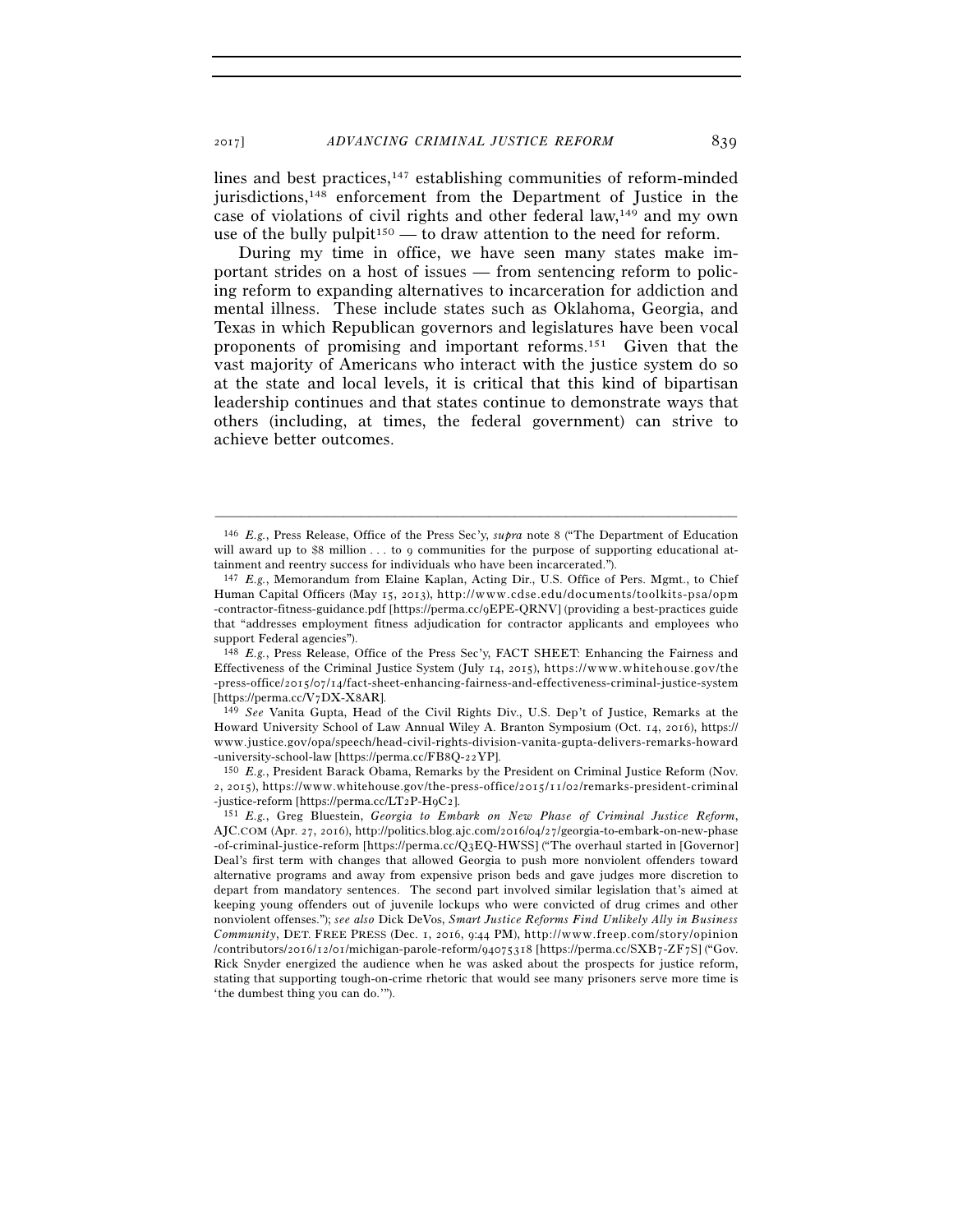# *A. Advancing Policing Reform*

Police officers are the heroic backbone of our communities. They hold significant civic and law enforcement responsibilities and put their lives at risk to protect us each day, at times facing some of the most adverse circumstances imaginable. As I have emphasized time and again, the overwhelming majority of police officers are fair, dedicated, and honest public servants who strive daily to cultivate and sustain positive relationships with the communities they serve and protect.152 Yet, as many tragic events in my presidency have illustrated, there are still too many places in America where these relationships are strained and where officers and community members have struggled to build and maintain trust.

Social science research has found that trust — and a general belief that "police and court procedures are in accord with people's sense of a fair process" — plays a central role in improving police-community relations and ultimately motivates people to lead law-abiding lives.<sup>153</sup> We need to do more as a country to build trust so that when the next incident occurs that captures national attention, there is a sense that it will be handled fairly  $-$  and that it is not representative of the way the police and the community interact.

That's why in December 2014, in the wake of events in Ferguson, Cleveland, and New York City, we launched the Task Force on 21st Century Policing to identify best practices and offer recommendations on how law enforcement agencies can promote effective crime reduc-

<sup>152</sup> *See, e.g.*, Press Release, Office of the Press Sec'y, Statement by the President on the Shooting of Police Officers in Des Moines, Iowa (Nov. 2, 2016), https://www.whitehouse.gov/the-press -office/2016/11/02/statement-president-shooting-police-officers-des-moines-iowa [https://perma.cc /E79V-TZVJ] ("All across the country, our police officers go to work each day not knowing whether they'll come home at night. Their families live each day with the same fears. So as Americans, we owe them our respect and gratitude for their efforts to safeguard our families and our communities."); Obama, *supra* note 7 ("It's why so many of you wear the badge. Every day, you risk your lives so that the rest of us don't have to. You serve and protect to provide the security so many Americans take for granted. And, by the way, your families serve alongside you."); *see also* Melanie Garunay, *President Obama Awards the Medal of Valor to 13 Public Safety Officials* (May 16, 2016, 6:47 PM), https://www.whitehouse.gov/blog/2016/05/16/president-obama -awards-medal-valor-13-public-safety-officials [https://perma.cc/SDN7-VCTH] ("The men and women who run toward danger remind us with your courage and humility what the highest form of citizenship looks like. When you see students and commuters and shoppers at risk, you don't see these civilians as strangers. You see them as part of your own family, your own community. The Scripture teaches us, you love your neighbor as yourself. And you put others' safety before your own. In your proud example of public service, you remind us that loving our country means loving one another.").

<sup>153</sup> *See* TOM R. TYLER & YUEN HUO, TRUST IN THE LAW, at xiv (2002); *see also* Wesley G. Skogan & Tracey L. Meares, *Lawful Policing*, ANNALS AM. ACAD. POL. & SOC. SCI., May 2004, at 66; Jason Sunshine & Tom R. Tyler, *The Role of Procedural Justice and Legitimacy in Shaping Public Support for Policing*, 37 LAW & SOC'Y REV. 513, 535 (2003); Tom R. Tyler, *Procedural Justice, Legitimacy, and the Effective Rule of Law*, 30 CRIME & JUST. 283 (2003).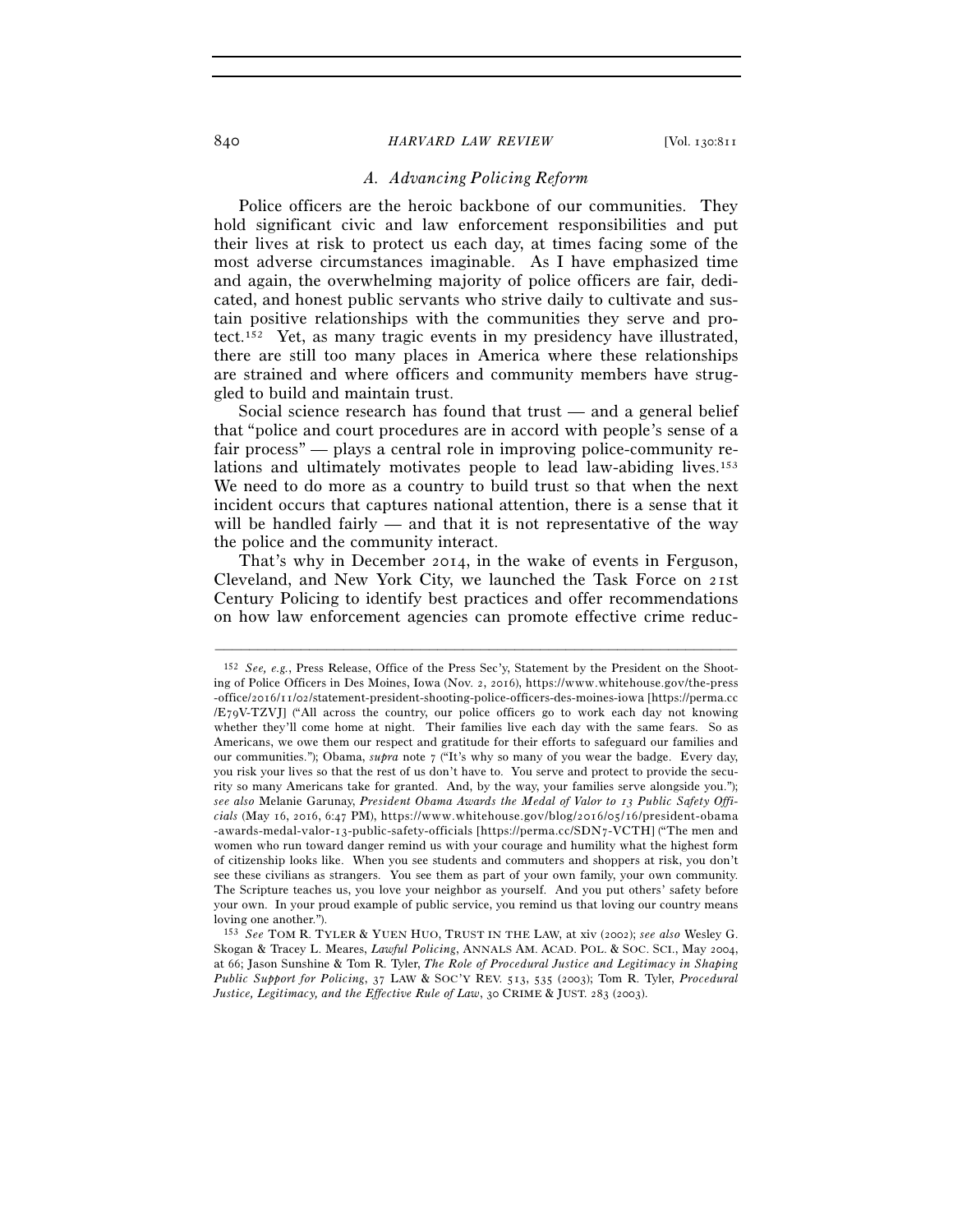tion while ensuring the public's trust in our institutions.154 Members included civil rights leaders, youth leaders, law enforcement leaders, academics, and rank-and-file officers. In a report issued in May 2015, the Task Force outlined a series of recommendations for law enforcement agencies.155 I was heartened by the seriousness with which the members of the Task Force approached their work. Despite drawing from different backgrounds, the Task Force unanimously came together behind one platform.156

The report is too extensive to describe fully here, but it laid out a concrete blueprint for reform. It recommended steps for transparency,157 including having police collect and make available information about stops, arrests, and other encounters;158 steps to maintain trust, including policies and procedures for policing mass demonstrations that prioritize de-escalation and avoid provocative tactics;159 steps to ensure police forces better reflect the communities they serve,160 including strategies to achieve a diverse workforce and a proposal for the federal government to sponsor a diversity initiative;161 steps to promote accountability, including an emphasis on independent investigations of incidents and a hard look at expanding civilian oversight;162 steps to address implicit bias,<sup>163</sup> including through the types of training programs now provided by the Department of Justice to federal prose-

<sup>154</sup> David Hudson*, President Obama Creates the Task Force on 21st Century Policing*, WHITE HOUSE: BLOG (Dec. 18, 2014, 5:28 PM), https://www.whitehouse.gov/blog/2014/12/18/president

<sup>-</sup>obama-creates-task-force-21st-century-policing [https://perma.cc/T8KC-HGS8]. 155 PRESIDENT'S TASK FORCE ON <sup>21</sup>ST CENTURY POLICING, FINAL REPORT OF THE PRESIDENT'S TASK FORCE ON 21ST CENTURY POLICING (2015) [hereinafter 21ST CENTURY TASK FORCE REPORT], https://cops.usdoj.gov/pdf/taskforce/taskforce\_finalreport.pdf [https:// perma.cc/TQ2Q-FRM9]. 156 *Id.*

<sup>&</sup>lt;sup>158</sup> *Id.* at 13 (recommending that law enforcement agencies "regularly post on the department's website information about stops, summonses, arrests, reported crime, and other law enforcement data aggregated by demographics").

<sup>&</sup>lt;sup>159</sup> *Id.* at 25 (endorsing practices such as engaging in respectful conversations with demonstrators).

<sup>160</sup> *Id.* at 51–52 (advising basing hiring decisions "on both educational achievements and socialization skills," *id.* at 51 — qualifications that look not only at race, but also more importantly at "character traits that support fairness, compassion, and cultural sensitivity," *id.* at 52). 161 *Id*. at 16–17 (suggesting that the diversity initiative should "evaluate and assess diversity

among law enforcement agencies around the country and issue public reports on national trends" in order to "improve the diversity as well as the cultural and linguistic responsiveness of law enforcement agencies," *id.* at 17).<br><sup>162</sup> *Id.* at 26 (urging continued research "to find evidence-based practices to implement success-

ful civilian oversight mechanisms").

<sup>163</sup> *Id.* at 10.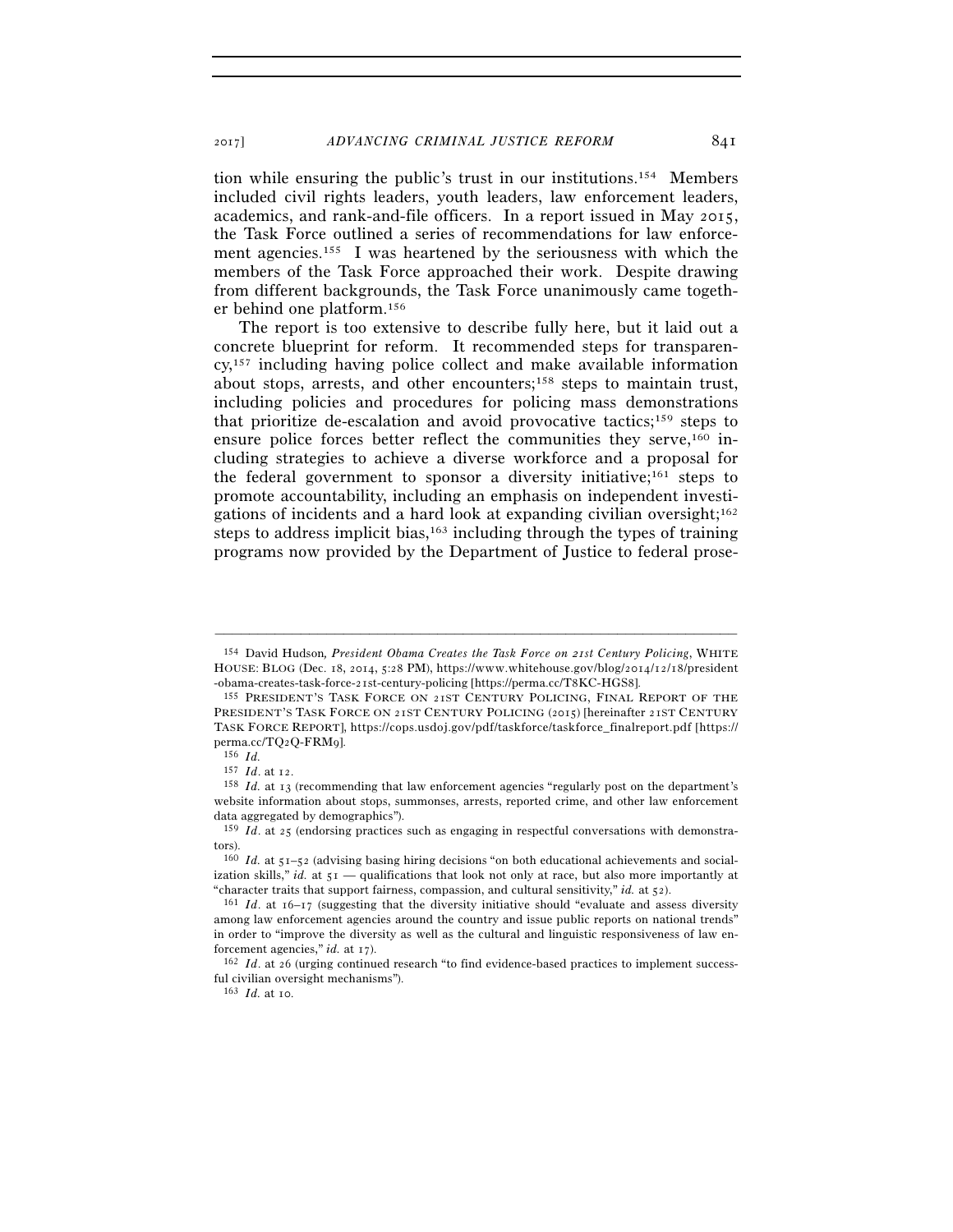cutors and law enforcement agents;164 steps to institute policies prohibiting racial profiling,<sup>165</sup> just like we did across the federal government;166 steps to reach out to at-risk youth, including creating opportunities in schools and communities for positive, nonconfrontational interactions with police;167 smarter ways to integrate new technologies, like social media, to enhance public trust and public safety;<sup>168</sup> approaches to better keep our officers safe, including equipping all officers with individual tactical first-aid kits and antiballistic vests;169 strategies to promote mental and physical officer wellness;<sup>170</sup> and creation of a "Blue Alert" warning system to enlist the public's help in locating suspects when a law enforcement officer is harmed in the line of duty.171

While the Task Force laid out specific recommendations for actions the federal government could take to advance the ball, most of its recommendations were directed at the 18,000 state, local, tribal, and other nonfederal law enforcement agencies in our country. To move those ideas forward at every level, I directed my team to adopt the Task Force's federal recommendations and to work with state and local jurisdictions across the country to ensure the entire report was put into action. Since that time, we have worked with communities across the

–––––––––––––––––––––––––––––––––––––––––––––––––––––––––––––

167 21ST CENTURY TASK FORCE REPORT, *supra* note 155, at 20 (describing, as an example, the Los Angeles Police Department's Community Safety Partnership, which sends officers into housing projects "*not* to make arrests but to create partnerships, create relationships, hear the community, and see what they need — and then work together to make those things happen").

<sup>164</sup> Memorandum from Sally Q. Yates, Deputy Att'y Gen., U.S. Dep't of Justice, to All Department Law Enforcement Agents and Prosecutors (June 27, 2016), https://www.justice.gov/opa /file/871116/download [https://perma.cc/K8NM-695T]. 165 <sup>21</sup>ST CENTURY TASK FORCE REPORT, *supra* note 155, at 28.

<sup>166</sup> *See* Press Release, U.S. Dep't of Justice, Attorney General Holder Announces Federal Law Enforcement Agencies to Adopt Stricter Policies to Curb Profiling (Dec. 8. 2014), https://www .justice.gov/opa/pr/attorney-general-holder-announces-federal-law-enforcement-agencies-adopt - stricter-policies-o [https://perma.cc/A2V8-GGVM] ("U.S. Attorney General Eric Holder announced Monday that the Justice Department will take new steps to bar profiling by federal law enforcement agencies, building upon a 2003 policy that had previously only addressed the consideration of race and ethnicity in conducting federal investigations. The new policy will address the use of other characteristics as well [as race and ethnicity] — including national origin, gender, gender identity, religion, and sexual orientation — and applies a uniform standard to all law enforcement, national security, and intelligence activities conducted by the Department's law enforcement components.").

<sup>&</sup>lt;sup>168</sup> *Id.* at 32-33 (citing, as an example, the Boston Police Department's use of Twitter in its investigation following the Boston Marathon bombing).

<sup>169</sup> *Id*. at 66 (noting that these first-aid kits are designed to save lives by controlling hemorrhaging and that they would cost less than \$50 each and require two hours of training). 170 *Id*. at 61.

<sup>171</sup> *Id*. at 63 (noting that while similar warning systems exist on the state level, there were gaps that a national system could help fill). On May 19, 2015, I signed the Rafael Ramos and Wenjian Liu National Blue Alert Act of 2015, Pub. L. No. 114-12, 129 Stat. 192 (to be codified at 42 U.S.C. §§ 14165–14165b), which provides for the creation of such a system, adding that the bill "represent[ed] . . . the best of a bipartisan support for law enforcement." Obama, *supra* note 10.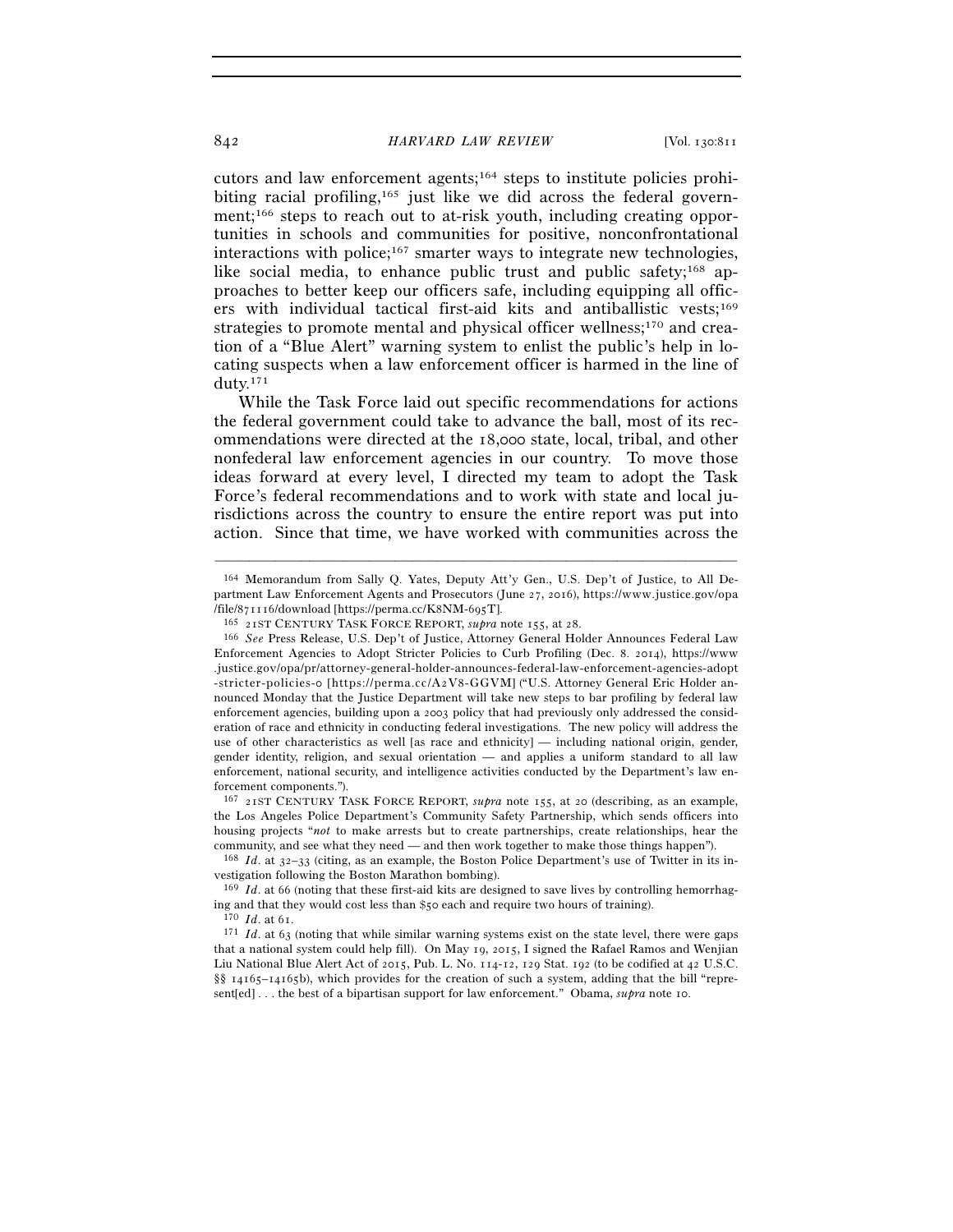2017] *ADVANCING CRIMINAL JUSTICE REFORM* 843

United States to encourage them to adopt these reforms.172 The Department of Justice put over \$100 million in grants toward Task Force–related projects. In addition to outreach by my Attorney General and others on my team, we brought nearly 1400 officers to the White House from over 900 jurisdictions to ensure the Task Force's message was directly reaching communities across the country.173

While that was happening, we took an important step, working closely with law enforcement and civil rights organizations, to reform the various federal programs that provide equipment (and funding for equipment) to state and local law enforcement agencies. A review had found that the federal government lacked consistent policies regarding what types of equipment could be provided with taxpayer dollars and under what conditions.<sup>174</sup> In light of the potential of military-style equipment to undermine community trust, my Administration put in place a series of safeguards to strengthen accountability and enhance transparency of programs that provide such equipment while at the same time ensuring we were meeting the needs of law enforcement.<sup>175</sup> This included creating federal government–wide lists of "prohibited" and "controlled" items that apply across all such programs.176

#### *B. Eliminating the Criminalization of Poverty*

Another sustained focus of my Administration has been on addressing excessive fines and fees, inadequate legal representation, the imposition of excessive bail, and other egregious abuses in too many state and local justice systems that Attorney General Lynch has argued

<sup>172</sup> *See* PRESIDENT'S TASK FORCE ON 21ST CENTURY POLICING, ONE-YEAR PROGRESS REPORT 9-16 (2016), https://cops.usdoj.gov/pdf/taskforce/TaskForce\_Annual\_Report.pdf [https:// perma.cc/6WZR-9394]. 173 Jerry Abramson, *Bringing Our Nation's Law Enforcement Officials Together for a Conversa-*

*tion on Community Policing*, WHITE HOUSE: BLOG (Aug. 10, 2016, 11:30 AM), https://www .whitehouse.gov/blog/2016/08/10/bringing-our-nations-law-enforcement-officials-together -conversation-community [https://perma.cc/P6L3-ZQA9] (describing where these efforts stood as

of August 2016). 174 *See* EXEC. OFFICE OF THE PRESIDENT, REVIEW: FEDERAL SUPPORT FOR LOCAL LAW ENFORCEMENT EQUIPMENT ACQUISITION 3–5 (2014), https://www.whitehouse.gov/sites //default/files/docs/federal\_support\_for\_local\_law\_enforcement\_equipment\_acquisition.pdf [https:// perma.cc/V7N7-UVNW].<br><sup>175</sup> The new policies we put in place reflected the recommendations of a working group — led

by the Departments of Justice, Defense, and Homeland Security — that completed an extensive review of federal programs that support the acquisition of equipment by state, local, and tribal law enforcement agencies. *See* LAW ENF'T EQUIP. WORKING GRP., RECOMMENDATIONS PURSUANT TO EXECUTIVE ORDER 13688: FEDERAL SUPPORT FOR LOCAL LAW EN-FORCEMENT EQUIPMENT ACQUISITION 6-9 (2015), http://ojp.gov/docs/LE-Equipment-WG -Final-Report.pdf [https://perma.cc/GG<sub>4</sub>P-<sub>4</sub>8WM].<br><sup>176</sup> *Id.* at  $11-16$ .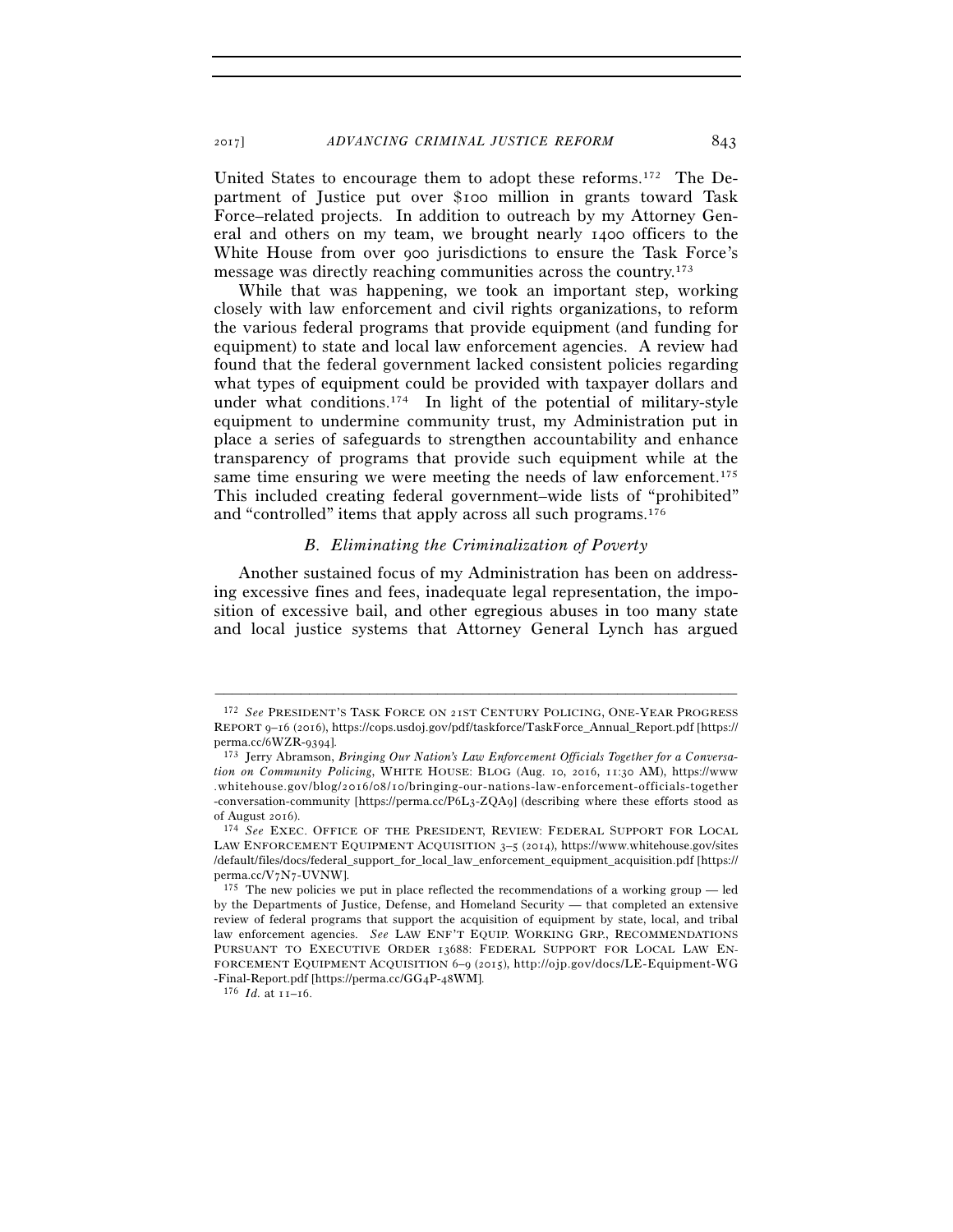"amount to nothing less than the criminalization of poverty."177 These practices destroy trust, deprive our fellow Americans of their fundamental rights, and have too often led to a two-tiered system in which the poor are not accorded the equal protection under the laws to which they are entitled under the U.S. Constitution. We should all be able to agree that the justice system should never be used as a source of revenue. Even in a time of budget shortages, there is simply no excuse for the proliferation of "user fees"178 that charge defendants — innocent or guilty — for everything from paperwork to legal representation, consigning those who cannot afford to pay to a cycle of debt, incarceration, and prolonged poverty. I agree with Attorney General Lynch that this is "an unconscionable state of affairs in a nation that outlawed debtors' prisons in 1833."179

The most glaring example, but by no means an outlier, is what the Department of Justice found in its investigation into the Ferguson Police Department.<sup>180</sup> The city used its justice system as a cash register, imposing steep fines for a range of minor offenses, including \$302 for jaywalking and  $\S$ 531 for untended lawns.<sup>181</sup> These fines were most often enforced against African American community members.182 Those who did not or (more often) could not pay found themselves facing ever-escalating penalties and even jail time, destroying the community's faith in the justice system and law enforcement.183 Research collected by my Council of Economic Advisers has shown that these kinds of barriers have profoundly negative economic consequences (including ultimately costing the jurisdictions more money) and undermine public safety.184

In keeping with these findings, the Department of Justice and the rest of my Administration have made it a priority to prevent these

<sup>177</sup> Loretta Lynch, Att'y Gen., U.S. Dep't of Justice, Remarks at the Eighth Annual Judge Thomas A. Flannery Lecture (Nov. 15, 2016), https://www.justice.gov/opa/speech/attorney-general - loretta-e-lynch-delivers-remarks-eighth-annual-judge-thomas-flannery [https://perma.cc/SQF5  $-$ GNZQ].<br> $178$   $Id$ .

<sup>178</sup> *Id*. 179 *Id.*

<sup>180</sup> *See* CIVIL RIGHTS DIV., U.S. DEP'T OF JUSTICE, INVESTIGATION OF THE FERGUSON POLICE DEPARTMENT 52 (2015), https://www.justice.gov/sites/default/files/opa/press-releases /attachments/2015/03/04/ferguson\_police\_department\_report.pdf [https://perma.cc/LR7F-Q6DF].<br>
<sup>181</sup> *Id.*; see also Lynch, supra note 177.<br>
<sup>182</sup> CIVIL RIGHTS DIV., supra note 180, at 62–63.<br>
<sup>183</sup> *Id.* at 54–62.<br>
<sup>184</sup>

the crime-reducing impact of increasing incarceration is lower than the benefits that accrue from investments in police, education, and jobs programs); OFFICE OF ECON. POLICY ET AL., OC-CUPATIONAL LICENSING: A FRAMEWORK FOR POLICYMAKERS 8 (2015), https://www .whitehouse.gov/sites/default/files/docs/licensing\_report\_final\_nonembargo.pdf [https://perma.cc /W4AP-BLB6].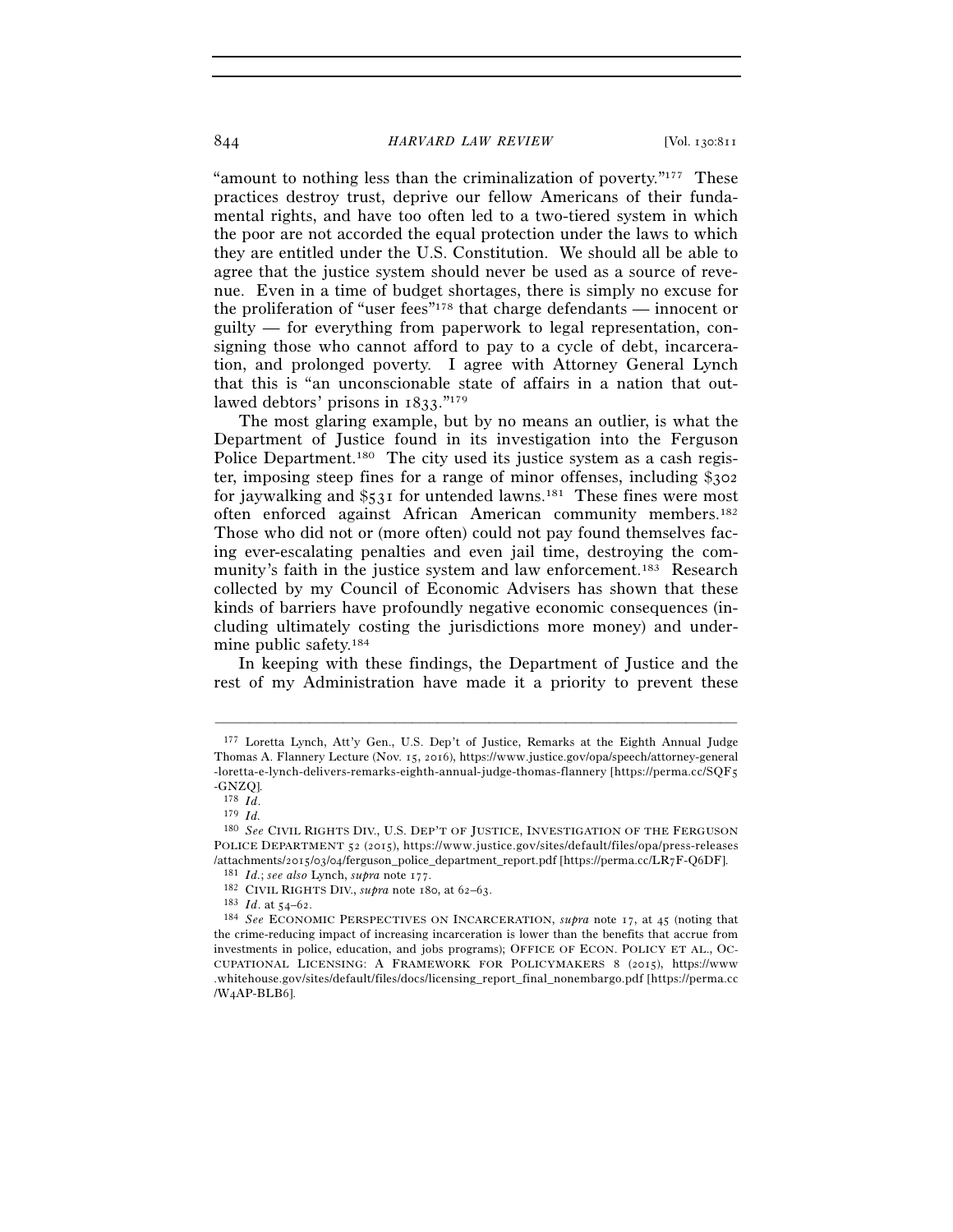types of financial obligations from undercutting a defendant's opportunity to have a fair day in court and from interfering with the reintegration into society of those with criminal convictions. The Department of Justice launched the Office for Access to Justice (ATJ) in March 2010 with a mission "to help the justice system efficiently deliver outcomes that are fair and accessible to all, irrespective of wealth and status."185 The White House hosted a convening of bipartisan thought leaders from around the country to raise attention to this set of issues.186 The Department of Justice issued guidance to state governments advising of the constitutionality of fees and fines.187 And finally, my Administration is providing support to local communities wishing to reform their justice system so that they do not rely on fees and fines for revenue.<sup>188</sup> But these steps are only the beginning.<sup>189</sup> States and communities must continue to examine their own policies so that they do not criminalize poverty.

<sup>&</sup>lt;sup>185</sup> *About the Office*, U.S. DEP'T JUST. (Sept. 29, 2016), https://www.justice.gov/atj/about-office [https://perma.cc/5RAF-BEQ5]. To address deficiencies in our indigent defense and civil legal aid system, ATJ has pursued a variety of strategies to improve the justice system for those unable to afford lawyers. This has included filing statements of interest to support access-to-justice litigation, see Court Filings in Support of Access to Justice, U.S. DEP'T JUST., https://www.justice.gov /atj/court-filings-support-access-justice (last updated Nov. 18, 2016) [https://perma.cc/6KGM -2ZGH], and the creation, discussed *infra* note 189, of a federal interagency roundtable committed to increasing access to civil legal services, *see* WHITE HOUSE LEGAL AID INTERAGENCY ROUNDTABLE, EXPANDING ACCESS TO JUSTICE, STRENGTHENING FEDERAL PROGRAMS <sup>5</sup> (2016), https://www.justice.gov/atj/page/file/913981/download [https://perma.cc/4JTN-Z463]. 186 Press Release, Office of Pub. Affairs, U.S. Dep't of Justice, Fact Sheet on White House and

Justice Department Convening — A Cycle of Incarceration: Prison, Debt and Bail Practices (Dec. 3, 2015), https://www.justice.gov/opa/pr/fact-sheet-white-house-and-justice-department-convening

<sup>-</sup>cycle-incarceration-prison-debt-and [https://perma.cc/WQE2-49RF]. 187 *See* OJP DIAGNOSTIC CTR., RESOURCE GUIDE: REFORMING THE ASSESSMENT AND ENFORCEMENT OF FINES AND FEES 2-3, http://ojp.gov/docs/finesfeesresguide.pdf [https:// perma.cc/SZ7R-EZJK]. 188 *See* BUREAU OF JUSTICE ASSISTANCE, OFFICE OF JUSTICE PROGRAMS, U.S. DEP'T

OF JUSTICE, THE PRICE OF JUSTICE: RETHINKING THE CONSEQUENCES OF JUSTICE FINES AND FEES FY 2016 COMPETITIVE GRANT ANNOUNCEMENT 1 (2016), https://www

<sup>.</sup>bja.gov/funding/JRIpriceofjustice.pdf [https://perma.cc/ZYU3-CFVC]. 189 Another way that my Administration sought to address these issues was through the creation of the White House Legal Aid Interagency Reentry Roundtable. Cochaired by Attorney General Lynch and Director of the Domestic Policy Council Cecilia Muñoz, and staffed by the DOJ Office for Access to Justice, this body was established to help provide legal assistance to Americans in need and to ensure that agencies across the federal government are working together to integrate legal aid into their programs, policies, and initiatives. *See* Press Release, Office of the Press Sec'y, Presidential Memorandum — Establishment of the White House Legal Aid Interagency Roundtable (Sept. 24, 2015), https://www.whitehouse.gov/the-press-office/2015/09/24 /presidential-memorandum-establishment-white-house-legal-aid-interagency [https://perma.cc /BZ3P-ZHT8].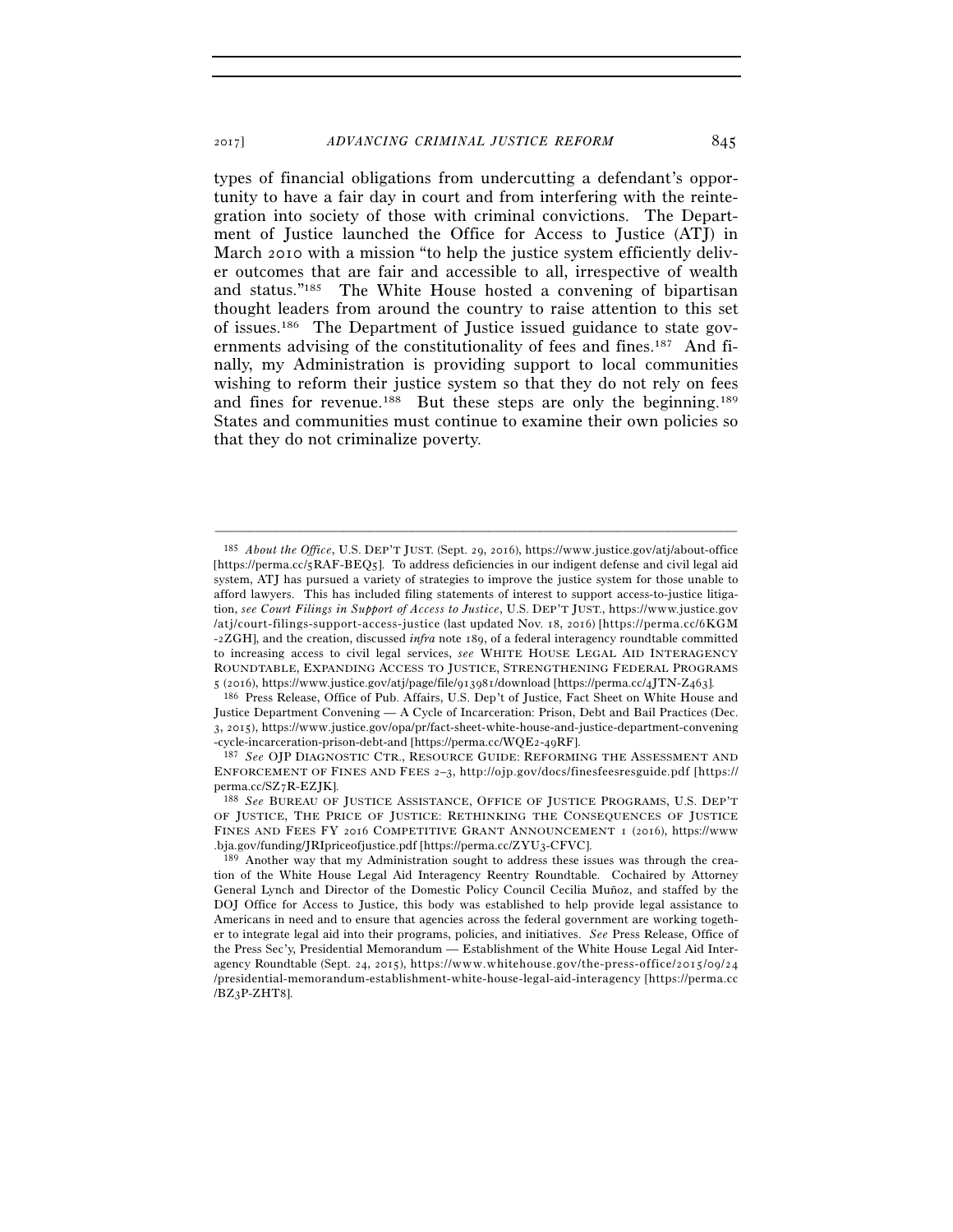# *C. Spurring State Sentencing Reform and Justice Reinvestment*

At the state level, we are increasingly seeing tough-on-crime rhetoric recede, replaced by a call for better public safety at a lower cost. The Justice Reinvestment Initiative (JRI) is one example of how the federal government can accelerate these types of reforms in the states.190 A public-private partnership between the Department of Justice and the Pew Charitable Trusts, JRI was formally launched in 2010 to help states devise better policies and practices to manage those who break their laws.<sup>191</sup> Through JRI, over two dozen states have enacted a wide range of reforms to make their criminal justice systems operate more efficiently and effectively.192 Many have found ways to expedite release from prison by expanding parole eligibility,<sup>193</sup> streamlining administrative processes,<sup>194</sup> and implementing or expanding earned time credits that allow individuals in prison to earn time off of their sentences for good behavior. Collectively, it is estimated that these states saved on the order of \$1 billion — with more savings to be realized in the years to come.<sup>195</sup> These changes, moreover, have also enhanced public safety. For example, in Louisiana, individuals spent less time in prison following supervision revocations with no harm to public safety,196 and in Kentucky, mandatory supervision reduced the risk of recidivism for individuals released to the community within the first year.197

<sup>–––––––––––––––––––––––––––––––––––––––––––––––––––––––––––––</sup> <sup>190</sup> *FAQs*, OFF. JUST. PROGRAMS: JUST. REINVESTMENT INITIATIVE, https://www.bja.gov /programs/justicereinvestment/faqs.html [https://perma.cc/P4JZ-J696]. 191 *Id*. 192 *JRI Sites*, OFF. JUST. PROGRAMS: JUST. REINVESTMENT INITIATIVE, h t t p s : / / w w w . b j a

<sup>.</sup>gov/programs/justicereinvestment/jri\_sites.html [https://perma.cc/Q2P2-A7DH]. 193 *See, e.g.*, Betsy Z. Russell, *With Justice Reinvestment Initiative, More Idaho Prisoners Get-*

*ting Out on Parole . . .* , SPOKESMAN-REV.: EYE ON BOISE (Mar. 9, 2016, 8:16 AM), http://www .spokesman.com/blogs/boise/2016/mar/09/justice-reinvestment-initiative-more-idaho-prisoners<br>-getting-out-parole [https://perma.cc/7VF8-TR6F].

<sup>-</sup>getting-out-parole [https://perma.cc/7VF8-TR6F]. 194 *See, e.g.*, *Prison, Sentencing Reforms Under Way*, AMERICANPRESS.COM (June 25, 2016, 11:32 AM), http://www.americanpress.com/20160625-ed-Prison-reforms [https://perma.cc/LXB2 -C6YY].

<sup>195</sup> *See* JRI Executive Summary and Conclusion (on file with the White House) ("As of 2016, states have documented more than \$964 million in savings and averted costs and reinvested more than \$460 million in JRI reform efforts. As most states are still in the process of implementing reforms, the full impact of JRI has yet to be realized.").

<sup>196</sup> *See* PEW CHARITABLE TRS., REDUCING INCARCERATION FOR TECHNICAL VIOLA-TIONS IN LOUISIANA 3 (2014), http://www.pewtrusts.org/~/media/assets/2014/11/psppreducing incarcerationfortechnicalviolationsinlouisiana.pdf [https://perma.cc/PF88-5FB7].

<sup>197</sup> *See* PEW CHARITABLE TRS., MANDATORY REENTRY SUPERVISION: EVALUATING THE KENTUCKY EXPERIENCE 3 (2014), http://www.pewtrusts.org/~/media/assets/2014/06/pspp \_kentucky\_brief.pdf [https://perma.cc/GT37-S75D].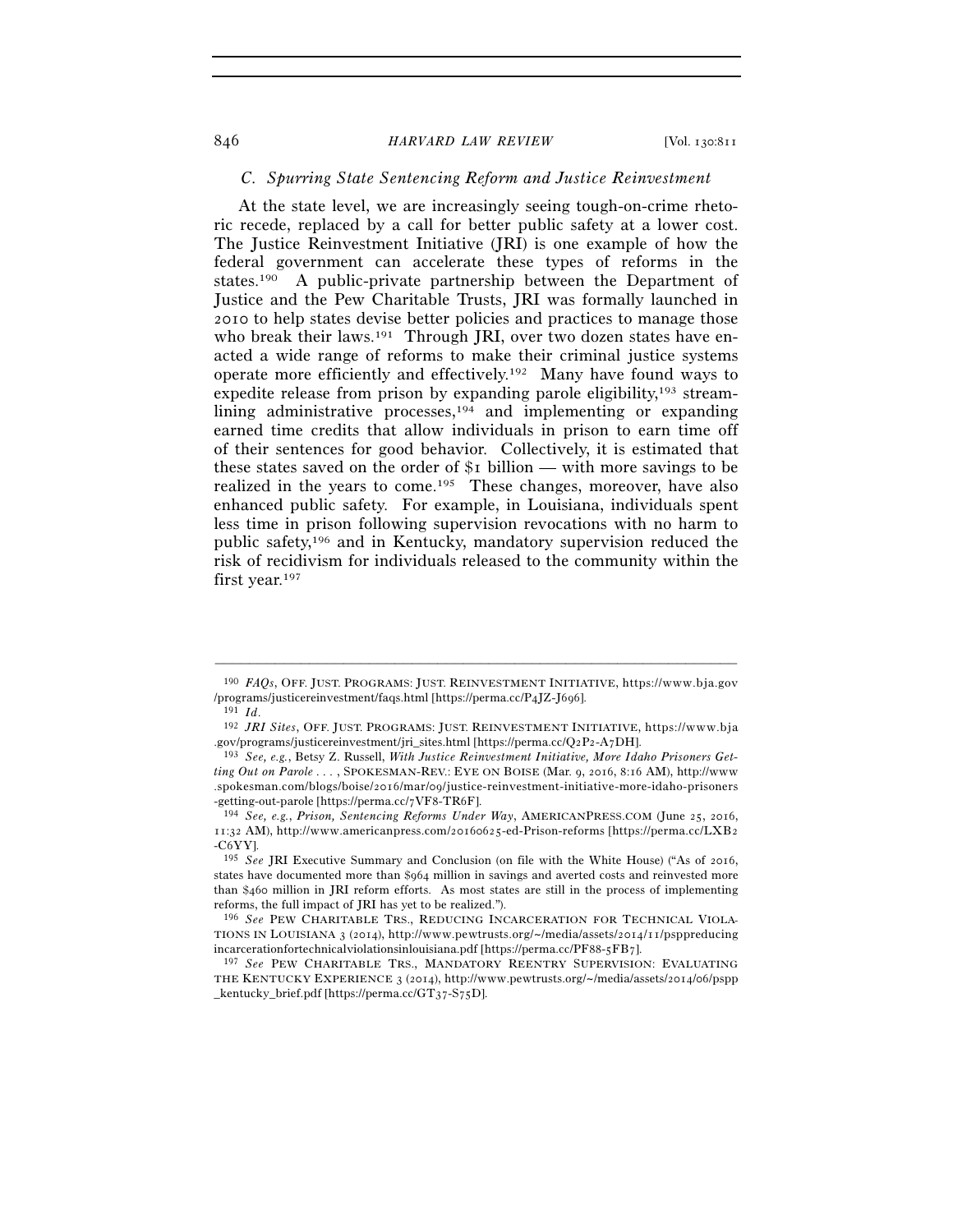#### *D. Keeping the Focus on Reform*

One way that I tried to change the narrative on criminal justice reform was to openly and honestly address it as often as I could. In July 2015, in a speech in Philadelphia in front of the NAACP, I made the comprehensive case for reform.198 To highlight the human impact of the system, I became the first sitting President to visit a federal prison while in office when I traveled to the El Reno correctional institution in Oklahoma.199 There, I sat down with six inmates who made mistakes that aren't all that different from mistakes I made.200 They suffered from not having the kinds of support structures, second chances, and — perhaps most importantly — resources that would have allowed them to move beyond those mistakes.201 My team brought formerly incarcerated individuals to the White House to celebrate former prisoners' contributions to the arts and how arts education helps reentry,202 to recognize employers who have helped the formerly incarcerated in the job sector,203 and to discuss how incarceration impacts girls and women,<sup>204</sup> members of the LGBT community,<sup>205</sup> and Americans with disabilities.<sup>206</sup> My team convened clemency recipients,<sup>207</sup>

<sup>198</sup> Obama, *supra* note 11. 199 *See* President Barack Obama, Remarks by the President at El Reno Federal Correctional Institution (July 16, 2015, 11:25 AM), https://www.whitehouse.gov/the-press-office/2015/07/16 /remarks-president-after-visit-el-reno-federal-correctional-institution [https://perma.cc/4ND4 -3CPE].

<sup>200</sup> *See* Shane Smith, *Fixing the System: An Interview with President Obama on Prison Reform*, VICE (Oct. 5, 2015), http://www.vice.com/read/fixing-the-system-0000760-v22n10 [https:// perma.cc/7M8Z-5XCU].

<sup>201</sup> *Cf.* MICHELLE ALEXANDER, THE NEW JIM CROW 215 (rev. ed. 2012) ("All people make mistakes. All of us are sinners. All of us are criminals. All of us violate the law at some point in our lives. In fact, if the worst thing you have ever done is speed ten miles over the speed limit on the freeway, you have put yourself and others at more risk of harm than someone smoking marijuana in the privacy of his or her living room. Yet there are people in the United States serving life sentences for first-time drug offenses, something virtually unheard of anywhere else in the world.").

<sup>202</sup> Press Release, Ted Lieu, U.S. Representative, Congressman Lieu & Tim Robbins to Take Part in White House Event on Arts, Innovation & Prison Reform (Dec. 17, 2015), https://lieu .house.gov/media-center/press-releases/congressman-lieu-tim-robbins-take-part-white-house-event

<sup>-</sup>arts-innovation [https://perma.cc/6KLB-3T8T]. 203 *See Champions of Change: Reentry and Employment*, WHITE HOUSE, https://www .whitehouse.gov/champions/reentry-and-employment [https://perma.cc/CR8J-KBNK]. 204 Press Release, Office of the Press Sec'y, FACT SHEET: Advancing Equity for Women and

Girls of Color (Nov. 13, 2015), https://www.whitehouse.gov/the-press-office/2015/11/13/fact-sheet -advancing-equity-women-and-girls-color [https://perma.cc/2CG2-97RH]. 205 *See White House Hosts Historic Meeting on LGBTQ People and People Living with HIV in* 

*the U.S. Criminal Justice System, LAMBDA LEGAL (Sept. 20, 2016), http://www.lambdalegal.org* /blog/20160920\_white-house-historic-meeting-lgbtq-hiv-criminal-justice-system [https://perma.cc /8X86-R659]. 206 *See White House Forum on Criminal Justice Reform and Disability*, WHITE HOUSE (July

 $18, 2016$ ), https://www.whitehouse.gov/photos-and-video/video/2016/07/18/white-house-forum -criminal-justice-reform-and-disability [https://perma.cc/Z87P-VHZC].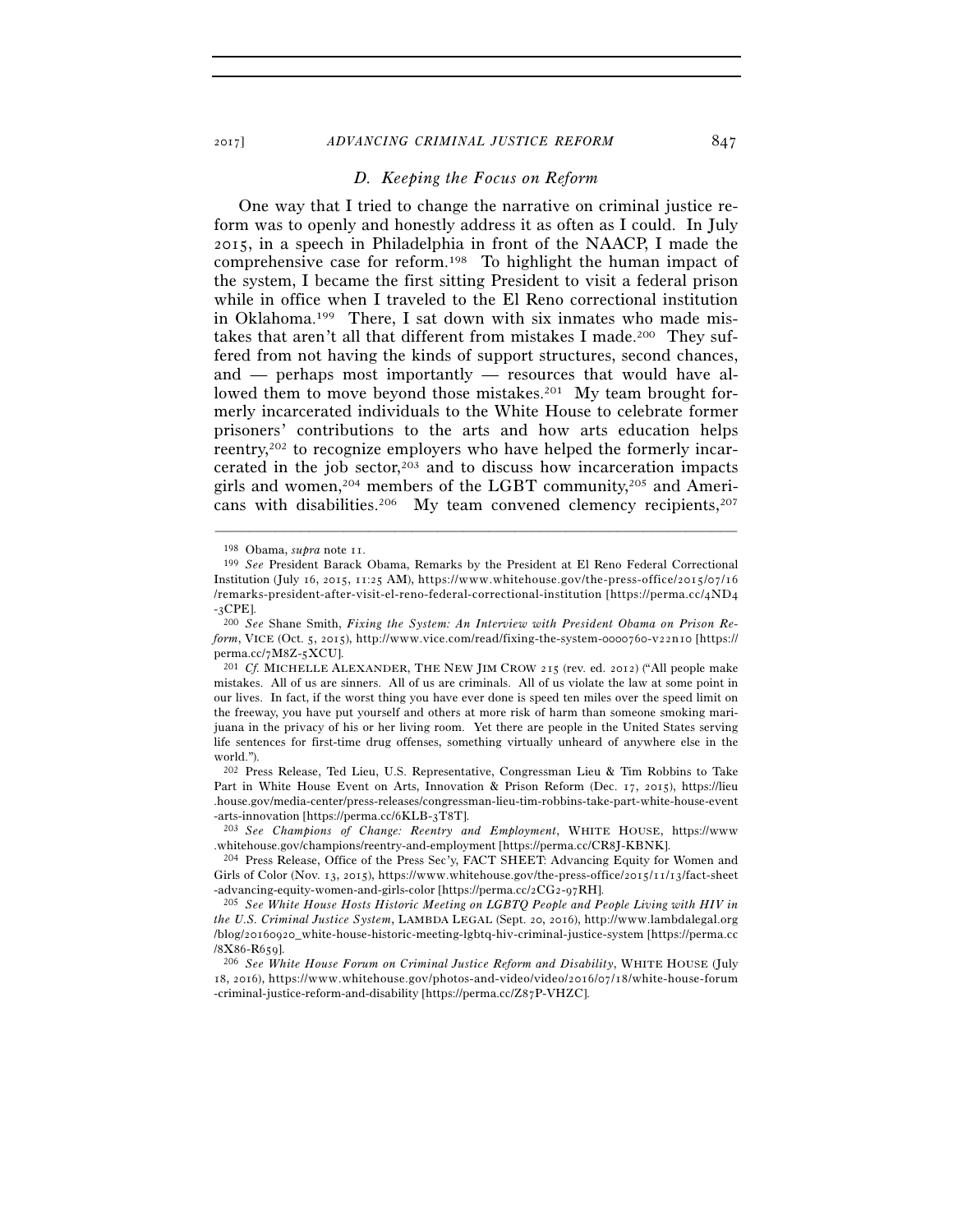and I took a group of them for lunch at a local restaurant to listen to their stories and the challenges they face.208 I wrote an op-ed that highlighted the heartbreaking consequences of placing young people in solitary confinement.209

Of course, there are limits to this approach. Presidents are not private citizens. We need to be careful about speaking about legal matters before all the facts are in — even if it appears that everyone else in the United States is commenting on them. Public attention to criminal justice (particularly in the arena of policing) is often driven by pending investigations and cases in which the facts are still being gathered. Oftentimes, it is a viral YouTube video that leads the evening news, incites protests, and drives calls for reform. Like millions of others, I would watch these videos, but the office makes it difficult to comment the way a journalist or activist would without being accused of prejudging the facts or influencing the legal process.

#### *E. Promoting Data-Driven Solutions*

The White House's Data-Driven Justice Initiative (DDJ) and Police Data Initiative (PDI) are two examples of how the federal government can advance solutions at the state and local level by supporting innovation and bringing together committed reformers.

The focus of DDJ is on reducing unnecessary jail stays.<sup>210</sup> Over eleven million people move through the country's 3100 local jails each year, many of whom are charged with low-level, nonviolent misdemeanors.211 Keeping this population in jail costs local governments an estimated \$22 billion a year in incarceration costs alone, in part because of the high number of jail inmates who are in need of treatment for mental illness, a substance use disorder, or chronic health problems.212

Much of this cost is driven by a comparatively small population. Studies have shown that "a relatively small number of highly vulnerable individuals cycle repeatedly not just through local jails, but also

<sup>–––––––––––––––––––––––––––––––––––––––––––––––––––––––––––––</sup> <sup>207</sup> *See* The White House, *White House Briefing on Life After Clemency*, YOUTUBE (Mar. 31, 2016), https://www.youtube.com/watch?v=hHrjOmbioYw [https://perma.cc/45W6-8TZA].

<sup>&</sup>lt;sup>208</sup> President Obama Meets with Former Inmates in the Langston Room, BUSBOYS & POETS (Mar. 31, 2016), http://www.busboysandpoets.com/blog/president-obama-meets-with-former -inmates-in-the-langston-room [https://perma.cc/DVY4-QSSN]. 209 Obama, *supra* note 92. 210 Press Release, Office of the Press Sec'y, FACT SHEET: Launching the Data-Driven Justice

Initiative: Disrupting the Cycle of Incarceration (June 30, 2016), https://www.whitehouse.gov/thepress-office/2016/06/30/fact-sheet-launching-data-driven-justice-initiative-disrupting-cycle [https:// perma.cc/55E3-RYHR]. 211 *Id.*

<sup>212</sup> *Id.*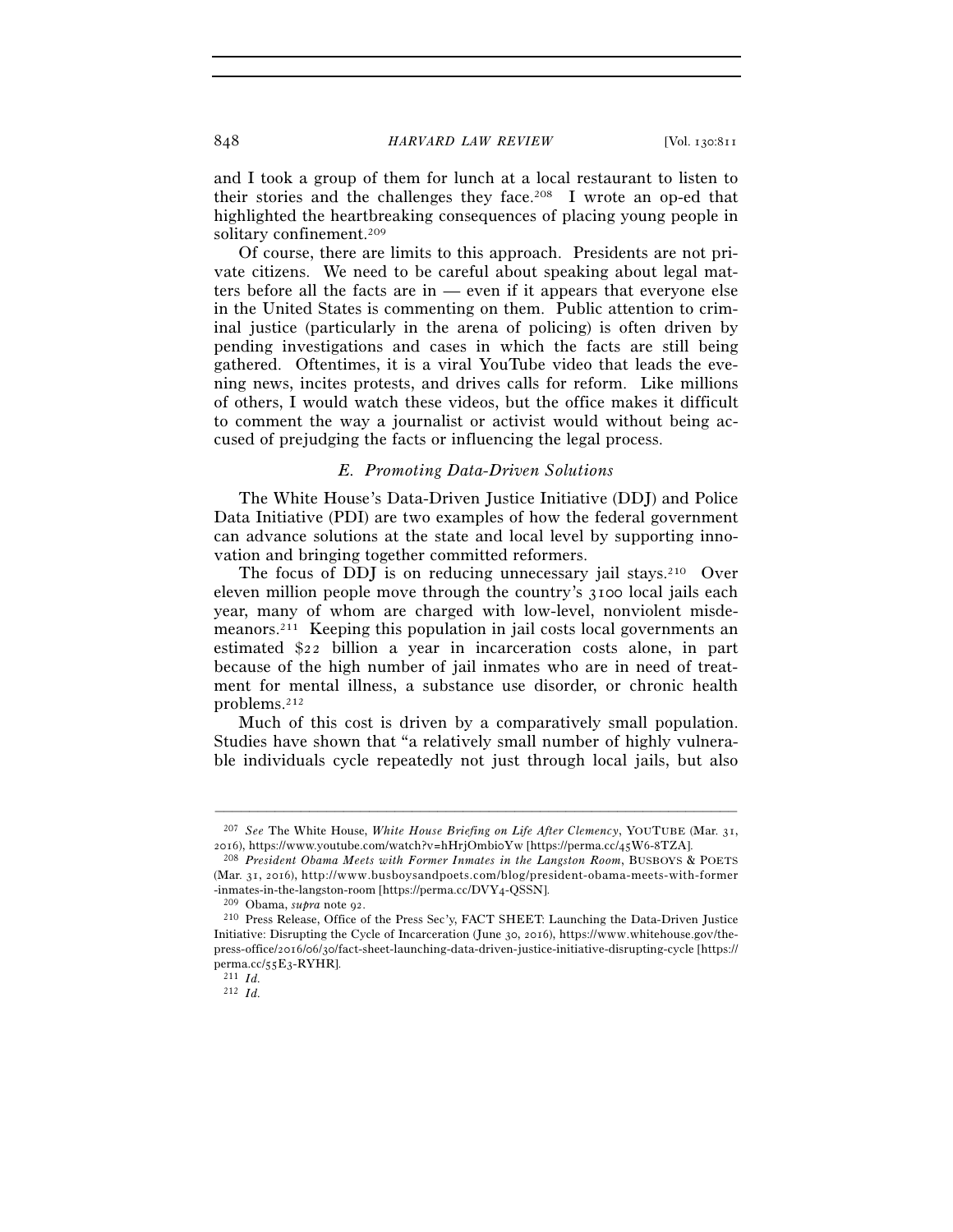hospital emergency rooms, shelters, and other public systems."<sup>213</sup> The fragmented care that these so-called "super utilizers" receive while caught in this cycle leads to poor outcomes and comes at a great cost to taxpayers.214 Nationwide, slightly more than one in twenty individuals have some form of mental illness. In 2005, more than half of the incarcerated population did.<sup>215</sup> Data from 2012 finds that  $15\%$ of prisoners and 26% of jail inmates experience serious psychological distress.<sup>216</sup>

Across the country, communities are recognizing that there are better and more cost-effective solutions. A good example of reform can be found in Miami-Dade County, Florida, where the county combined data across their health care and criminal justice systems and discovered that just ninety-seven people with serious mental illness accounted for \$13.7 million in services between 2010 and 2014.<sup>217</sup> These few dozen people spent more than 39,000 days not in treatment, but in jails, emergency rooms, state hospitals, or psychiatric facilities in their county.218 In search of a better way, and recognizing that this population frequently came into contact with law enforcement, the county provided key mental health de-escalation training to their police officers and 911 dispatchers. Over the last five years, police in Miami-Dade County have responded to almost 50,000 calls for service for people suffering from mental health issues, but have made only 109 arrests and have directed more than 10,000 people to services or safely stabilized situations without arrest.<sup>219</sup> The jail population fell from over 7000 to just over 4700, and the county was able to close an entire jail, saving nearly \$12 million a year.<sup>220</sup>

DDJ allowed the White House to bring together a bipartisan coalition of city, county, and state governments, with the support of a broad range of nonprofit organizations, private sector entities, philanthropies, and universities in an effort to expand these kinds of better alternatives.221 The response to DDJ has been overwhelming. At this time, a total of 139 states, counties, and cities, covering almost 100 million Americans, have agreed to participate and to begin putting these strat-

<sup>213</sup> *Id.*

<sup>214</sup> *See, e.g.*, Chris Halsne, *Super Utilizers Place Huge Burden on Health Care System*, FOX31 DENV. (Feb. 26, 2014, 10:00 PM), http://kdvr.com/2014/02/26/super-utilizers-place-huge-burden-on -health-care-system [https://perma.cc/K98N-A6FN]. 215 ECONOMIC PERSPECTIVES ON INCARCERATION, *supra* note 17, at 33. 216 *Id.*

<sup>217</sup> *Id.*

<sup>218</sup> *Id.*

<sup>219</sup> *Id.*

<sup>220</sup> *Id.* 221 *Id.*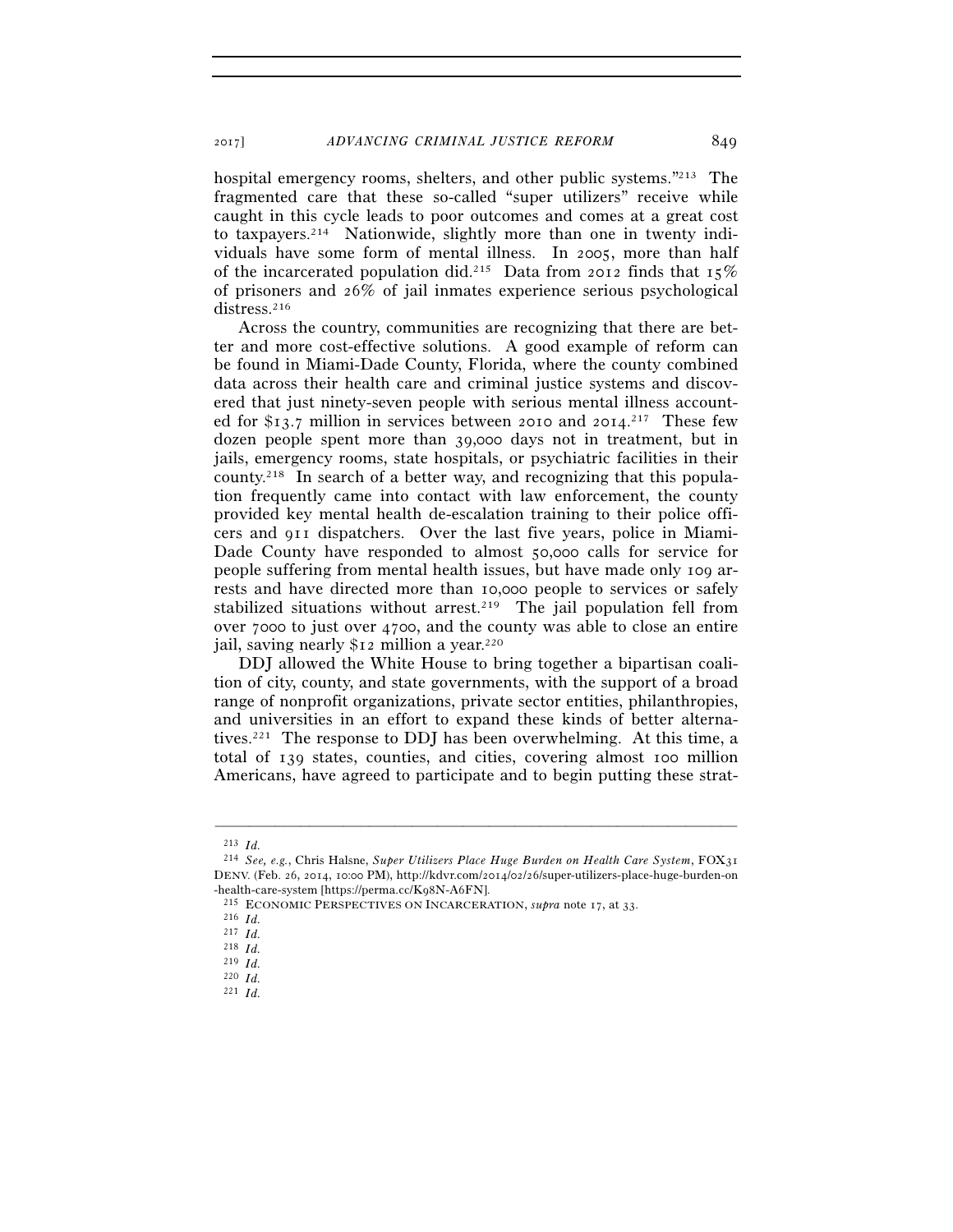egies into practice.<sup>222</sup> The initiative is a good example of what can be accomplished simply by bringing together committed representatives of different communities so they can learn from one another — and see that they are not alone in trying to address these issues. I expect its work will be carried forward by those in government and by the private, academic, and philanthropic sectors.223

Separately, the White House created PDI as a way to help improve police-community relations by giving communities insight into the policing activities of their law enforcement agencies.224 My Administration has made transparency a priority, and we have seen enormous gains in the area of policing. Through PDI, more than 130 law enforcement agencies with jurisdiction over forty million Americans have volunteered to participate in this effort.<sup>225</sup> These agencies have already released more than 175 machine-readable data sets disaggregated by race and gender on subjects including use of force, officerinvolved shootings, citations, and complaints.226 For example, Louisville, Kentucky, is releasing every citation issued in real time,  $2^{27}$ Orlando, Florida, is releasing full data on every police-involved shooting,228 and a federal judge in New Orleans, Louisiana, has described the police department's release of data as "a miraculous transformation."229 Participating agencies describe this transparency as helping to improve relations with the community, making the data more accurate, and reducing costs related to public-records requests. As expected, outside organizations are using this newly released data to bet-

<sup>222</sup> *Growing Number of Communities Are Using Data to Improve Policing and Criminal Justice*, U.S DEP'T JUST.: JUST. BLOGS (Oct. 13, 2016), https://www.justice.gov/opa/blog/growing -number-communities-are-using-data-improve-policing-and-criminal-justice [https://perma.cc /9F8C-JSP8]. 223 The White House joined with Stanford University and the Chan Zuckerberg Initiative in

December 2016 to discuss ways to move forward. *See* Alex Shashkevich, *New Stanford Lab Will Create Technologies that Help Alleviate Poverty in America*, STANFORD: NEWS (Dec. 6, 2016), http://news.stanford.edu/2016/12/06/new-stanford-lab-will-create-technologies-help-alleviate

<sup>-</sup>poverty-america [https://perma.cc/LN22-DU5U]. 224 Press Release, Office of the Press Sec'y, FACT SHEET: White House Police Data Initiative Highlights New Commitments (Apr. 21, 2016), https://www.whitehouse.gov/the-press-office/2016 /o4/22/fact-sheet-white-house-police-data-initiative-highlights-new-commitments [https://perma.cc /HS9S-3KAL]. 225 *Growing Number of Communities Are Using Data to Improve Policing and Criminal Justice*,

*supra* note 222. 226 *Id.*

<sup>&</sup>lt;sup>227</sup> See Crime Data 2016, LOUISVILLE OPEN DATA, https://data.louisvilleky.gov/dataset/crime -data/resource/3d2ofaa7-c004-4737-abe1-ee754eec439b [https://perma.cc/KKP8-N8BK].<br><sup>228</sup> See Police Data Initiative, CITY ORLANDO, http://www.cityoforlando.net/police/police

<sup>-</sup>data-initiative [https://perma.cc/5TQP-NPG7]. 229 *See* Matt Sledge, *Federal Judge Praises NOPD's Push for More Open Data but Says More* 

*Progress Needed*, NEW ORLEANS ADVOC., (Nov. 7, 2016), http://www.theadvocate.com/new  $or$  leans/news/crime police/article  $_4$ be $\frac{1}{2}$ b $\frac{1}{2}$ a  $-$ ad  $2$  -11e 6 - 920d - 6 b  $4$ f $4$ 7e  $\frac{1}{2}$ f $14$ , ht m l [https://perma.cc /QS7J-C62U].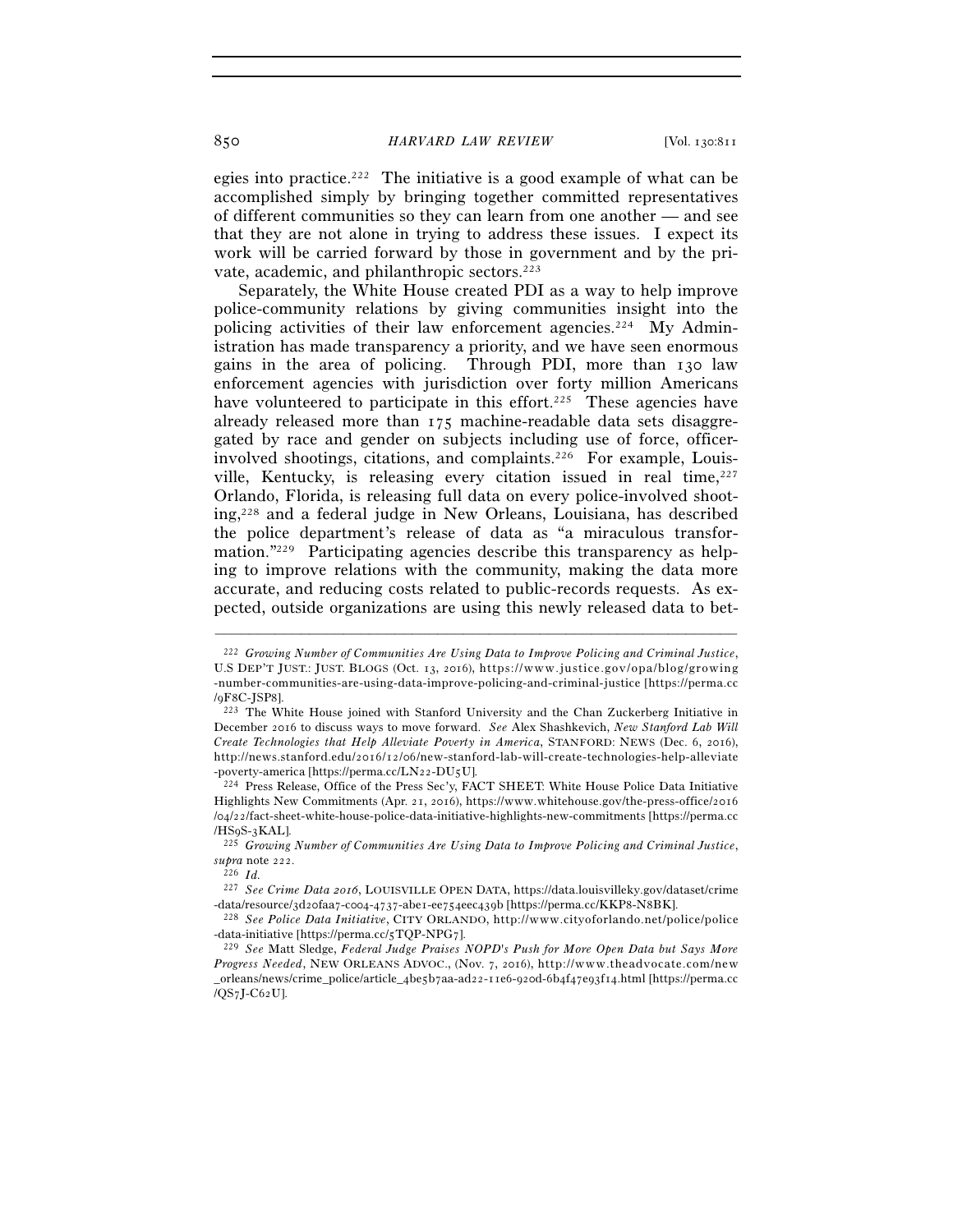2017] *ADVANCING CRIMINAL JUSTICE REFORM* 851

ter understand police activities and the impact those activities are having on different communities.230 The Office of Community Oriented Policing Services at the Department of Justice will continue this work along with private businesses and nongovernmental organizations.

#### *F. Highlighting Ways the Juvenile Justice System Falls Short*

As Americans, we have a shared responsibility to ensure that all children are given a fair shot at life, including a quality education and equal opportunities to pursue their dreams.231 Yet each year, an alarming number of students are diverted from pursuing their dreams as a result of unnecessarily harsh school discipline policies and practices, such as suspensions, expulsions, and even arrests for minor infractions. "Zero-tolerance" policies — however well-intentioned — often make students feel unwelcome in their own schools. They can disrupt the learning process and have significant and lasting negative effects on the long-term well-being of our youth — increasing their likelihood of future contact with juvenile and criminal justice systems.<sup>232</sup>

In 2011, my Administration launched the Supportive School Discipline Initiative, a collaborative project between the Departments of Justice and Education to revamp school discipline policies and support underfunded schools so that our education system serves as a pathway to opportunity, rather than a pipeline to prison.233 We have worked to assist states, schools, and law enforcement partners in assessing the proper role of school resource officers and campus law enforcement professionals.234 And we have celebrated where there are strong relationships between law enforcement and youth.235

<sup>230</sup> *See, e.g.*, PHILLIP ATIBA GOFF ET AL., THE SCIENCE OF POLICING EQUITY 1–2 (2016), http://policingequity.org/wp-content/uploads/2016/10/Austin\_PDI\_Report\_2016\_Release.pdf [https://perma.cc/D5FM-K5EG]. 231 *See* Proclamation No. 9512, 81 Fed. Reg. 69,379 (Sept. 30, 2016). 232 *See* Eric Holder, Att'y Gen., U.S. Dep't of Justice, Remarks at the Department of Justice

and Department of Education School Discipline Guidance Rollout at Frederick Douglass High School (Jan. 8, 2014), https://www.justice.gov/opa/speech/attorney-general-eric-holder-delivers<br>-remarks-department-justice-and-department-education [https://perma.cc/39FJ-8G3Q].

<sup>&</sup>lt;sup>233</sup> U.S. DEP'T OF EDUC., SUPPORTIVE SCHOOL DISCIPLINE INITIATIVE, http://www2.ed<br>.gov/policy/gen/guid/school-discipline/appendix-3-overview.pdf [https://perma.cc/HGX3-7BRU].

<sup>&</sup>lt;sup>234</sup> Press Release, U.S. Dep't of Educ., Obama Administration Releases Resources for Schools, Colleges to Ensure Appropriate Use of School Resource Officers and Campus Police (Sept. 8, 2016), http://www.ed.gov/news/press-releases/obama-administration-releases-resources-schools -colleges-ensure-appropriate-use-school-resource-officers-and-campus-police [https://perma.cc /ERM7-B7RM]. 235 *See* The White House, *Champions of Change: Building Bridges Between Youth and Law* 

*Enforcement*, YOUTUBE (Sept. 21, 2015), https://www.voutube.com/watch?v=KJjASvUkoCU [https://perma.cc/2LKM-DJYC].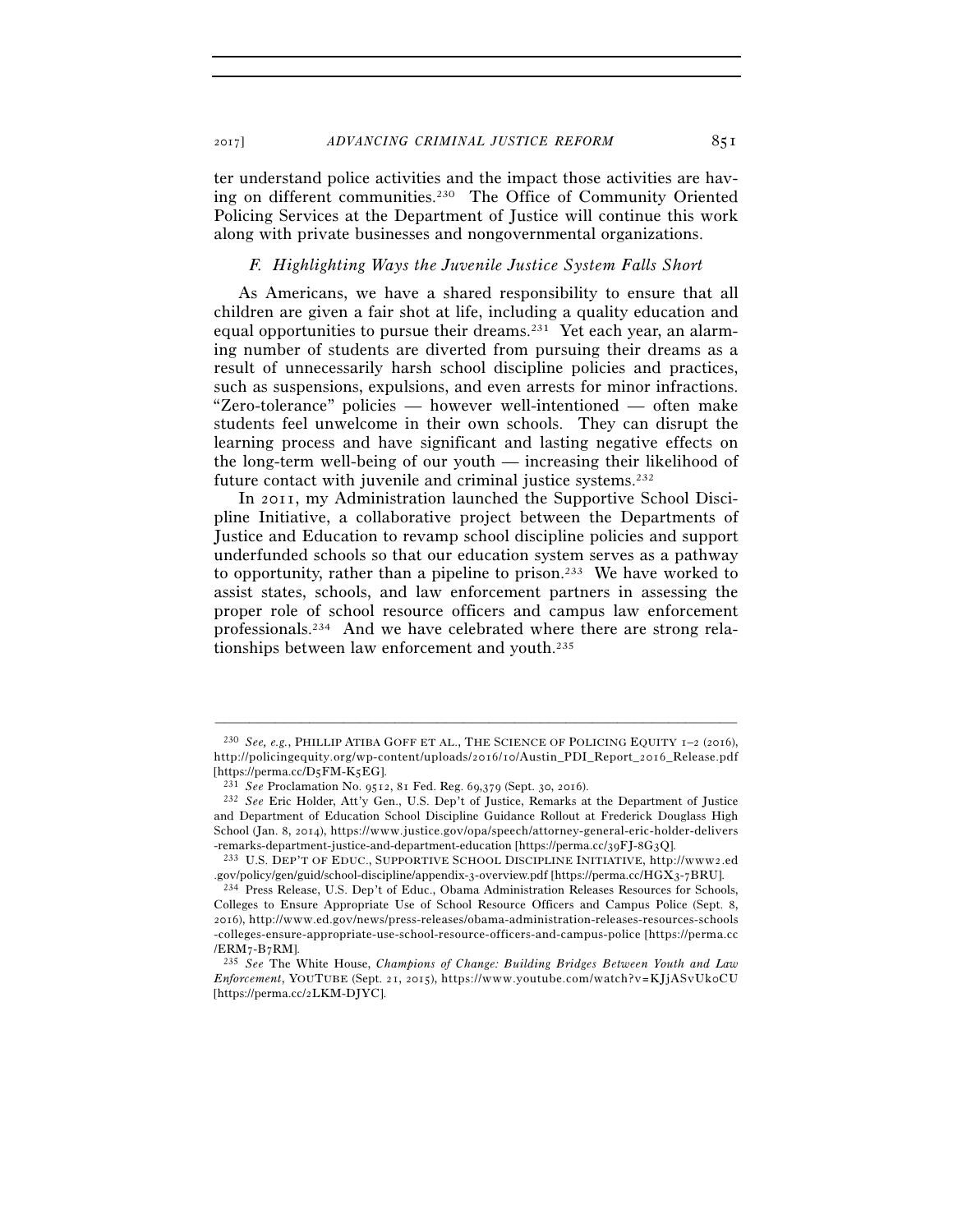Additionally, my Administration released a policy statement against the use of suspension and expulsion in preschool settings<sup>236</sup> — which disproportionately affects children of color — and is working to build better diversion policies to screen and treat youth for substance abuse, trauma, and unmet mental, emotional, and behavioral needs.237 A few years ago, the Department of Justice also launched the Smart on Juvenile Justice Initiative to advance system-wide reforms that improve youth outcomes, providing services (such as job training and substance use disorder treatment and counseling) for youth in juvenile facilities while expanding the use of effective community-based alternatives to youth detention.238 While the number of juvenile arrests has fallen sharply over the past decade, roughly one million juvenile arrests were made in 2014. 239 An overwhelming majority of these arrests were for nonviolent crimes. Children of color, particularly black and Hispanic males and Native American youth, continue to be overrepresented across all levels of the juvenile justice system.240

Unfortunately, far too many juveniles become involved with the adult criminal justice system each year — including in five states where seventeen-year-olds are prosecuted as adults regardless of the crime, and two where sixteen-year-olds are as well.241 Children in the adult system have less access to rehabilitative services and often face higher recidivism and suicide rates.<sup>242</sup> South Carolina<sup>243</sup> and Louisi-

–––––––––––––––––––––––––––––––––––––––––––––––––––––––––––––

ERTY, JUVENILE JUSTICE IN THE U.S.: FACTS FOR POLICYMAKERS 3 (2011), http://www .nccp.org/publications/pub\_1038.html [https://perma.cc/AQ44-UUKD] ("[J]uveniles will be even

<sup>236</sup> Early Childhood Dev.*, Reducing Suspension and Expulsion Practices in Early Childhood Settings*, U.S. DEP'T HEALTH & HUM. SERVICES, http://www.acf.hhs.gov/ecd/child -health-development/reducing-suspension-and-expulsion-practices (last updated Nov. 4, 2016) [https://perma.cc/K9FV-T6RS]. 237 *See SAMHSA's Efforts on Criminal and Juvenile Justice Issues*, SUBSTANCE ABUSE &

MENTAL HEALTH SERVICES ADMIN., http://www.samhsa.gov/criminal-juvenile-justice /samhsas-efforts (last updated Mar. 7, 2016) [https://perma.cc/225J-WC9R]. 238 *See OJJDP Announces New Smart on Juvenile Justice Funding Opportunities*, OFF. JUV.

JUST. & DELINQUENCY PREVENTION (June 25, 2014), https://www.ojjdp.gov/enews/14juvjust

<sup>/</sup>140625b.html [https://perma.cc/6J7L-HKC9]. 239 *OJJDP Statistical Briefing Book*, OFF. JUV. JUST. & DELINQUENCY PREVENTION (Dec.

<sup>&</sup>lt;sup>240</sup> See generally JOSHUA ROVNER, THE SENTENCING PROJECT, DISPROPORTIONATE MINORITY CONTACT IN THE JUVENILE JUSTICE SYSTEM (2014), http://www.sentencingproject .org/wp-content/uploads/2015/11/Disproportionate-Minority-Contact-in-the-Juvenile-Justice -System.pdf [https://perma.cc/S8LP-28KL]. 241 *See* Erik Eckholm, *States Move Toward Treating 17-Year-Old Offenders as Juveniles, Not* 

*Adults*, N.Y. TIMES (May 13, 2016), http://www.nytimes.com/2016/05/14/us/states-move-to-treat -17-year-old-offenders-as-juveniles.html [https://perma.cc/7RWY-9RY9]; see also Rich Williams, *South Carolina Raises the Age of Juvenile Court Jurisdiction, Louisiana to Follow*, NAT'L CONF. ST. LEGISLATURES (June 7, 2016), http://www.ncsl.org/blog/2016/06/07/south-carolina-raises-the -age-of-juvenile-court-jurisdiction-louisiana-to-follow.aspx [https://perma.cc/MJZ2-DPMG]. 242 DAVID GOTTESMAN & SUSAN WILE SCHWARZ, NAT'L CTR. FOR CHILDREN IN POV-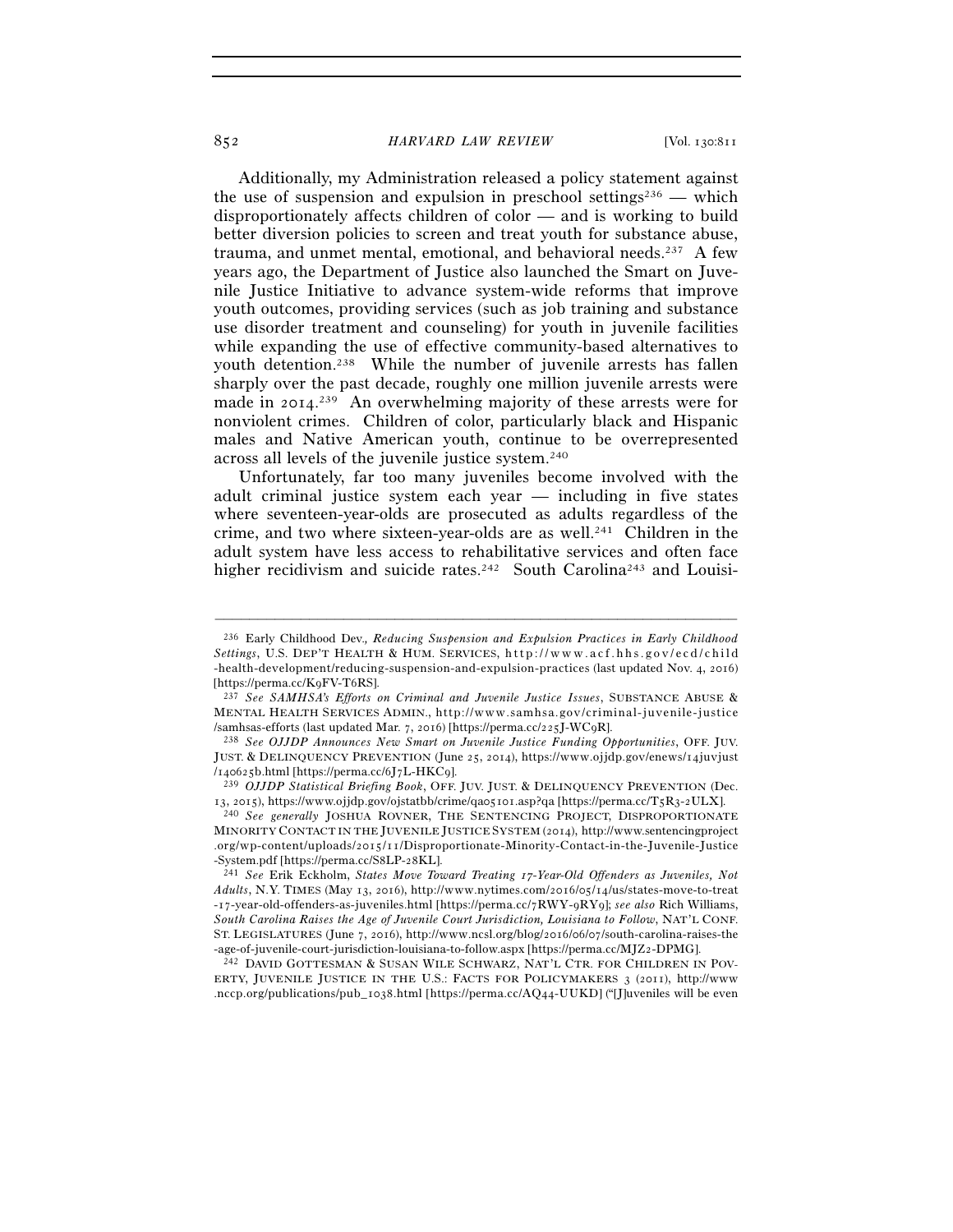ana244 have very recently raised the age at which juveniles may be tried in adult court so that sixteen- and seventeen-year-olds are not unnecessarily tried in adult courts, and many states are reforming sentencing laws and expanding access to age-appropriate transition services upon reentry. To build on these efforts, Congress should reauthorize the Juvenile Justice and Delinquency Prevention Act of  $1974^{245}$ to increase protections for youth and limit the number of minors held in adult jails and prisons.246 Reauthorizing this legislation would "promote evidence-based practices, quality education, and traumainformed care for incarcerated youth, while reducing punishments for things such as breaking curfew and truancy."247

# *G. Creating Opportunities Through the My Brother's Keeper Initiative and the Council on Women and Girls*

In 2014, I launched the My Brother's Keeper (MBK) initiative to help all young people reach their full potential, no matter what their background or the circumstances into which they were born.248 For almost three years, the MBK Task Force has been focused on promoting policies that will help connect young people to mentoring, support networks, and the skills they need to find a good job or go to college. Through this work, we've been able to make some significant progress at the federal level to promote community-oriented policing practices, improve trust between law enforcement and the communities they serve, and reform the juvenile and criminal justice systems to limit unnecessary interactions with law enforcement while providing alternatives to incarceration and enforcing the rights of incarcerated youth to a quality education. For instance, in 2015, the Departments of Justice and Education established the "Second Chance Pell" pilot program, enabling incarcerated Americans to receive Pell Grants to finance postsecondary education and training.249 And we've also helped eliminate barriers to reentry through fair chance hiring practices.<sup>250</sup>

<sup>–––––––––––––––––––––––––––––––––––––––––––––––––––––––––––––</sup> less likely to receive the necessary therapeutic and rehabilitative services than they would in juvenile residential facilities.").

<sup>243</sup> Williams, *supra* note 241. 244 *Raise the Age LA Becomes Law!*, LA. CTR. FOR CHILDREN'S RTS. (June 14, 2016), http://

<sup>&</sup>lt;sup>245</sup> Pub. L. No. 93-415, 88 Stat. 1109 (codified as amended in scattered sections of 5, 18, and 42 U.S.C.).

<sup>&</sup>lt;sup>246</sup> See History of the JJDPA, COALITION FOR JUV. JUST., http://www.juvjustice.org/federal -policy/juvenile-justice-and-delinquency-prevention-act [https://perma.cc/96QM-25PR].<br><sup>247</sup> Proclamation No. 9512, 81 Fed. Reg. 69,379, 69,379 (Sept. 30, 2016).<br><sup>248</sup> Creating and Expanding Ladders of Opportunity for Boys

Fed. Reg. 12,923 (Feb. 27, 2014).<br><sup>249</sup> Press Release, U.S. Dep't of Educ., 12,000 Incarcerated Students to Enroll in Postsecondary

Educational and Training Programs Through Education Department's New Second Chance Pell Pilot Program (June 24, 2016), http://www.ed.gov/news/press-releases/12000-incarcerated-students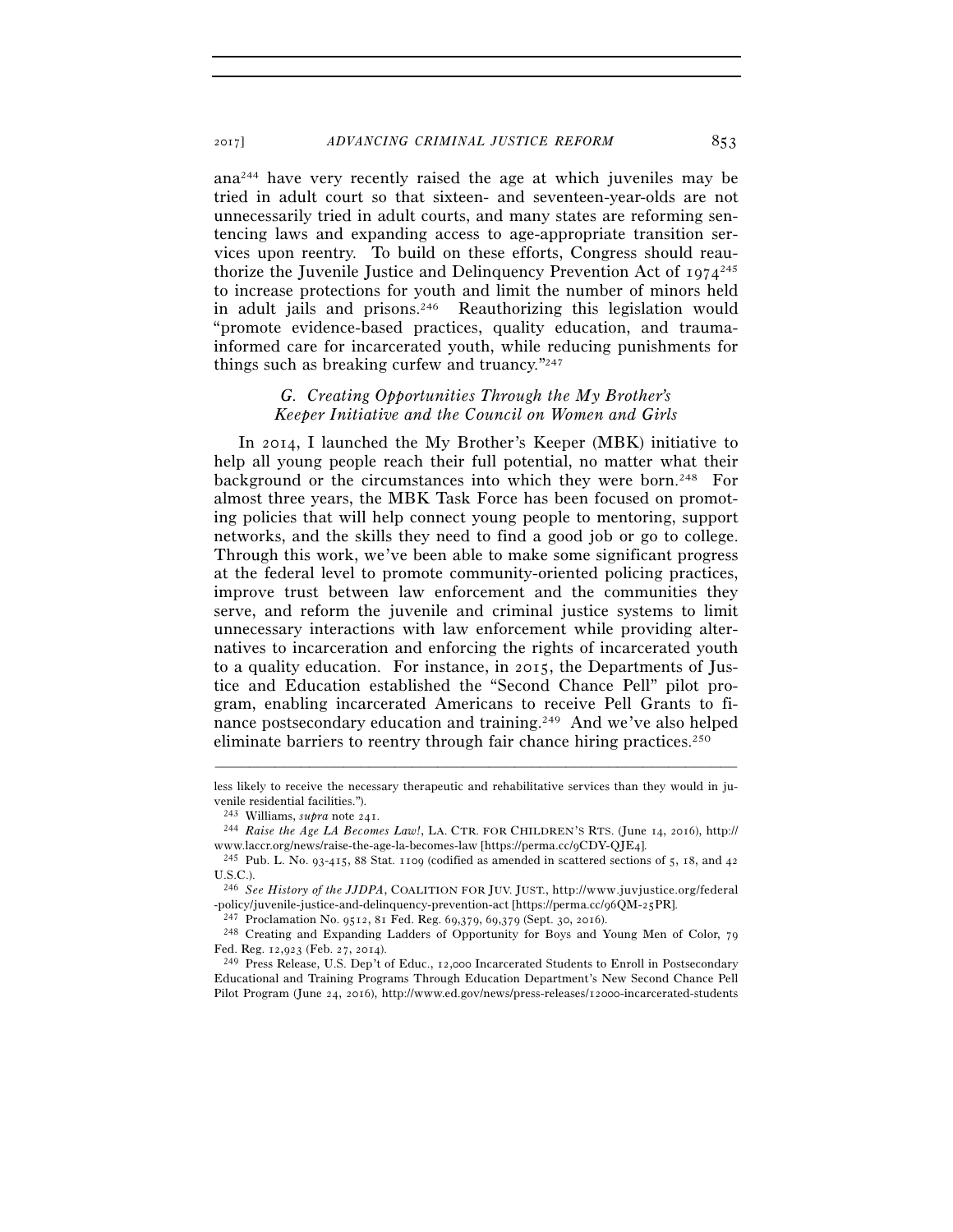How communities across the country have responded to the MBK initiative is just as promising as the work itself. In September 2014, we launched the MBK Community Challenge and called on communities to develop their own comprehensive plans to expand opportunities for young people — plans that should ensure children are able to succeed in school, graduate, get a job, and stay safe from violent crime.251 Nearly 250 cities, towns, counties, and tribal nations, representing all fifty states, have accepted the challenge, met with local stakeholders to design these kinds of plans, and started taking steps to implement them.252 For example, in Detroit, Michigan, a new initiative matches police officers, who serve as mentors, with baseball and softball teams.253 In New York, leaders inspired by MBK are pursuing an evidence-based literary intervention program for elementary school students and are helping to connect thousands of students transitioning into middle school or high school with mentors.254 In Indianapolis, Indiana, the city has encouraged input from a variety of officials and community leaders to develop action plans to improve youth outcomes.255

In addition, the White House Council on Women and Girls (CWG) has sought to highlight the unique challenges facing women and girls in the criminal justice system.256 In 2014, the CWG published *Women and Girls of Color: Addressing Challenges and Expanding Opportunity* to ensure that policies and programs across the federal government advance outcomes for all women and girls, including those of color

<sup>–––––––––––––––––––––––––––––––––––––––––––––––––––––––––––––</sup> -enroll-postsecondary-educational-and-training-programs-through-education-departments-new -second-chance-pell-pilot-program [https://perma.cc/9KTH-JJMD]. 250 *See* Press Release, *supra* note 122. 251 Press Release, Office of the Press Sec'y, FACT SHEET: The White House Launches the

<sup>&</sup>quot;My Brother's Keeper Community Challenge" (Sept. 30, 2014), https://www.whitehouse.gov/the -press-office/2014/09/30/fact-sheet-white-house-launches-my-brother-s-keeper-community -challenge [https://perma.cc/HPQ7-C6YP]; see also My Brother's Keeper, WHITE HOUSE, https:// www.whitehouse.gov/my-brothers-keeper [https://perma.cc/U8GU-5F2R]. 252 THE WHITE HOUSE, MY BROTHER'S KEEPER <sup>2016</sup> PROGRESS REPORT: TWO YEARS

OF EXPANDING OPPORTUNITY AND CREATING PATHWAYS TO SUCCESS 4 (2016), https:// www.whitehouse.gov/sites/whitehouse.gov/files/images/MBK-2016-Progress-Report.pdf [https:// perma.cc/G47S-6P48].<br><sup>253</sup> MY BROTHER'S KEEPER DETROIT, RECOMMENDATIONS FOR ACTION 5 (2015), http://

www.detroitmi.gov/Portals/o/docs/MyBrotherKeeper/MBK-Report.pdf [https://perma.cc/MV59 -4W9L]. 254 THE WHITE HOUSE, *supra* note 252, at 10. 255 *See* MY BROTHER'S KEEPER TASK FORCE, ONE-YEAR PROGRESS REPORT TO THE

PRESIDENT 16 (2015), http://www.mbkchallenge.org/pdf/mbk-task-force-one-year-progress-report -to-the-president.pdf [https://perma.cc/NY34-K2HD]. 256 In September 2015, I spoke of the need to do more about the "sinister sexual abuse-to-prison

pipeline." President Barack Obama, Remarks by the President at the Congressional Black Caucus 45th Annual Phoenix Awards Dinner (Sept. 20, 2015), https://www.whitehouse.gov/the-press -office/2015/09/21/remarks-president-congressional-black-caucus-45th-annual-phoenix-awards [https://perma.cc/Z3H6-9XY3].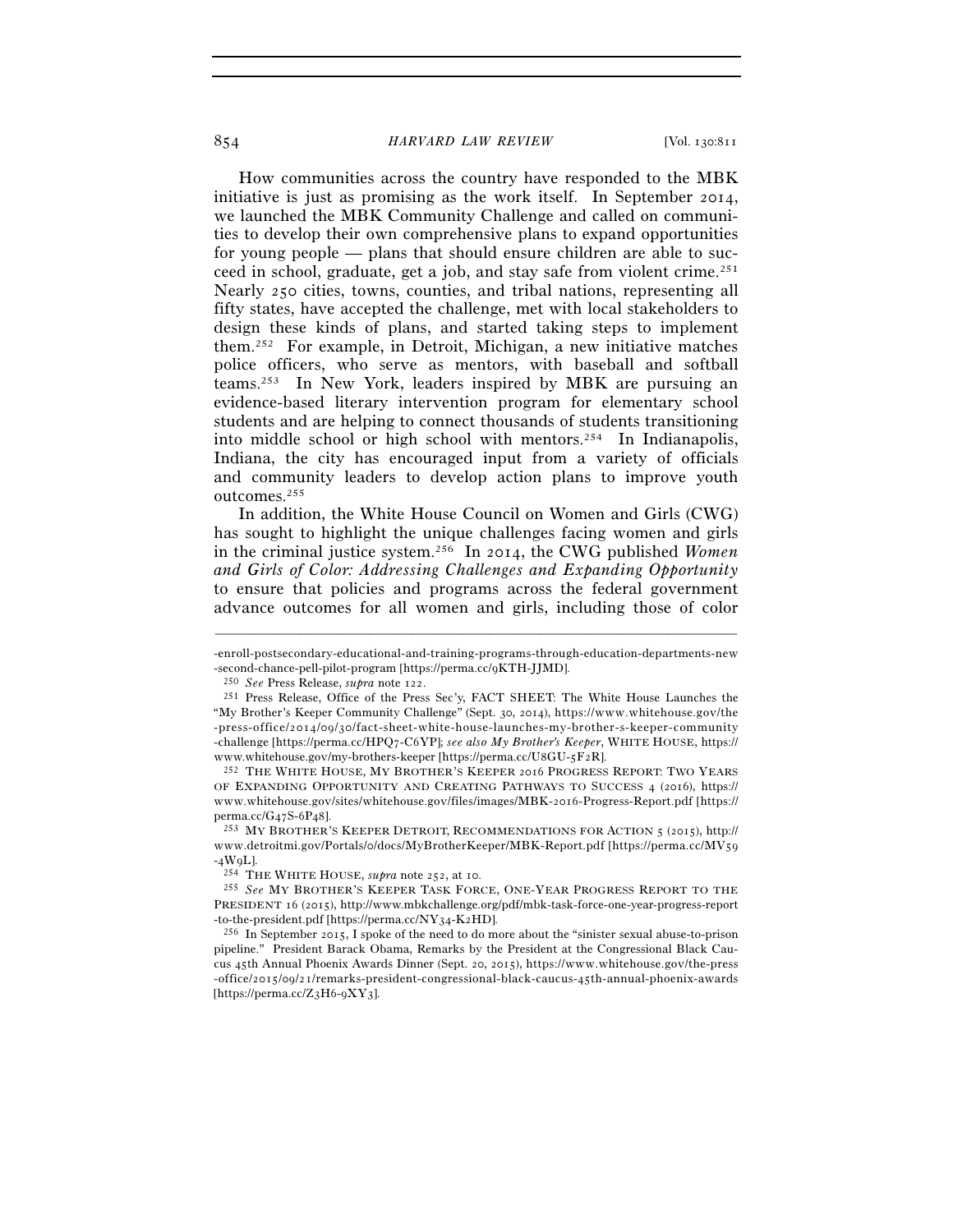and from marginalized communities.<sup>257</sup> Girls and young women represent a growing share of juvenile arrests and delinquencies. As a subsequent report highlighted, the most common offenses for which girls are arrested include running away and truancy, behaviors that are also "the most common symptoms or outcomes of trauma and abuse."258 In addition, studies suggest that African American girls are trafficked at younger ages and witness and experience multiple forms of violence at higher rates.<sup>259</sup> My Administration has taken a series of actions to make improvements for all youth, including girls and young women of color, beginning with a focus on evidence-based programs that emphasize the importance of second chances.<sup>260</sup>

#### IV. WORK UNFINISHED

Even as I am proud of what we accomplished, I am aware of how much work is left unfinished. Our criminal justice system took a long time to build and will take a long time to change. Here are commonsense steps that I am hopeful could be accomplished in the next few years, especially because they reflect compelling policy arguments and engender broad consensus.261

# *A. Pass Sentencing Reform Legislation*

We still need to pass meaningful sentencing reform legislation. No number of commutations will ever achieve lasting structural reform of our sentencing laws, and there remains too much bipartisan goodwill and cooperation on this issue to let progress stall. The Sentencing Re-

<sup>257</sup> *See* THE WHITE HOUSE COUNCIL ON WOMEN & GIRLS, WOMEN AND GIRLS OF COLOR: ADDRESSING CHALLENGES AND EXPANDING OPPORTUNITY (2014), https://www .whitehouse.gov/sites/default/files/docs/cwg\_women\_and\_girls\_of\_color\_report\_112014.pdf<br>[https://perma.cc/C4X8-65JM].

<sup>&</sup>lt;sup>258</sup> THE WHITE HOUSE COUNCIL ON WOMEN & GIRLS, ADVANCING EQUITY FOR WOMEN AND GIRLS OF COLOR 5 (2015), https://www.whitehouse.gov/sites/whitehouse.gov/files /documents/ADVANCING\_EQUITY\_FOR\_WOMEN\_AND\_GIRLS\_OF\_COLOR\_REPORT .pdf [https://perma.cc/L6R4-JB57].

<sup>259</sup> *See, e.g.*, RIGHTS4GIRLS, DOMESTIC CHILD SEX TRAFFICKING AND AFRICAN AMERICAN GIRLS, http://rights4girls.org/wp-content/uploads/r4g/2015/02/Af-Am-Girls -Trafficking-July-2016.pdf [https://perma.cc/FH4V-ZSY2]. 260 *See* THE WHITE HOUSE COUNCIL ON WOMEN & GIRLS, *supra* note 258 (stressing the

importance of "[e]nhancing programmatic responses by integrating evidence-based traumainformed and trauma-sensitive perspectives into youth serving systems and organizations," *id.* at 6, and expanding data collection to gain "a better understanding of the population of those affected through research and the release of data disaggregated by race, gender, and other variables," *id.* at 6–7).<br><sup>261</sup> The White House and the Presidency do not exist in a political vacuum, and the politics

around criminal justice reform can often be challenging. Even as long-term trends in violent crime are on the decline, there will inevitably be some areas that experience an uptick in violent crime, giving rise to understandable and legitimate fears in the community and political risks to the momentum behind reform.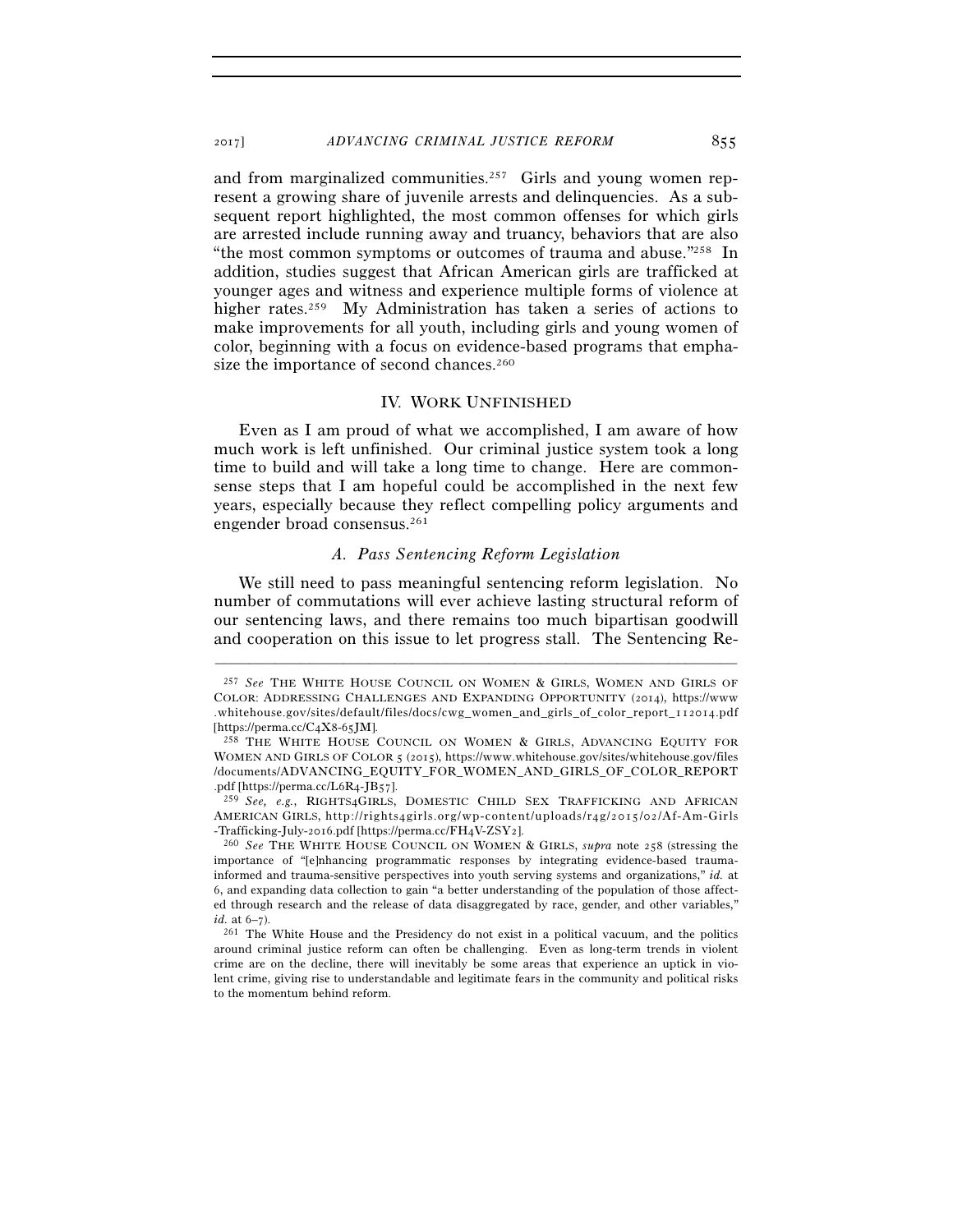form and Corrections Act, discussed above, would be a good start. The bill would represent a historic step forward and demonstrate continued bipartisan commitment on this issue, affecting thousands of current inmates and making the system fairer well into the future. In addition, it is vitally important that we accelerate the trend in favor of sentencing reform at the state and local levels through the kinds of thoughtful, evidence-based reforms promoted by JRI. We have seen these reforms work in so many states across the country, and each state that pushes forward with positive results makes it easier for others to follow.

#### *B. Take Commonsense Steps to Reduce Gun Violence*

We also need to do everything we can to keep our children and communities safe from gun violence. Addressing the country after mass shootings has been one of the most frustrating and disheartening responsibilities of being President — and it's something I've had to do far too often. The names of so many places that should be remembered for their great contributions and strong communities — places like Tucson, Aurora, Newtown, Charleston, and Orlando — still conjure up for me the deep sadness of so much unnecessary violence and loss.

There should be no mistake that gun violence is an epidemic playing out across the country every day. Over the past decade alone, more than 100,000 people have been killed as a result of gun violence — and millions more have been victims of assaults, robberies, and other crimes involving a gun.262 Over the same period, nearly 200,000 of our neighbors, friends, and family have committed suicide with a gun.<sup>263</sup> Hundreds of law enforcement officers have been shot to death protecting their communities.<sup>264</sup> And too many

<sup>262</sup> *See, e.g.*, BUREAU OF JUSTICE STATISTICS, U.S. DEP'T OF JUSTICE, SPECIAL REPORT: FIREARM VIOLENCE 1993-2011, at 1 fig.1, 2 fig.2 (2013), https://www.bjs.gov/content/pub/pdf  $/(fvg311.pdf$  [https://perma.cc/CP2Y-45RR] (showing firearm homicides and nonfatal victimizations). More recent data is available from the Centers for Disease Control and Prevention's WISQARS database. *Injury Prevention & Control: Data & Statistics (WISQARS<sup>TM</sup>)*, http:// www.cdc.gov/injury/wisqars/index.html (last updated May 4, 2016) [https://perma.cc/DG57  $-9ER6$ ]. According to the most recent data, there were  $117,368$  firearm homicides in the United States from 2005 to 2014. *Id.* (numbers obtained by searching for homicide-related firearm fatal injuries from 2005 to 2014 in the Fatal Injury Reports database).<br><sup>263</sup> According to the most recent data available through WISQARS, there were 190,752 suicides

by firearm between 2005 and 2014. *Id.* (numbers obtained by searching for firearm suicides from  $2005$  to  $2014$  in the Fatal Injury Reports database).<br><sup>264</sup> According to the most recent data available through WISQARS, there were 6026 uninten-

tional deaths by firearm between 2005 and 2014 — 968 of which were of children under the age of 18. *Id.* (numbers obtained by searching for unintentional firearm deaths from ages 0 to 17 in the Fatal Injury Reports database). Over the same period, more than 8500 children under the age of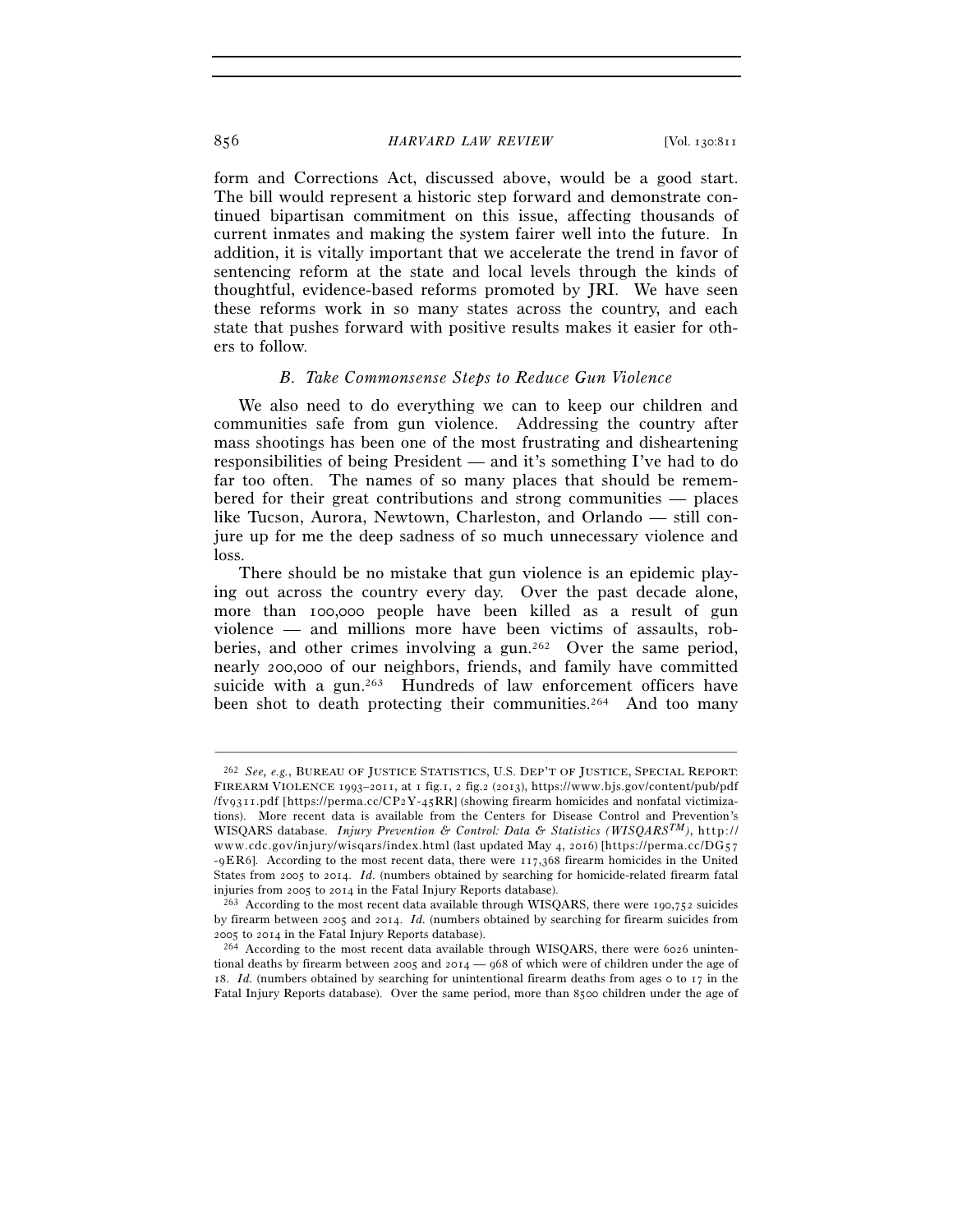children have been killed or injured by firearms, often by accident.<sup>265</sup> We have a responsibility to come together as a country to address this epidemic.266

I've tried to remind the country of how much common ground we can find on these issues. After a tragic shooting, we always come together to wrap those who are grieving with our prayers and love. But as I've said many times: "[O]ur thoughts and prayers are not enough."267 They alone won't "capture the heartache and grief and anger we should feel," and they do "nothing to prevent this carnage from being inflicted someplace else in America."268 We have a responsibility to act. And like the vast majority of Americans — including the vast majority of gun owners<sup>269</sup> — I believe we can take commonsense steps to reduce gun violence that are consistent with the Second Amendment.

As an Administration, we've made some meaningful progress on keeping guns out of the wrong hands through background checks whether it's making clear that anyone in the business of selling firearms must get a license and conduct background checks, or dedicating more resources to ensuring those background checks are conducted on time.270 We've also jumpstarted the development of smart gun tech-

270 Press Release, Office of the Press Sec'y, FACT SHEET: New Executive Actions to Reduce Gun Violence and Make Our Communities Safer (Jan. 4, 2016), https://www.whitehouse.gov/the

<sup>–––––––––––––––––––––––––––––––––––––––––––––––––––––––––––––</sup> 18 were killed by a gun in a homicide. *Id.* (numbers obtained by searching for firearm homicides from ages 0 to 17 in the Fatal Injury Reports database). 265 *See, e.g.*, NAT'L LAW ENF'T OFFICERS MEM'L FUND, <sup>2016</sup> MID-YEAR LAW EN-

FORCEMENT OFFICER FATALITIES REPORT (2016), http://www.nleomf.org/assets/pdfs/reports /2016-Mid-Year-Officer-Fatalities-Report.pdf [https://perma.cc/UEV6-Z93M]; see also Causes of *Law Enforcement Deaths*, NAT'L L. ENFORCEMENT OFFICERS MEMORIAL FUND, http:// www.nleomf.org/facts/officer-fatalities-data/causes.html (last updated July 18, 2016) [https://perma

<sup>.</sup>cc/UJ59-FZSA]. 266 Coming together on this issue could also help stem the cycle of violence that exists in too many communities. To take just one indicator, it's estimated that  $79\%$  of juveniles who receive the harshest prison sentences witnessed violence in their homes and more than half "witnessed weekly violence in their neighborhoods." ASHLEY NELLIS, THE SENTENCING PROJECT, THE LIVES OF JUVENILE LIFERS: FINDINGS FROM A NATIONAL SURVEY 2 (2012), http:// sentencingproject.org/wp-content/uploads/2016/01/The-Lives-of-Juvenile-Lifers.pdf [https://perma .cc/MBY5-EUJU]. 267 President Barack Obama, Statement by the President on the Shootings at Umpqua Com-

munity College, Roseburg, Oregon (Oct. 1, 2015), https://www.whitehouse.gov/the-press-office //2015/10/01/statement-president-shootings-umpqua-community-college-roseburg-oregon [https:// perma.cc/9DUG-EXJ8]. 268 *Id.*

<sup>269</sup> *See*, *e.g.*, Press Release, Quinnipiac Univ. Poll, Overwhelming Support for No-Fly, No-Buy Gun Law, Quinnipiac University National Poll Finds; Support for Background Checks Tops 90 Percent Again (June 30, 2016), https://poll.qu.edu/national/release-detail?ReleaseID=2364 [https:// perma.cc/U8BM-84Y5] (finding that among voters in households with a gun, 92% support "requiring background checks for all gun buyers" and 83% believe "those on the government's terrorist watch list should not be allowed [to] purchase guns").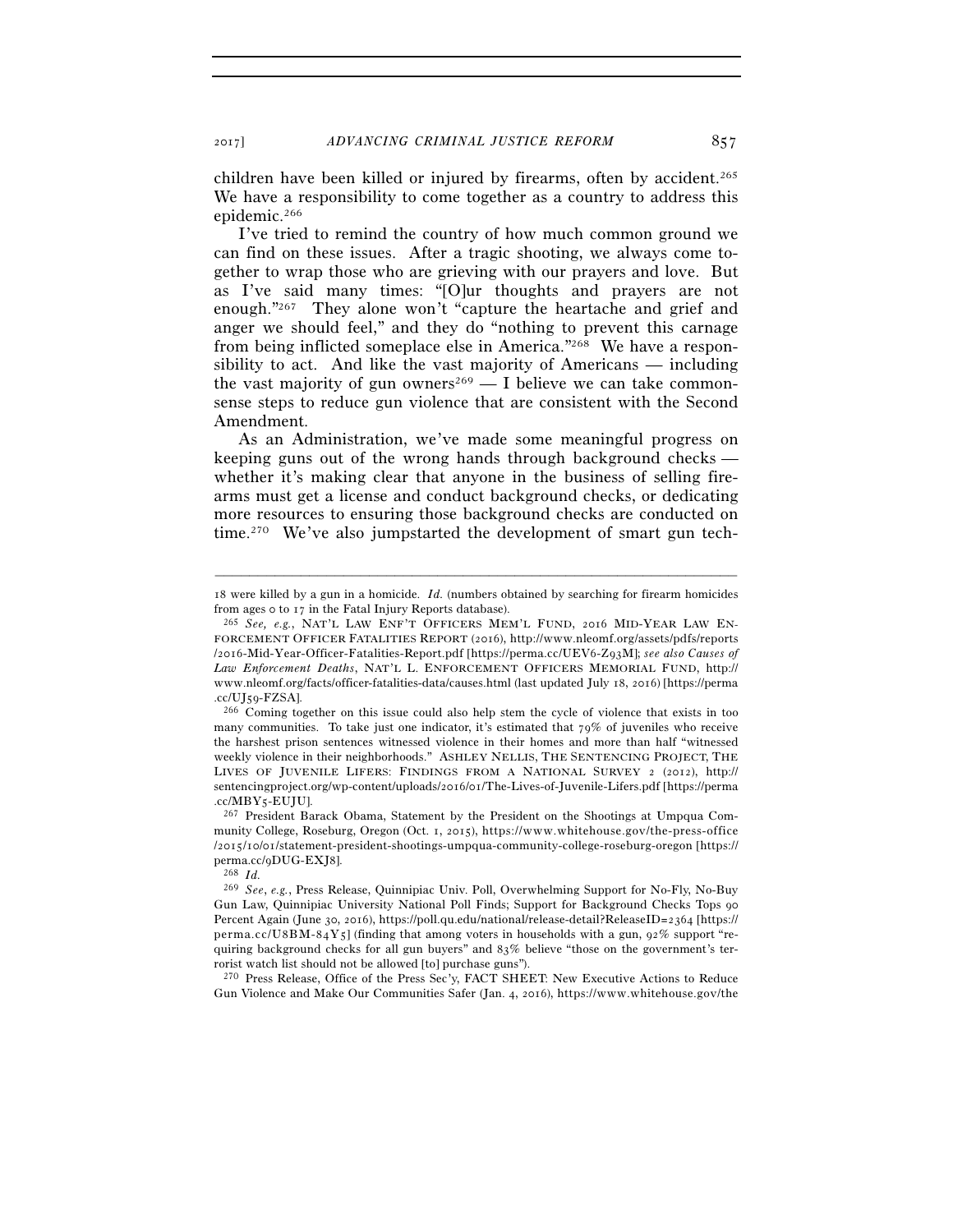nology.271 As long as we've got technology to prevent a criminal from stealing and using your smartphone, then we should be able to prevent the wrong person — including kids — from pulling the trigger on a gun.

But there's a great deal of work left to be done. Congress should pass the kinds of commonsense reforms supported by most of the American people — from investing in access to mental health care, to expanding background checks, to making it possible to keep guns out of the hands of suspected terrorists. The actions we take won't prevent every act of violence — but if even one life is spared, they will have been well worth it.

### *C. Address Opioid Misuse and Addiction as a Public Health Issue*

Opioid use disorder, or addiction to prescription opioid pain relievers or heroin, is a disease that touches too many of our communities big and small, urban and rural — and devastates families, all while straining the capacity of law enforcement and the health care system. Each year, more Americans die from drug overdoses than from traffic accidents,272 and more than three out of five of these deaths involve an opioid.273 Since 1999, sales of prescription opioid pain medications have quadrupled.<sup>274</sup> In 2012, 259 million prescriptions were written for these drugs, which is more than enough to give every American adult their own bottle of pills.275 As their use has increased, so has their misuse. At the same time, we've seen a dramatic rise in the use

<sup>–––––––––––––––––––––––––––––––––––––––––––––––––––––––––––––</sup> -press-office/2016/01/04/fact-sheet-new-executive-actions-reduce-gun-violence-and-make-our [https://perma.cc/RB69-EKBV]. 271 *Id*.; DEP'TS OF JUSTICE, HOMELAND SEC., AND DEF., REPORT TO THE PRESIDENT OUT-

LINING A STRATEGY TO EXPEDITE DEPLOYMENT OF GUN SAFETY TECHNOLOGY (Apr. 2016), https://www.whitehouse.gov/sites/default/files/docs/final\_report-smart\_gun \_ r e p o r t . p d f [https://perma.cc/UBT8-HDH8]; NAT'L. INST. OF JUSTICE, BASELINE SPECIFICA-TIONS FOR LAW ENFORCEMENT SERVICE PISTOLS WITH SECURITY TECHNOLOGY (Nov. 2016),

https://www.ncjrs.gov/pdffiles1/nij/250377.pdf [https://perma.cc/8CGX-9SDG]. 272 DRUG ENF'T ADMIN., U.S. DEP'T OF JUSTICE, <sup>2015</sup> NATIONAL DRUG THREAT AS-SESSMENT SUMMARY  $(2015)$ , https://www.dea.gov/docs/ $2015\%$ 20NDTA $\%$ 20Report.pdf [https:// perma. $cc/3RSG-UEDS$  ("Drug overdose deaths have become the leading cause of injury death in the United States, surpassing the number of deaths by motor vehicles and by firearms every year since 2008." *Id.* at iii.). 273 Rose A. Rudd et al., *Increases in Drug and Opioid Overdose Deaths — U.S. 2004–2014*,

CENTERS FOR DISEASE CONTROL & PREVENTION (Jan. 1, 2016), http://www.cdc.gov/mmwr /preview/mmwrhtml/mm6450a3.htm?s\_cid=mm6450a3\_w [https://perma.cc/3XHE-27M2]. 274 Leonard J. Paulozzi et al., *Overdoses of Prescription Opioid Pain Relievers — United States* 

*<sup>1999</sup>–2008*, CENTERS FOR DISEASE CONTROL & PREVENTION: VITAL SIGNS (Nov. 4, 2011), http://www.cdc.gov/mmwr/preview/mmwrhtml/mm6043a4.htm [https://perma.cc/46JL-6APZ]<br>("Sales of [opioid pain relievers] in 2010 were four times those in 1999.").

<sup>&</sup>lt;sup>275</sup> Opioid Painkiller Prescribing, CENTERS FOR DISEASE CONTROL & PREVENTION, http://www.cdc.gov/vitalsigns/opioid-prescribing (last updated July 1, 2014) [https://perma.cc /9V7F-ZLM6].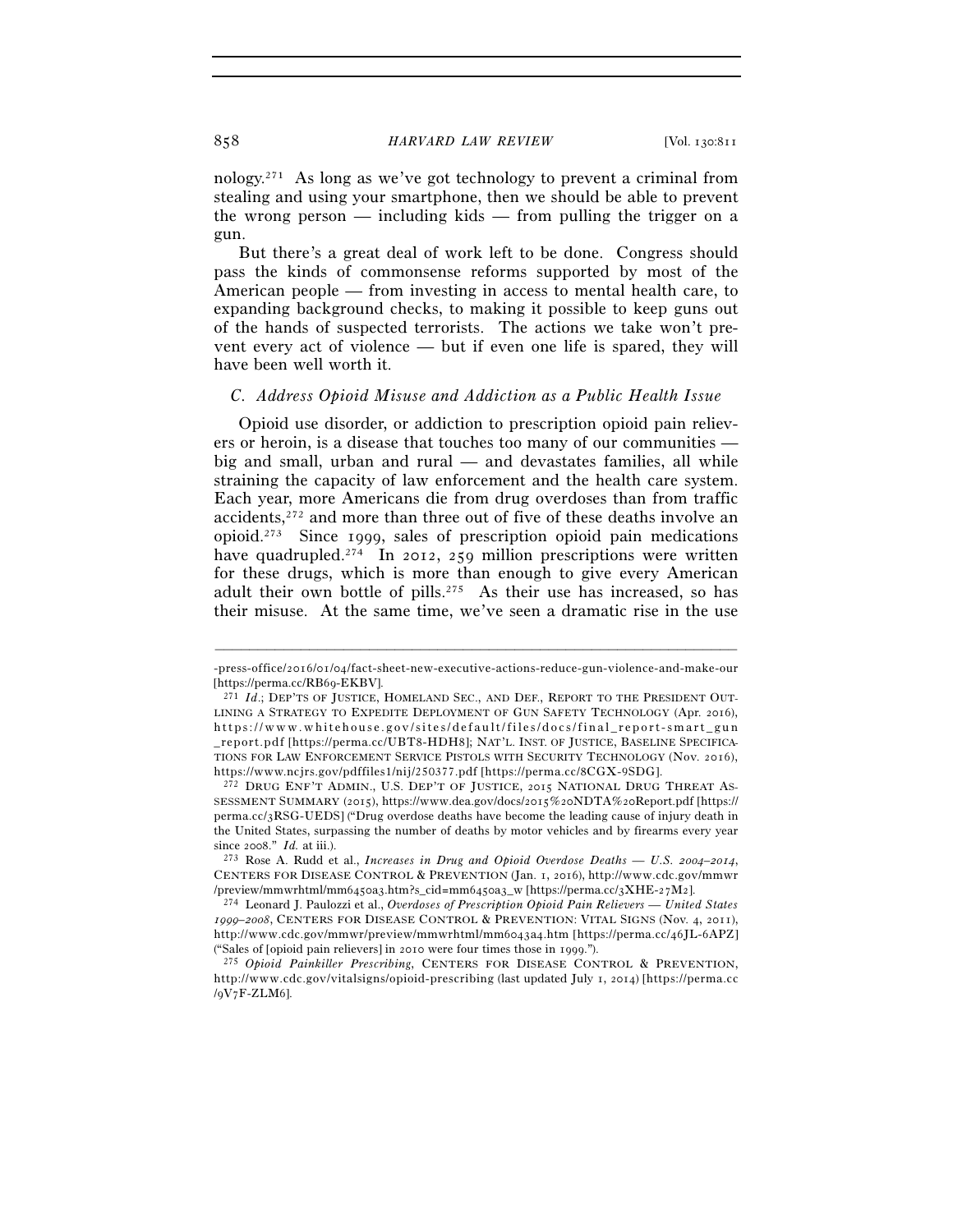of heroin, which belongs to the same class of drugs as opioid painkillers.276 In fact, four in five new heroin users started out by misusing prescription drugs and then transitioned to heroin.277

My Administration has worked to combat this epidemic through targeted enforcement activities; funding new and unprecedented networks of law enforcement and public health partnerships to address the heroin threat; targeting heroin and prescription opioid traffickers and the illegal opioid supply chain; and thwarting doctor-shopping and disrupting so-called "pill mills."278

At the same time, my Administration has been very clear that the opioid epidemic is a public health problem that requires a public health response. That is why we are working with physicians, nurses, pharmacists, and others to improve opioid prescribing practices and reduce opportunities for misuse of opioids.<sup>279</sup> As part of this effort, doctors, dentists, advanced-practice registered nurses, physician assistants, physical therapists, and educators have committed to opioid prescriber training.<sup>280</sup> And at a White House meeting in April 2016, more than sixty medical schools, nearly two hundred nursing schools, and more than fifty pharmacy schools committed to prescriber training.<sup>281</sup> We also continue to support communities across America in ridding their medicine cabinets of unused or outdated prescription drugs, to reduce the opportunities for misuse. National Take Back Days provide a safe, convenient, and responsible way of disposing of unneeded prescription drugs.282

We're also working with law enforcement to help people get into treatment instead of into jail. We have expanded access to substance use disorder treatment through the Affordable Care Act.283 We have invested in getting first responders the tools they need, like the opioid

<sup>276</sup> Christopher M. Jones, *Heroin Use and Heroin Use Risk Behaviors Among Nonmedical Users of Prescription Opioid Pain Relievers — United States, 2002–2004 and 2008–2010*, 132 DRUG ALCOHOL DEPENDENCY 95, 95 (2013).<br><sup>277</sup> *Id.* at 98.<br><sup>278</sup> Press Release, Office of the Press Sec'y, FACT SHEET: President Obama Proposes \$1.1 Bil-

lion in New Funding to Address the Prescription Opioid Abuse and Heroin Use Epidemic (Feb. 2, 2016), https://www.whitehouse.gov/the-press-office/2016/02/02/president-obama-proposes-11 -billion-new-funding-address-prescription [https://perma.cc/79JW-D4NY].

<sup>279</sup> *Id.*

<sup>&</sup>lt;sup>281</sup> Press Release, Office of the Press Sec'y, FACT SHEET: Obama Administration Honors Americans Leading Efforts to Stop the Prescription Opioid and Heroin Epidemic (Apr. 29, 2016), https://www.whitehouse.gov/the-press-office/2016/04/29/fact-sheet-obama-administration-honors -americans-leading-efforts-stop [https://perma.cc/3WRF-JS74].<br><sup>282</sup> Press Release, Office of the Press Sec'y, *supra* note 278.<br><sup>283</sup> Office of Nat'l Drug Control Policy, Exec. Office of the President, *Substance Abuse and* 

*Affordable Care Act*, WHITE HOUSE, https://www.whitehouse.gov/ondcp/healthcare [https:// perma.cc/8VJB-U2S4].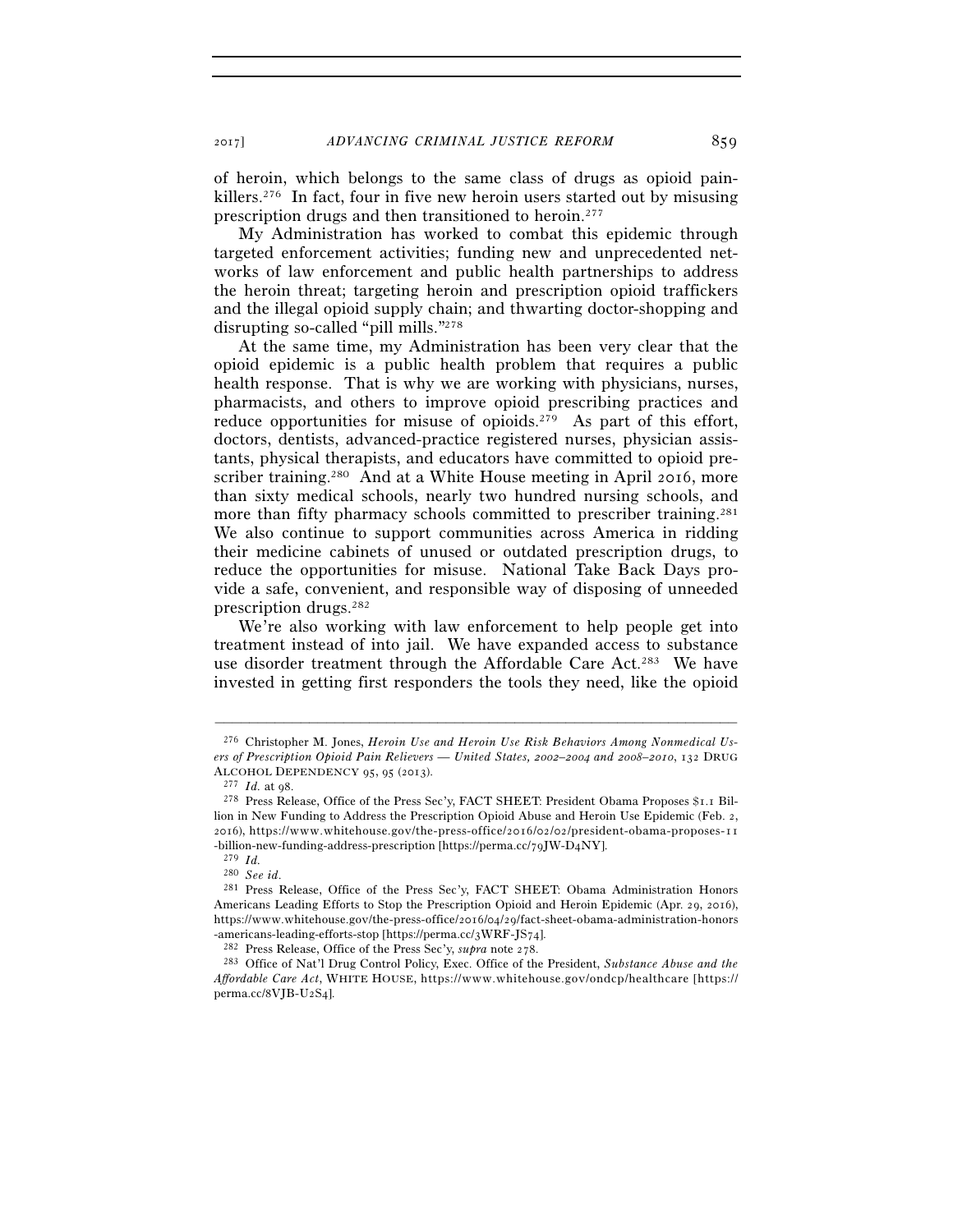overdose reversal drug naloxone, to help them respond to the opioid crisis in their communities.284 We have changed the rules to allow more types of health care providers to provide evidence-based opioid treatment, called medication-assisted treatment, to more patients.285

It is imperative that we continue to make progress on these issues in the years ahead by investing in evidence-based treatment programs that save money and lives, all at a fraction of the cost of building new prisons. Millions of Americans are already in recovery from opioid and other substance use disorders because they got the treatment and care they needed. In passing the 21st Century Cures Act<sup>286</sup> in December 2016, Congress provided \$1 billion in new funding that I called for in my budget to expand treatment for those with an opioid use disor $der<sup>287</sup>$  Now the crucial next step is putting those resources to work so that every American who wants treatment can get it and start on the road to recovery.

#### *D. Strengthen Forensic Science and Identify Wrongful Convictions*

Contrary to the perception on TV dramas, forensic science disciplines are subject to varying degrees of uncertainty and misinterpretation. A 2009 report from the National Academy of Sciences brought to light many of the challenges that the forensic sciences face in reliability and validity.288 Continuing advancements in DNA analysis and other forensic science disciplines will improve the reliability of forensic evidence and assure that justice is served, both in contributing to the convictions of perpetrators of crimes and in exonerating those falsely accused or wrongfully convicted.

My Administration has supported a wide range of research and policy initiatives to strengthen the forensic sciences, spanning disciplines from DNA analysis and fingerprints, to tire and tread marks, ballistics, handwriting, trace-evidence and toxicological analyses, and digital evidence.289 In 2013, DOJ and the Commerce Department's National Institute of Standards and Technology (NIST) established the first-ever National Commission on Forensic Science, a federal advisory committee to provide recommendations on how to strengthen the val-

<sup>284</sup> Press Release, Office of the Press Sec'y, *supra* note 278. 285 *Id.*

<sup>&</sup>lt;sup>287</sup> See id.; see also Press Release, Office of the Press Sec'y, *supra* note 278.<br><sup>288</sup> COMM. ON IDENTIFYING THE NEEDS OF THE FORENSIC SCI. CMTY., NAT'L RE-SEARCH COUNCIL OF THE NAT'L ACADS., STRENGTHENING FORENSIC SCIENCE IN THE UNITED STATES: A PATH FORWARD (2009), https://www.nap.edu/catalog/12589/strengthening -forensic-science-in-the-united-states-a-path-forward [https://perma.cc/JTF5-RWPP]. 289 Tania Simoncelli, *National Commission Begins Works to Strengthen Forensic Science*,

WHITE HOUSE: BLOG (Feb. 3, 2014, 7:48 AM), https://www.whitehouse.gov/blog/2014/02/03 /national-commission-begins-work-strengthen-forensic-science [https://perma.cc/B82P-TBJK].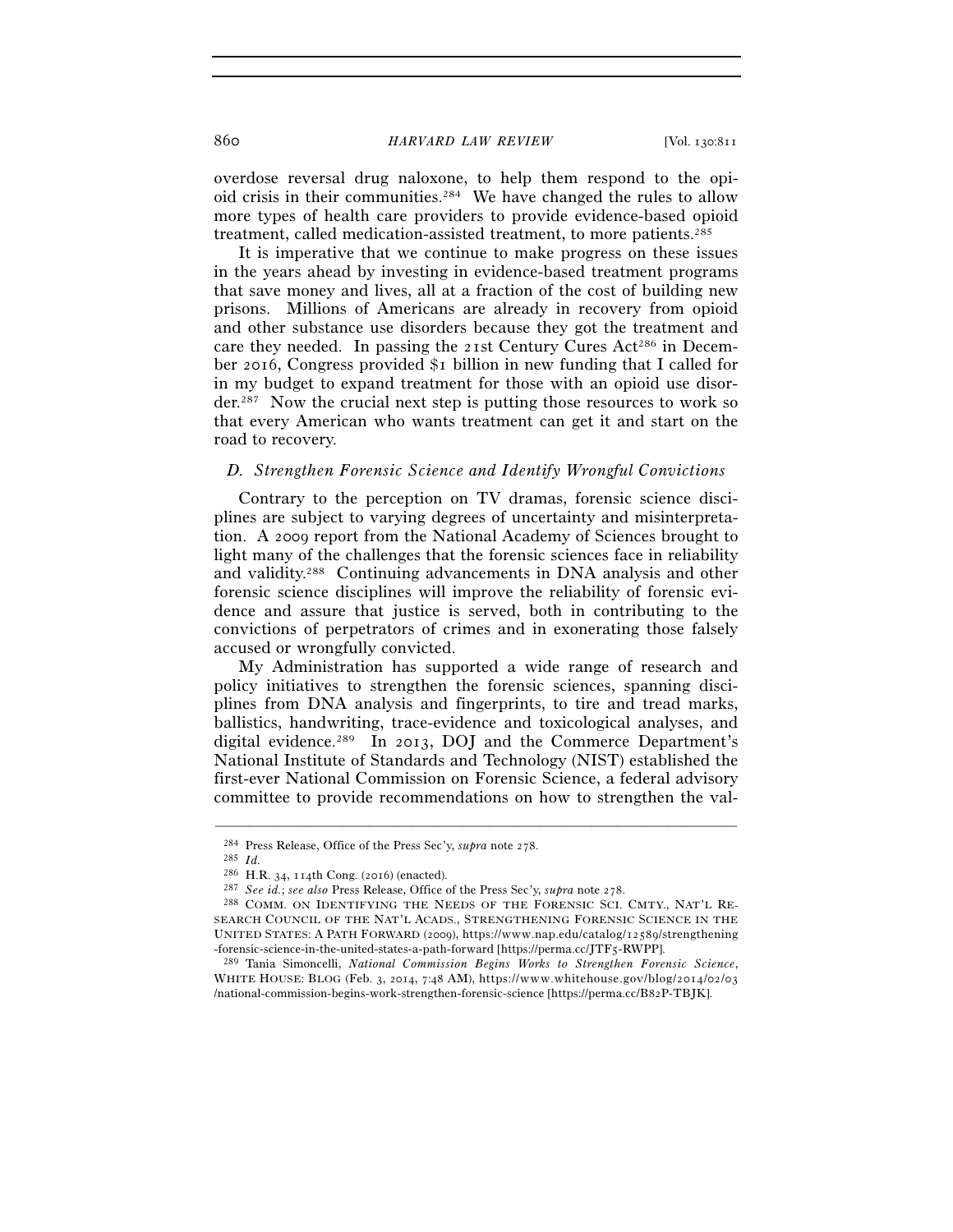2017] *ADVANCING CRIMINAL JUSTICE REFORM* 861

idity and reliability of the forensic sciences. In response to recommendations from the Commission, DOJ announced several actions it will take to improve its policies, including requiring the Department's forensic labs to obtain and maintain accreditation and requiring all Department prosecutors to use accredited labs to process forensic evidence when practicable within the next five years.<sup>290</sup>

In 2015, NIST established a \$20 million Forensic Science Center of Excellence at Iowa State University to solidify the statistical foundation for disciplines including fingerprint, firearm, tool mark, and other pattern-based evidence analyses.<sup>291</sup> NIST also administers, in collaboration with DOJ, the Organization of Scientific Area Committees for Forensic Science,<sup>292</sup> a collaborative body of more than 500 forensic practitioners and other experts working to develop consensus-based forensic science standards and guidelines. In the last year, the President's Council of Advisors on Science and Technology has also focused on these important issues.293

The FBI not only supports forward-looking forensic-science research and technology development, but has also undertaken an unprecedented examination of previous casework and testimony. In 2012 the FBI, assisted by the Innocence Project and the National Association of Criminal Defense Lawyers, launched a review of testimony about microscopic hair evidence.<sup>294</sup> This review was the result of a series of high-profile exonerations of wrongfully convicted individuals that indicated that testimony exceeded the scientific capabilities of the technique.295 The FBI reviewed more than 21,000 cases in which the

<sup>290</sup> Press Release, Office of Pub. Affairs, U.S. Dep't of Justice, Justice Department Announces New Accreditation Policies to Advance Forensic Science (Dec. 7, 2015), https://www.justice.gov /opa/pr/justice-department-announces-new-accreditation-policies-advance-forensic-science [https://

perma.cc/PX2S-PTXP]. 291 *New NIST Center of Excellence to Improve Statistical Analysis of Forensic Evidence*, NAT'L INST. STANDARDS & TECH. (May 26, 2015), https://www.nist.gov/news-events/news/2015 /o5/new-nist-center-excellence-improve-statistical-analysis-forensic-evidence [https://perma.cc /ZQ67-2FTQ]. 292 *Organization of Scientific Area Committees for Forensic Science*, NAT'L INST. STAN-

DARDS & TECH., https://www.nist.gov/forensics/organization-scientific-area-committees-forensic

<sup>-</sup>science (last updated Nov. 18, 2016) [https://perma.cc/79E5-TXR4]. 293 *See* PRESIDENT'S COUNCIL OF ADVISORS ON SCI. & TECH., EXEC. OFFICE OF THE PRESIDENT, FORENSIC SCIENCE IN CRIMINAL COURTS: ENSURING SCIENTIFIC VALIDITY OF FEATURE-COMPARISON METHODS (2016), https://www.whitehouse.gov/sites/default/files

<sup>/</sup>microsites/ostp/PCAST/pcast\_forensic\_science\_report\_final.pdf [https://perma.cc/GJV2-6A9V]. 294 *FBI/DOJ Microscopic Hair Comparison Analysis Review*, FBI, https://www.fbi.gov //services/laboratory/scientific-analysis/fbidoj-microscopic-hair-comparison-analysis-review [https://  $perma.$ cc/T $347-V3$ PL].

<sup>295</sup> Press Release, Fed. Bureau of Investigation, FBI Testimony on Microscopic Hair Analysis Contained Errors in at Least 90 Percent of Cases in Ongoing Review (Apr. 20, 2015), https://www .fbi.gov/news/pressrel/press-releases/fbi-testimony-on-microscopic-hair-analysis-contained-errors -in-at-least-90-percent-of-cases-in-ongoing-review [https://perma.cc/5FW6-VMCM].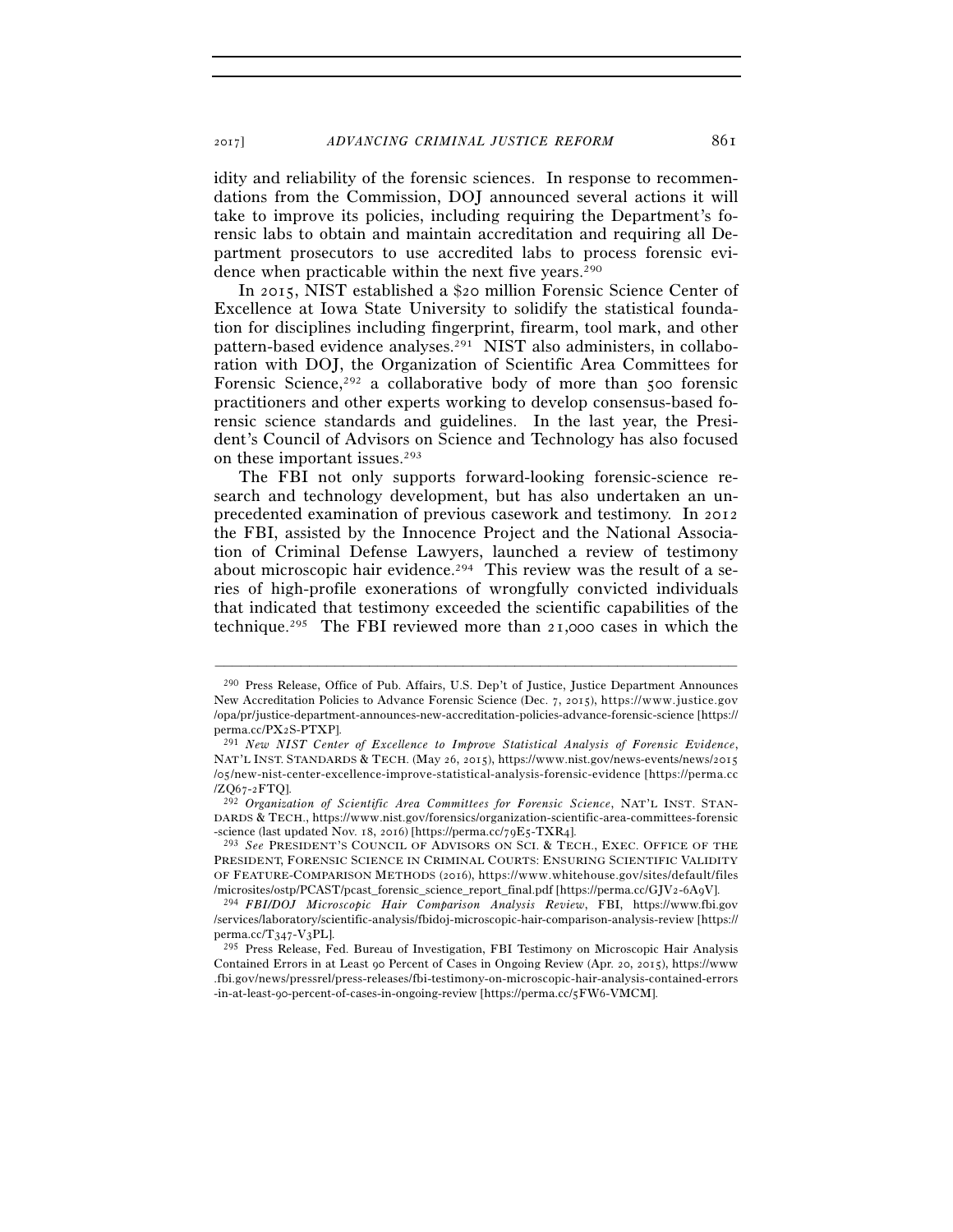FBI provided testimony on microscopic hair analysis between 1972 and 1999. 296 This review helped lead to at least two exonerations, with several cases still pending. Earlier this year, DOJ also established a Forensic Science Discipline Review to institutionalize quality assurance in the practice of other forensic science disciplines across the Department.<sup>297</sup>

Strengthening the forensic sciences is a complex challenge that will continue to require work and a sustained commitment on the part of the federal government as well as the broader forensic science, legal, and judicial communities. Ongoing work to develop a research and development agenda for the forensic sciences will require the continued collaboration of federal, state, local, and tribal governments; academia; law enforcement; and industry experts to advance the scientific underpinnings of the forensic evidence and analyses used in courtrooms around the country.

#### *E. Improve Criminal Justice Data Collection*

My Administration has taken significant steps to improve the collection and release of criminal justice data, but we continue to have too little information to inform our policies. The Uniform Crime Report (UCR) is the leading source for National Crime Data. Historically, the UCR has relied primarily on the Summary Reporting System, which collects an aggregate monthly tally of crimes in just ten offense categories. But for decades there has been a more comprehensive and detailed collection, the National Incident-Based Reporting System (NIBRS), that has not been used broadly.298 NIBRS significantly improves the quality of our crime data by providing much richer details, including the date, time, location, and circumstance of the crime as well as characteristics about the victim and offender and any relationship between them.299 Yet only about a third of the nation's law enforcement agencies, covering 30% of the U.S. population, report to the

<sup>296</sup> Spencer S. Hsu, *FBI Admits Flaws in Hair Analysis over Decades*, WASH. POST (Apr. 18, 2015), https://www.washingtonpost.com/local/crime/fbi-overstated-forensic-hair-matches-in-nearly -all-criminal-trials-for-decades/2015/04/18/39c8d8c6-e515-11e4-b510-962fcfabc310\_story.html? [https://perma.cc/BXH2-WZCD].

<sup>297</sup> Notice of Public Comment Period on the Presentation of the Forensic Science Discipline

Review Framework, 81 Fed. Reg. 20,675 (proposed Apr. 8, 2016). 298 *Data Collection: National Incident-Based Reporting System (NIBRS)*, BUREAU JUST. STAT., http://www.bjs.gov/index.cfm?ty=dcdetail&iid=301 [https://perma.cc/38T7-BUTL] ("[T]he FBI stated that for 2012 a total of 6,115 law enforcement agencies reported their UCR crime statistics via NIBRS, out of 18,290 total police agencies participating in the UCR program. In 2012 NIBRS-contributing agencies served approximately 30 percent of the U.S. . . . ." (footnote omitted)).

<sup>299</sup> *A Word About NIBRS*, FBI, https://ucr.fbi.gov/nibrs/2012 [https://perma.cc/E3FR-9CPV].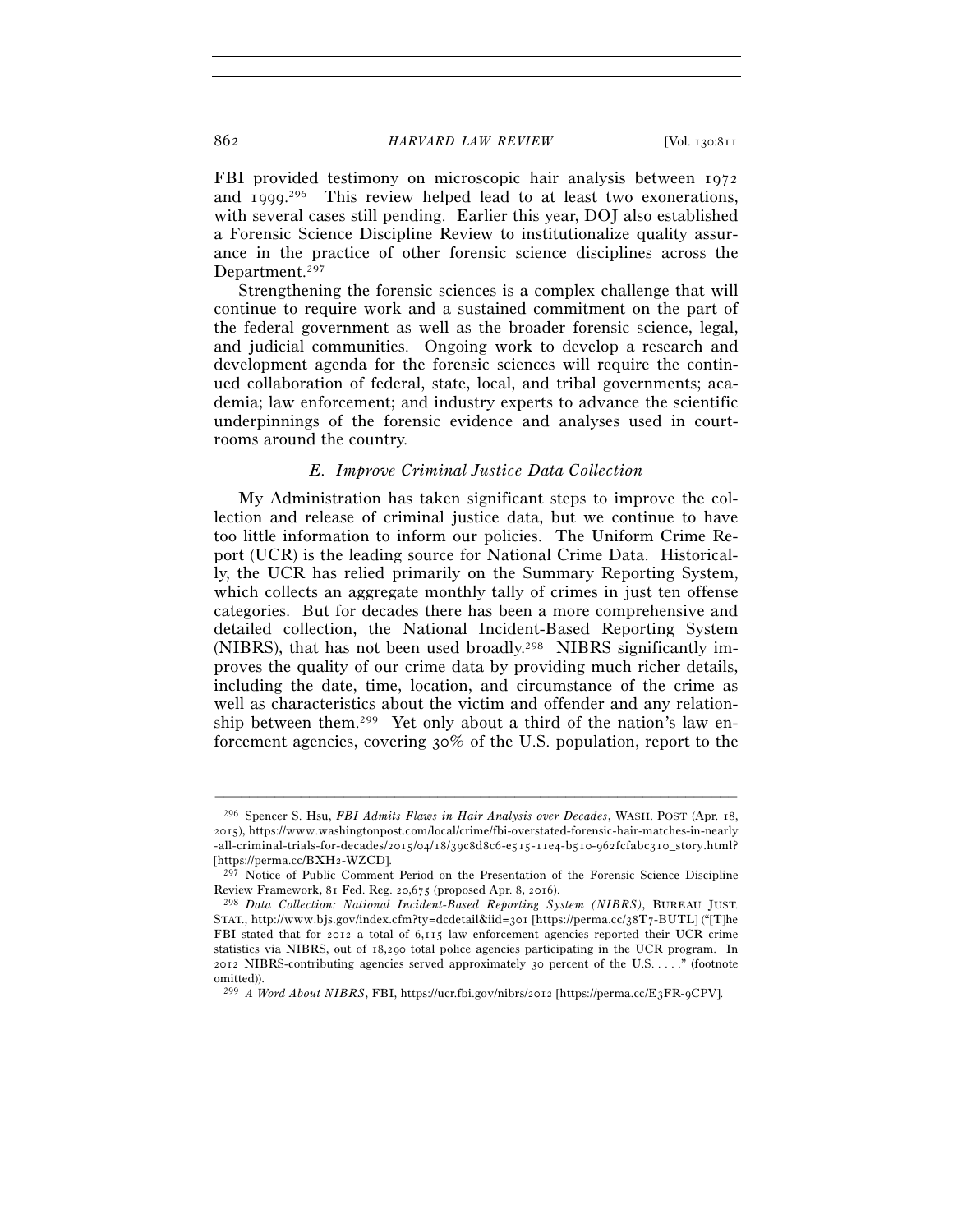FBI using NIBRS.300 It is critically important to get the rest of the nation reporting in the same way. Four major law enforcement organizations — the International Association of Chiefs of Police, the Major Cities Chiefs Association, the Major County Sheriffs' Association, and the National Sheriffs' Association — recognize the importance of better crime data and have agreed that NIBRS should be the sole method of collecting data.301 DOJ's Office of Justice Programs is currently working with DOJ FBI's Criminal Justice Information Services Division to further improve NIBRS and to help states and localities move to NIBRS by 2021. 302

As Attorney General Lynch has argued, we also need accurate and comprehensive data on the use of force by law enforcement.303 While it is clear that most interactions between law enforcement and civilians do not involve any use of force, it is important to ensure that every use of force is necessary and legal. The enactment of the Death in Custody Reporting Act of 2013304 and the Department of Justice's efforts to implement that law305 will help us monitor how many people die while incarcerated or detained, but every use of force is significant and should be understood and measured. In order for us to better understand when, how, and against whom force is used, the FBI has announced that it is going to start collecting use-of-force data.<sup>306</sup> It is crucial that we paint an accurate picture of what is actually happening. This voluntary collection has the potential to make the use of force even more rare and the devastating consequences of force even less likely.

# *F. Restore the Right to Vote of Those Who Have Paid Their Debt to Society*

More than six million Americans — disproportionately people of color — cannot vote because of a felony conviction that disenfran-

<sup>300</sup> *Data Collection: National Incident-Based Report System (NIBRS)*, *supra* note 298. 301 Letter from James B. Comey, Dir., Fed. Bureau of Investigation, to State Uniform Crime

Reporting (UCR) Program Managers (June 10, 2016), https://www.bjs.gov/content/pub/pdf/nibrs .pdf [https://perma.cc/B74A-2C43]. 302 *Id.*

<sup>303</sup> Press Release, Office of Pub. Affairs, U.S. Dep't of Justice, Justice Department Outlines Plan to Enable Nationwide Collection of Use of Force Data (Oct. 13, 2016), https://www.justice .gov/opa/pr/justice-department-outlines-plan-enable-nationwide-collection-use-force-data [https:// perma.cc/KE8H-K5RL]. 304 Pub. L. No. 113-242, 128 Stat. 2860 (to be codified at 42 U.S.C. §§ 13727–13727a). 305 Press Release, Office of Pub. Affairs, *supra* note 303 (describing "several steps by the De-

partment of Justice to enable the nationwide collection of data on law enforcement interactions with civilians, including data related to the use of force by law enforcement officers").

<sup>306</sup> *National Use-of-Force Data Collection*, FBI, https://ucr.fbi.gov/use-of-force [https://perma.cc /57TC-ZBHY].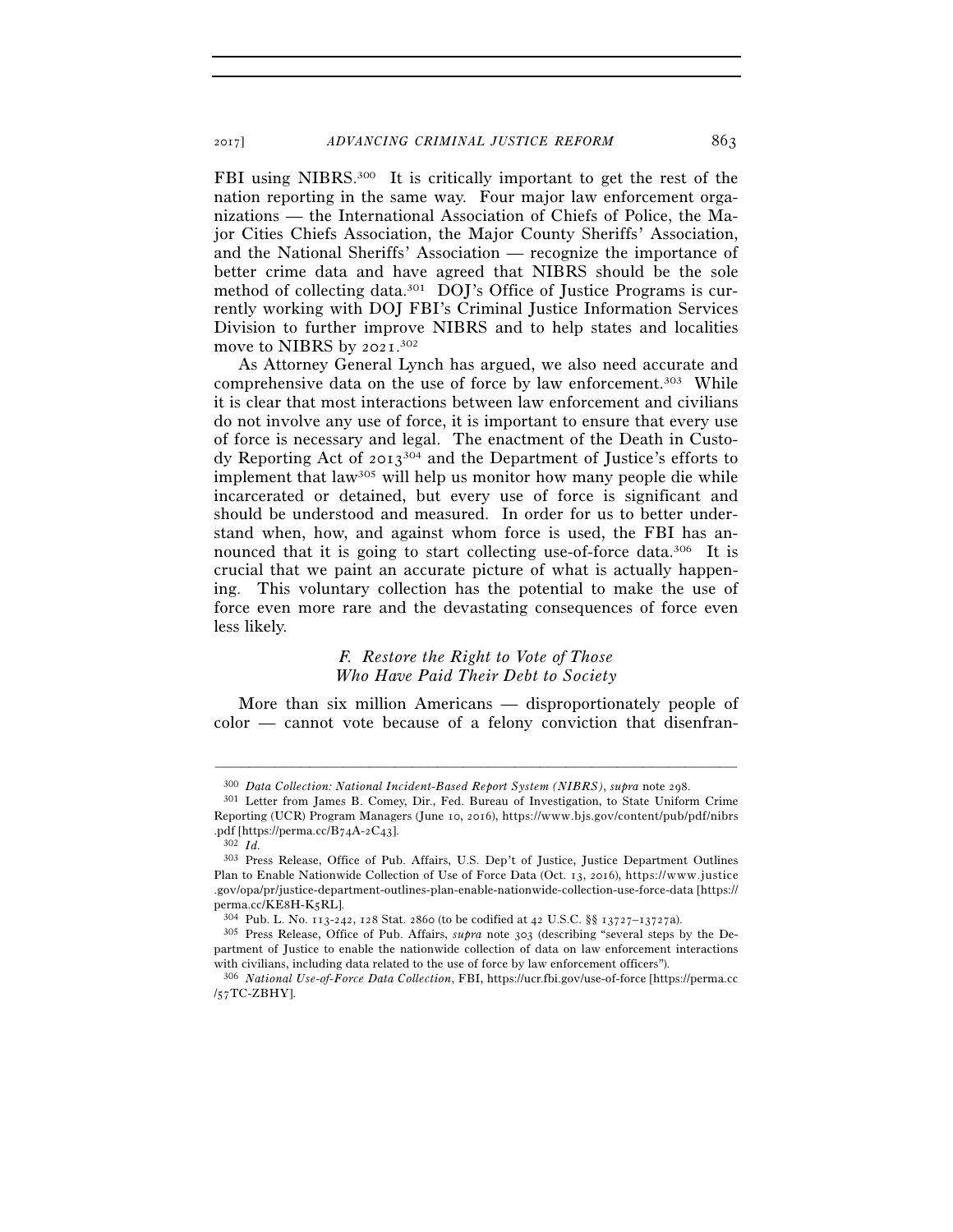chises them.307 Of these, half reside in just twelve states that restrict voting rights even for those who have completed their prison sentence and are no longer under correctional supervision.<sup>308</sup> As I've said before: "[I]f folks have served their time, and they've reentered society, they should be able to vote."309 That is important to help those released from prison truly return as citizens. One of the most important rights in a democracy is the right to vote and participate in selfgovernance, and we should not be denying that right to those who have paid their debt to society.<sup>310</sup>

# *G. Make Better Use of Technology to Promote Trust in Law Enforcement*

Among the most significant of the recommendations of my Task Force on 21st Century Policing were insights on how jurisdictions could utilize technologies such as body-worn cameras to improve community trust, transparency, and accountability. Body-worn cameras have been proven to have several benefits for law enforcement agencies, officers, and the community, and my Administration has been an early proponent of expanded use.<sup>311</sup> U.S. Customs and Border Protection (CBP) was an early federal proponent of the use of body-worn cameras.312 In several research studies, body-worn cameras are shown to help decrease reported complaints about officers. In Rialto, California, community reports against law enforcement officers dropped nearly 88% after officers began using body-worn cameras.313 Likewise, complaints about Phoenix Police Department officers decreased by 23% once the department's officers began using body-worn

<sup>307</sup> JEAN CHUNG, THE SENTENCING PROJECT, FELONY DISENFRANCHISEMENT: A PRIMER, http://www.sentencingproject.org/publications/felony-disenfranchisement-a-primer (last updated May 10, 2016) [https://perma.cc/3JNX-GP8H].<br><sup>308</sup> *Id.* 309 Obama, *supra* note 11.

<sup>&</sup>lt;sup>310</sup> Currently, two states go further and allow persons currently incarcerated for felony convictions to vote. *Felon Voting Rights*, NAT'L CONF. ST. LEGISLATURES (Sept. 29, 2016), http:// www.ncsl.org/research/elections-and-campaigns/felon-voting-rights.aspx [https://perma.cc/U6F9 -SF7E]. 311 Roy L. Austin, Jr., *Mike Brown Law Requires All State, County, and Local Police to Wear a* 

*Camera*, WHITE HOUSE (Aug. 13, 2014), https://petitions.whitehouse.gov/petition/mike-brown -law-requires-all-state-county-and-local-police-wear-camera [https://perma.cc/RQ6U-S75Q]. 312 Press Release, U.S. Customs & Border Prot., CBP Announces Way Forward on the Use of

Body-Worn Cameras (Nov. 12, 2015), https://www.cbp.gov/newsroom/national-media-release/cbp -announces-way-forward-use-body-worn-cameras [https://perma.cc/Q5TK-R7UA]. 313 Barak Ariel et al., *The Effect of Police Body-Worn Cameras on Use of Force and Citizens'* 

*Complaints Against the Police: A Randomized Controlled Trial*, 31 J. QUANTITATIVE CRIMI-NOLOGY 509 (2015).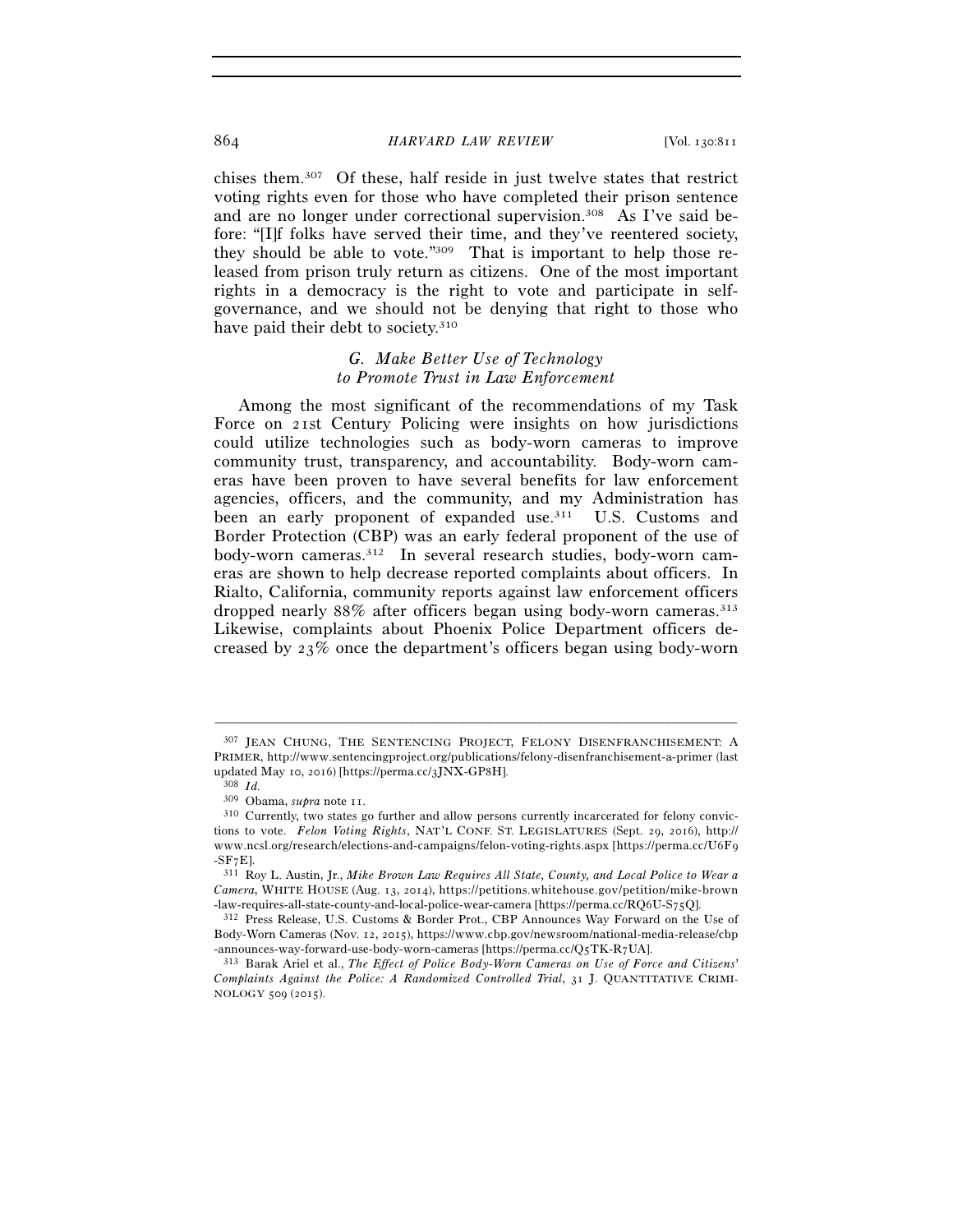2017] *ADVANCING CRIMINAL JUSTICE REFORM* 865

cameras, while other precincts whose officers did not use cameras saw a 45% increase in complaints during the same time frame.314

There is also emerging research that body-worn cameras can provide evidence for criminal prosecution. In the same study of the Phoenix Police Department, researchers found that domestic violence cases were more likely to be prosecuted and result in guilty verdicts when the officers at the scene were wearing cameras.<sup>315</sup> Issues of law enforcement accountability and community trust cannot be addressed solely through providing officers with body-worn cameras and asking them to activate their devices. As the Task Force described in its recommendations, this technology must be implemented (and the footage obtained stored) in cooperation with thoughtful policies, initiatives, and technological safeguards to ensure that civil rights are upheld, privacy interests are respected, and cameras are part of a cost-effective approach to transparency and public safety.316 Departments whose officers are using body-worn cameras must also institute substantial community engagement efforts to help demonstrate to the public the necessity of the cameras and promote open communication about what the videos show.

My Administration has invested millions of dollars in not only deploying thousands of body-worn cameras to our law enforcement officers, but also promoting research and education so we can identify and scale the programs and policies that best enable our law enforcement officers to serve their communities and promote public safety. We built a comprehensive Body-Worn Camera Toolkit<sup>317</sup> to help communities implement body-worn camera programs. The federal government and our state and local partners must continue to work together to ensure that adequate funding is provided for body-worn cameras for the women and men that police our cities and towns. Government officials, law enforcement leadership and officers, advocates, and community members will also need to continue this dialogue as the technology of body-worn cameras evolves so that law enforcement can most effectively utilize this technology in ways that benefit departments and the communities they serve.

<sup>314</sup> CHARLES M. KATZ ET AL., CTR. FOR VIOLENCE PREVENTION & CMTY. SAFETY, EVALUATING THE IMPACT OF OFFICER WORN BODY CAMERAS IN THE PHOENIX POLICE DEPARTMENT 8–9 (2015), https://publicservice.asu.edu/sites/default/files/ppd\_spi\_feb\_20\_2015

\_final.pdf [https://perma.cc/WV3U-TNY2].<br>
<sup>315</sup> Id. at 10.<br>
<sup>316</sup> 21ST CENTURY TASK FORCE REPORT, *supra* note 155, at 31–33.<br>
<sup>317</sup> See Bodv-Worn Camera Toolkit, BUREAU JUST. ASSISTANCE, https://www.bja.gov/bwc [https://perma.cc/TA2C-YZZW].